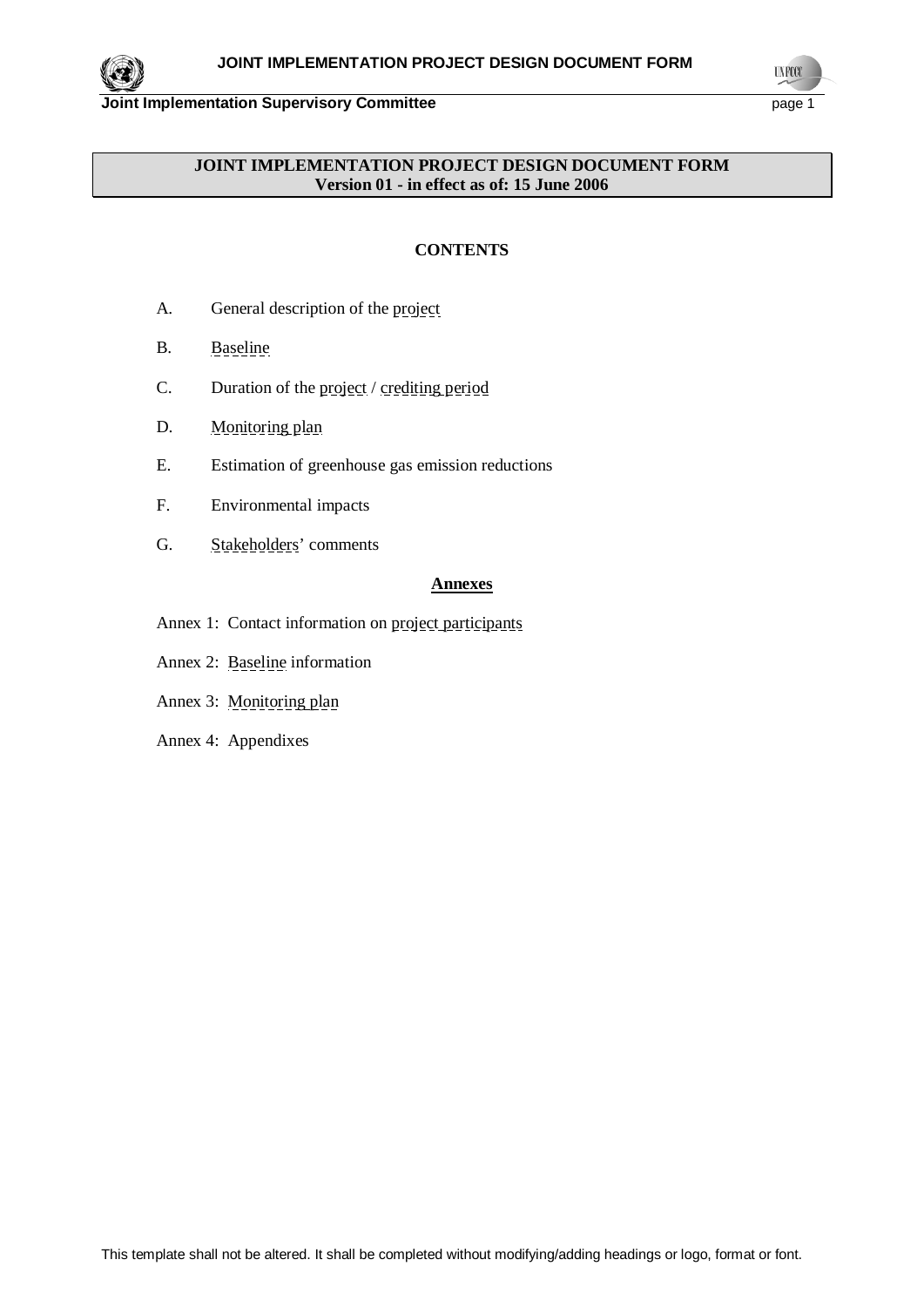

#### **SECTION A. General description of the project**

#### **A.1. Title of the project:**

Boiler efficiency improvement at Holboca CET Iasi II

Version number of the document: v.4

Date of the document: 24/09/2008

#### **A.2. Description of the project:**

The project activity involves the utilization of fire-side cleaning technology under the trademark Therma Chem FS12, in order to improve the thermal and production efficiency of two (2) existing primary boiler installations at Holboca CET Iasi II. In additional an associated new ash removal system will be installed in order to handle the increased loading of fly ash existing the boiler installations.

Holboca CET Iasi II is a combined heat and power plant (CHP) owned by S.C. CET Iasi S.A. the municipal owned energy supply company, which operates the below plants located in and nearby the city of Iasi, Romania:

|           |                   |                   | combined heat and power plant located in the city of Iasi    |
|-----------|-------------------|-------------------|--------------------------------------------------------------|
|           | $CET$ Iasi II $-$ |                   | combined heat and power plant located in the city of Holboca |
|           | UFET Iasi         | $\sim$ 100 $\sim$ | heat only plant                                              |
| URPS Iasi |                   | $\frac{1}{2}$     | repair and spare parts plant                                 |

The Holboca CET Iasi II plant is equipped with two high pressure boilers, each with a capacity of 260 Gcal/h, producing 420 t/h of steam, and two turbo generators with a capacity of 50 MW each. The combined heat and power plant is fuelled by hard coal<sup>[1](#page-1-0)</sup> and produces both heat and hot portable water for the city and moreover supplying power to the national electricity grid. Holboca CET Iasi II is interconnected with CET Iasi I by the primary network, where hot water produced by both plants is mixed and then supplied to the district heating network. Holboca CET Iasi II is in operation approximately 6 months per year, only during the heating season. It should be noted that the two boilers at Holboca CET Iasi II operate on a sequential bases and not in parallel.

The existing primary steam boilers and associated equipment at Holboca CET Iasi II were refurbished from 1997 – 2001, making it possible to perform a fuel switch from lignite to hard coal, in order to improve the overall thermal and production boiler efficiencies. This fuel switch project was financed by the Nordic Investment Bank (NIB) and executed by Fortum Engineering (Finland). The steam boilers have been operating for approximately 4 years since the rehabilitation was completed, but still have operational problems related to slagging of the boilers radiant sections (upper part of the combustion chamber), super heater surfaces, slags of economizer surfaces etc. This slagging of installations decreases the thermal efficiency of the boiler equipment, and requires many shutdowns during the heating season in order to clean the installations. The effect is that in order to keep the heat production at the required level an increased amount of coal is used, which has a negative impact on the total greenhouse gas emissions of the plant.

The project activity will help alleviate these operational problems due to slagging of the existing boilers through the use of Therma Chem FS12. Therma Chem FS12 cleans and prevents the deposit of dust and slag within the energy production equipment, which in turn will lead to an overall efficiency increase of

<u>.</u>

<span id="page-1-0"></span> $1$  For the start up of the boiler installation, heavy fuel oil is used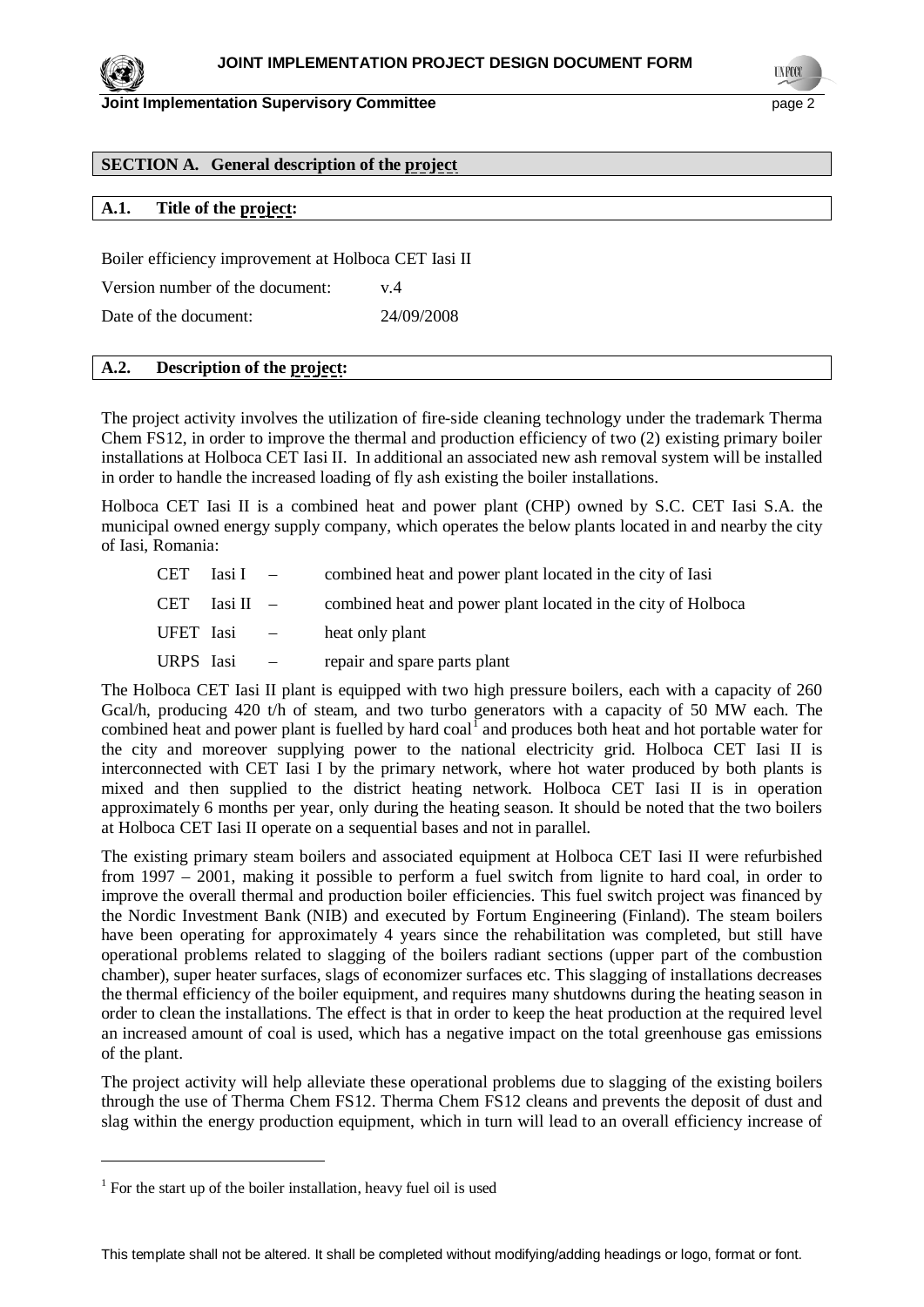

**INFO** 

#### **Joint Implementation Supervisory Committee** page 3

the boilers and corresponding greenhouse gas emission reductions  $(CO<sub>2</sub>)$  based on reduced fuel consumption. At the same time regular use of Therma Chem FS12 diminishes the need to shut down and clean boilers installations due to the excessive deposit of dust and slag on equipment. The new ash removal system will handle the increased loading of fly ash existing the boiler installations due to the cleaning technology.

#### **A.3. Project participants:**

The **Project Proponent** is S.C. CET Iasi S.A. Centrala de Termoficare, a municipality owned company registered in Romania. The company operates 3 power plants as well as 1 repair and spare parts plant in and around the city of Iasi. S.C. CET Iasi S.A. holds legal title to the emission reductions generated from the project activity and holds a Letter of Endorsement for the JI project from the Romanian Ministry of the Environment and Water Management.

The **Project Emission Reduction Buyer** is the Danish Government as represented by the Danish Environmental Protection Agency (hereafter called "DEPA"). DEPA is responsible for the Danish Ministry of Environment's efforts to develop and finance JI and CDM projects in Central and Eastern Europe and is also the Danish Governments Designated National Authority.

#### **A.4. Technical description of the project:**

#### **A.4.1. Location of the project:**

Holboca, Iasi, Romania

#### **A.4.1.1. Host Party(ies):**

Romania

**A.4.1.2. Region/State/Province etc.:**

Iasi

#### **A.4.1.3. City/Town/Community etc.:**

Holboca

#### **A.4.1.4. Detail of physical location, including information allowing the unique identification of the project (maximum one page):**

Holboca CET Iasi II is located between the city of Iasi (approx. 13 km away) and the town of Holboca (approx. 8 km away), in the north-eastern part of Romania, close to the Moldavian border.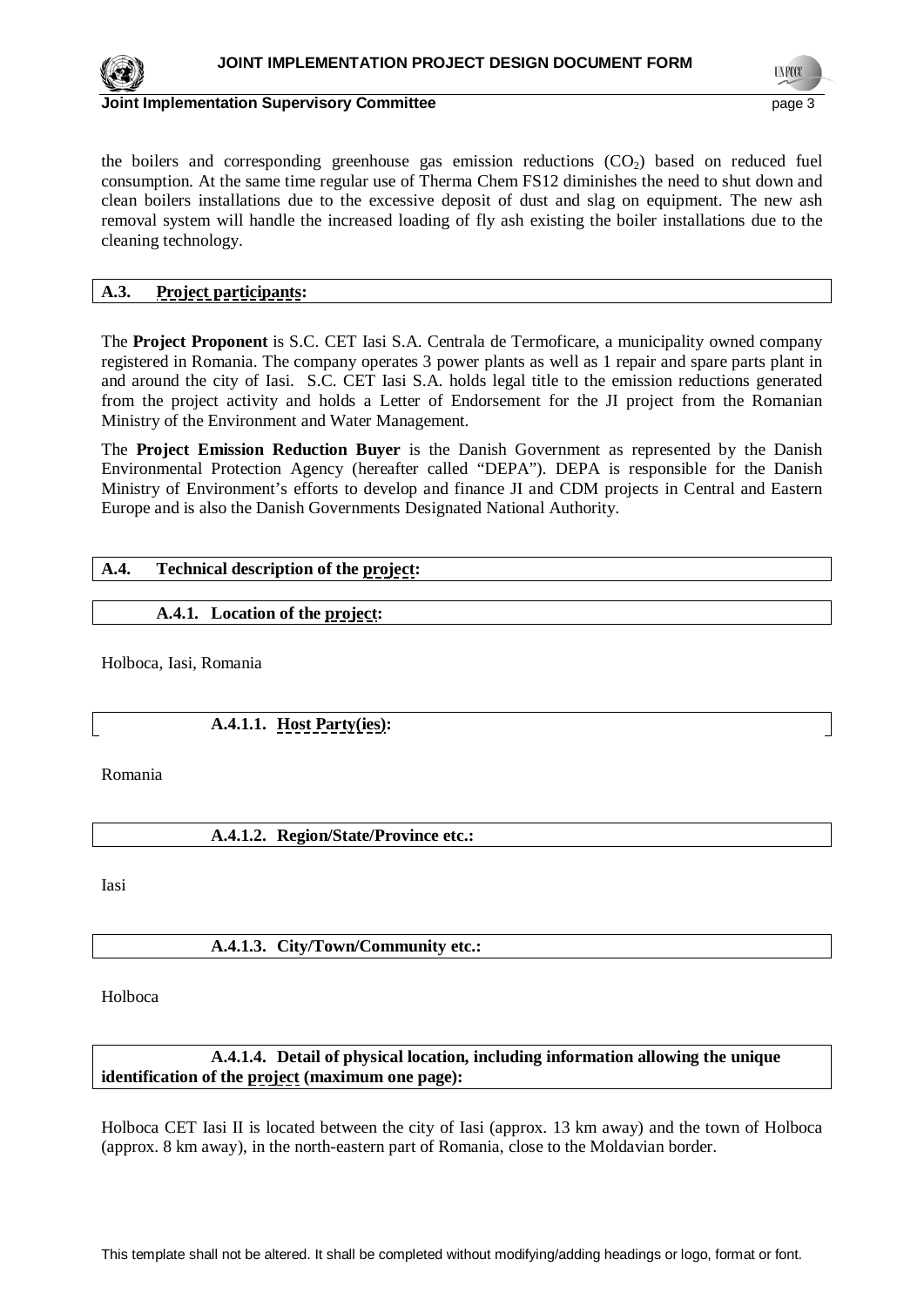

**UNFCCC** 







**Figure 2: Holboca, Iasi County**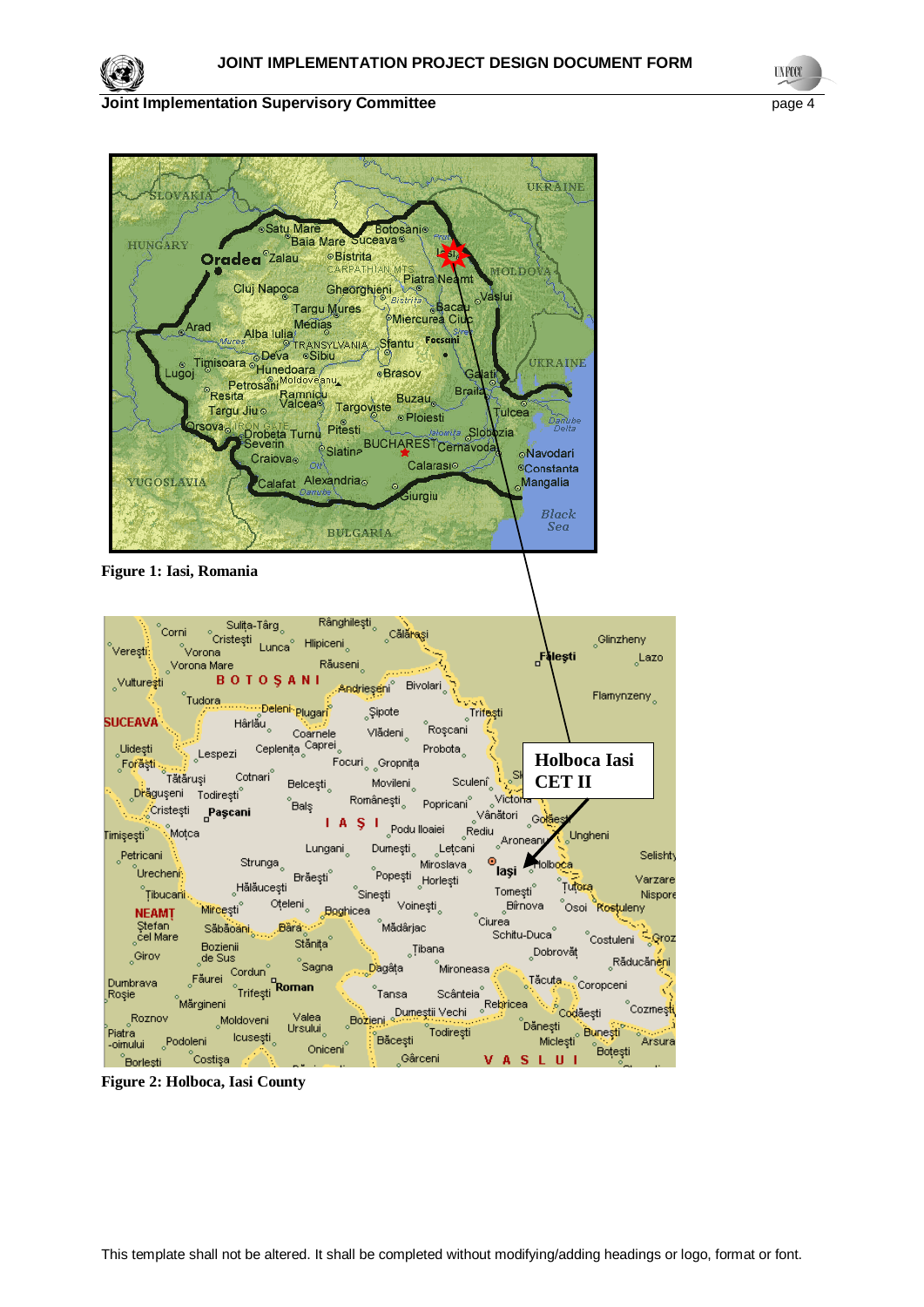#### **A.4.2. Technology(ies) to be employed, or measures, operations or actions to be implemented by the project:**

The project encompasses the application of the chemical Therma Chem FS12 into the existing boilers as well as the erection of a new ash handling system.

#### **Therma-Chem FS 12:**

The proposed project is based on the injection of Therma Chem FS12 into the existing boilers in order to prevent deposition of slag inside boiler radiant sections, heat exchanger surfaces etc.

Therma Chem FS12 represents an on-load fire side treatment for large industrial boilers and process heaters operated on fossil fuels, which allows for the elimination or significant reduction of deposits on heat exchanger surfaces, super heater, economizer, and air pre-heaters. In effect Therma Chem FS12 cleans and prevents the deposit of dust and slag within the energy production equipment, which in turn significantly impacts the decreasing energy efficiency of the system due to these deposits. At the same time regular use of Therma Chem FS12 diminishes the need to shut down and clean boiler installations due to the excessive deposit of dust and slag on equipment.

The Therma Chem FS12 technology has a number of positive impacts on the slag and ash materials, deposited on heat exchanger surfaces inside the boiler during the combustion process. First, it significantly reduces the amount of slag depositing in the radiant section; so there will be less materials falling down on the bottom of the boiler, which would need to be removed to the crushers. Consequently, it increases the amount of ash due to better combustion. The oxidizing process of the carbon from the fuel is increased preventing the ash and other impurities from the fuel sticking on the heat exchanger surfaces inside the boiler. The unburned carbon, which is very sticky adheres on the metallic surfaces inside the boiler forming deposits which constitute a thermal barrier. Accordingly the boiler efficiency and capacity decreases. At the same time other operating parameters are seriously altered and therefore the boiler must be shut down on a regular basis to be cleaned in order to restore it to an optimal operating condition.

The Therma Chem FS12 technology changes the physical nature of the deposits from the heat exchange surfaces inside the boiler, making them more uniform, fine, porous, chemically neutral, and much better prepared for further transportation. Consequently the effects of the Therma Chem FS12 technology are the following:

- it increases the boiler efficiency and capacity, thus decreasing fuel consumption and hence the associated greenhouse gas emissions and the quantity of ash and other materials released;
- it maintains the normal boiler operating parameters over prolonged operating periods, eliminating the shut downs for boiler cleaning and condition restoration;
- through better efficiency, it will help the power plant to reduce its "costs of compliance" with emissions regulations, taking into account the reduction of SOx and NOx emissions as well as other particulates due to reduced fuel consumption per ton of steam produced.

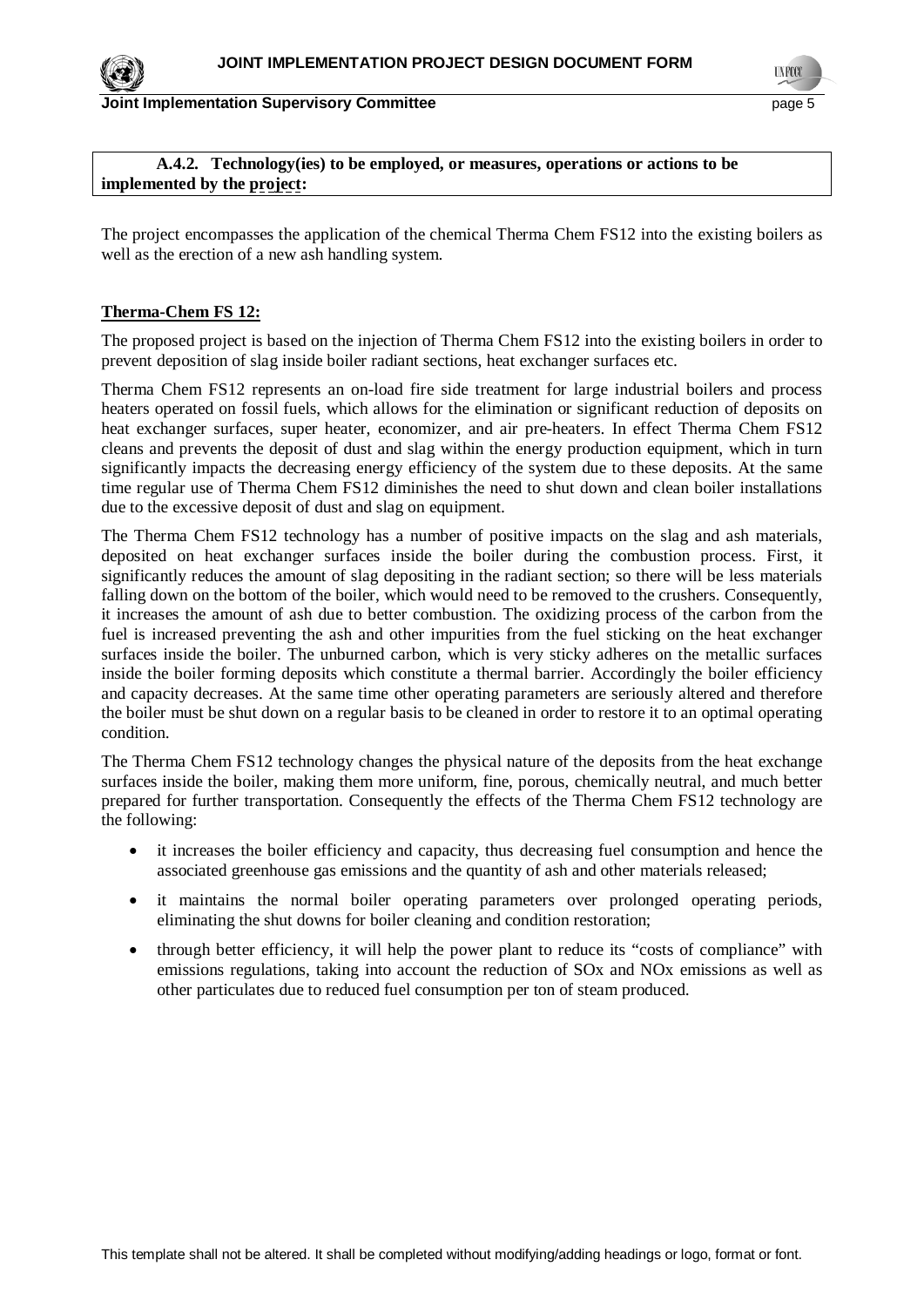



**INFO** 



**Figure 3: Before Therma Chem FS 12 treatment**



**Figure 4: After continuous Therma Chem FS 12 treatment (approximately 75 days after)**

Therma Chem FS12 has been available on the market since 1982, and has been applied in the follow energy sector, Oil- and petrochemical sector, paper industries, and breweries. The installations within these industries that have utilized Therma Chem FS12 are mainly located in Europe, Canada, and the United States. In relation to coal fired installations, there are several installations located in the UK, which have used Therma Chem FS12, in particular paper mills in Scotland. One of the largest installations to use Therma Chem FS12 was PowerGen, Ince Power Station (500 MW<sub>el</sub>), in the UK. This power station used Therma Chem FS12 on a daily bases for three years until the fuel supply contract for Orimulsion expired, and fuel was switched over.

As mentioned in the previous section, operational problems with the existing boilers in the Holboca CET Iasi II have occurred since the rehabilitation and switching of fuel was completed in year 2002. To solve the operational problems of the boiler installations, the Romanian company EnergyServ (licenced supplier of Therma Chem) has tested Therma Chem FS12 on a trial basis at Holboca CET Iasi II for a period of 1100 operating hours to prove Therma Chem's ability to improve boiler efficiencies on boiler number 2 at the site. The test has demonstrated that Therma Chem FS12 can increase the efficiency of the existing boilers installed and at the same time decreases emissions from the power plant.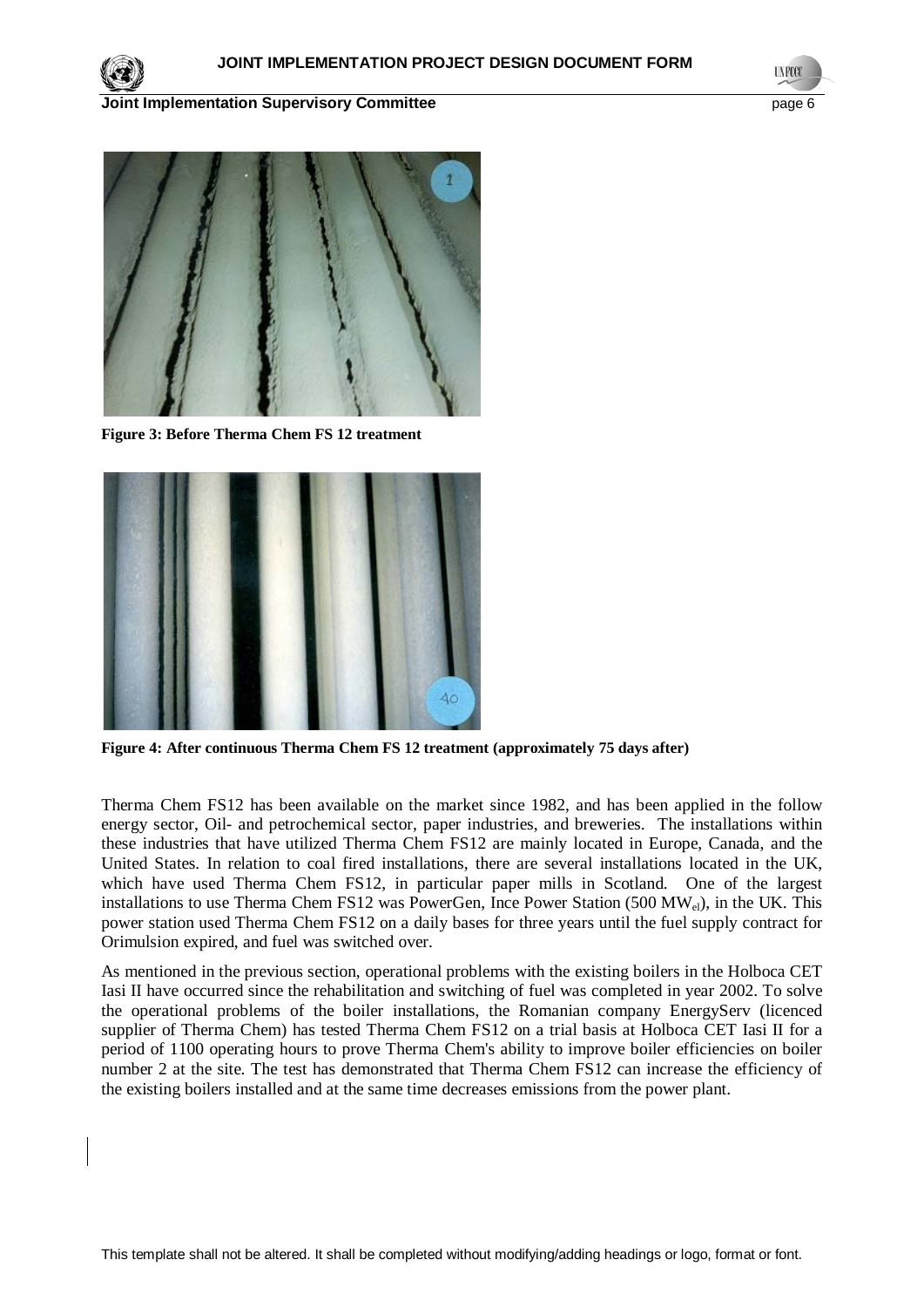



#### **Ash handling system:**

The slag and ash resulting from the coal combustion process is currently removed hydraulically to the ash and slag silos by means of a bagger pumping system. In the boiler radiant sections, the slag and ash, which falls on the bottom, is in a solid state removed by a Kratzer type system and transported to a crusher. From here, the crushed materials fall free into a gutter where they are then transported to a bagger pumping system. The ash and slag removal in the boiler radiant section is carried out during frequent shut down of the boiler plant.

The fly-ash as well as the other incombustible materials produced during the combustion process, which travel together with the flue gases are partially retained in the 4 collecting funnels located at the outlet of the boiler, 4 collecting funnels located below the air pre-heaters and 32 collecting funnels located below the electrostatic precipitators. From these collecting funnels, the removal is executed in dry conditions, through a vertical tube network, to the hydraulic collecting system placed above the gutters, that take over and transport the ash as a fluid, to the bagger pumping station, as well.

In order to remove the fly ash (which will increase due to the project activity) in a dry state during the combustion process, a new ash removal system will be installed under the project activity. The new Ash Removal System has been designed to remove the fly ash during combustion in a dry state. The system consists of:

- Ash collecting equipment (with existing funnels);
- Ash disposal duct network, equipped with a dedicated discharge butterfly valve;
- Pneumatic ash transport installations with pressurized vessels equipped with 2 specific valves that might allow the interconnection of the individual ash transport installations in order to optimize the operating process;
- Central dry ash collecting silos with a capacity of  $600 \text{ m}^3$  endowed with 2 outlets, one allowing ash disposal through trucks or rail cars to construction facilities and the other one leading to the existing bagger pumping system;
- Air compressed fan;
- Supervisory Control And Data Acquisition system (SCADA) with terminals installed in the unit control room for monitoring and operation.

From the existing funnels the ash is directed through the ash disposal ducts network to the pneumatic ash transport installation, namely to the pressurized vessel. The discharge butterfly valve located on the ash disposal duct can direct also the ash to the existing hydraulically ash removal system. In the first stage the new system will be operated in parallel with the existing one. Once the pressurized vessel is fully loaded the intake valve is automatically closed and by means of air compression the ash is transported through the ash transport ducts to the central dry ash collecting vessel. From this vessel the ash can be directed to one of the two outlets. The process is fully automated and the electricity consumption of the new ash handling system is as expected to be 72 kW during full operation.

**A.4.3. Brief explanation of how the anthropogenic emissions of greenhouse gases by sources are to be reduced by the proposed JI project, including why the emission reductions would not occur in the absence of the proposed project, taking into account national and/or sectoral policies and circumstances:**

The proposed project activity aims to reduce the emissions of greenhouse gases by increasing the thermal and production efficiency of 2 existing steam boilers fueled by hard coal. The boiler efficiencies will increase by adding the chemical Therma Chem FS12 to the combustion process. This prevents deposits on combustion chamber walls, inside boiler tubes, pre-heater surfaces, economizer etc. The increase of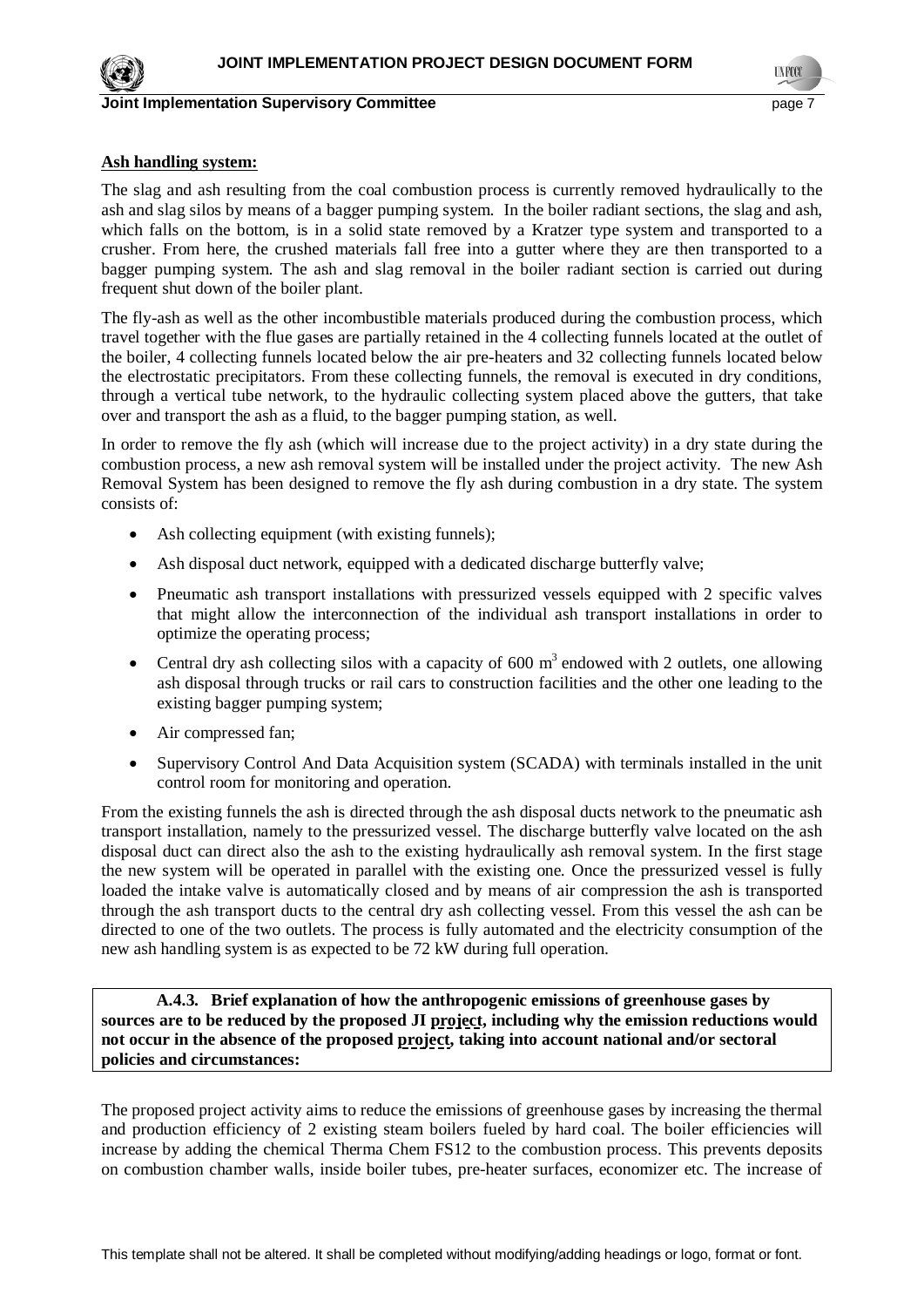

the thermal boiler efficiency results in a decrease of the overall coal consumption at Holboca CET Iasi II and hence a reduction of annual emissions.

Moreover the project will reduce fuel costs by reducing the consumption of coal at Holboca CET Iasi II. At the same time the application of Therma Chem FS12 may help the power plant to reduce its "costs of compliance" with the emission regulations, taking also into account the reduction of  $SO_x$  and  $NO_x$ emissions and other particles due to reduced fuel consumption per produced ton of steam. This will simultaneously lead to a reduction of Romania's total greenhouse gas emissions.

Without participation in Joint Implementation, the annual greenhouse gas emissions would at best remain on the present levels. This is due to the below reasons:

- Energy efficiency has low priority when it comes to the existing facilities at Holboca CET Iasi II. This is partially due to long prevailing attitudes relating to improving energy efficiency in Romania, which are historically limited due to low energy and fuel prices. More importantly the project would not be financially viable and the required investment has a higher potential for creating financial losses without Joint Implementation;
- The Municipalit of Iasi and S.C. CET Iasi S.A. have a prioritized investment plan which currently focuses on the rehabilitation of the district heating network and substations, and not improvements in production at Holboca CET Iasi II;
- There are no national standards or policies regarding the application of a chemical such as Therma Chem FS 12 in order to improve the overall thermal efficiency of boilers;
- Most heat and power plants in Romania are in a rather poor condition so investments usually focus on complete rehabilitation of facilities;

It should be noted that an Additionality Test is presented in section B 2.

#### **A.4.3.1. Estimated amount of emission reductions over the crediting period:**

The implementation of the proposed project activity will result in an estimation of greenhouse gas emission reductions, conservatively calculated at approximately 130,000 t CO2 over the first seven year crediting period (2006-2012).

The table below depicts baseline emissions, project emissions and emission reductions on an annual basis.

| Year         | <b>Baseline</b> emissions | <b>Project Emissions</b> | <b>Emission reductions</b> |
|--------------|---------------------------|--------------------------|----------------------------|
|              | (tCO2/yr)                 | (tCO2/yr)                | (tCO2/yr)                  |
| 2006         | 147.017                   | 136.925                  | 10.092                     |
| 2007         | 294.035                   | 273.851                  | 20.184                     |
| 2008         | 294.035                   | 273.851                  | 20.184                     |
| 2009         | 294.035                   | 273.851                  | 20.184                     |
| 2010         | 294.035                   | 273.851                  | 20.184                     |
| 2011         | 294.035                   | 273.851                  | 20.184                     |
| 2012         | 294.035                   | 273.851                  | 20.184                     |
| <b>TOTAL</b> | 1.911.227                 | 1.780.029                | 131.198                    |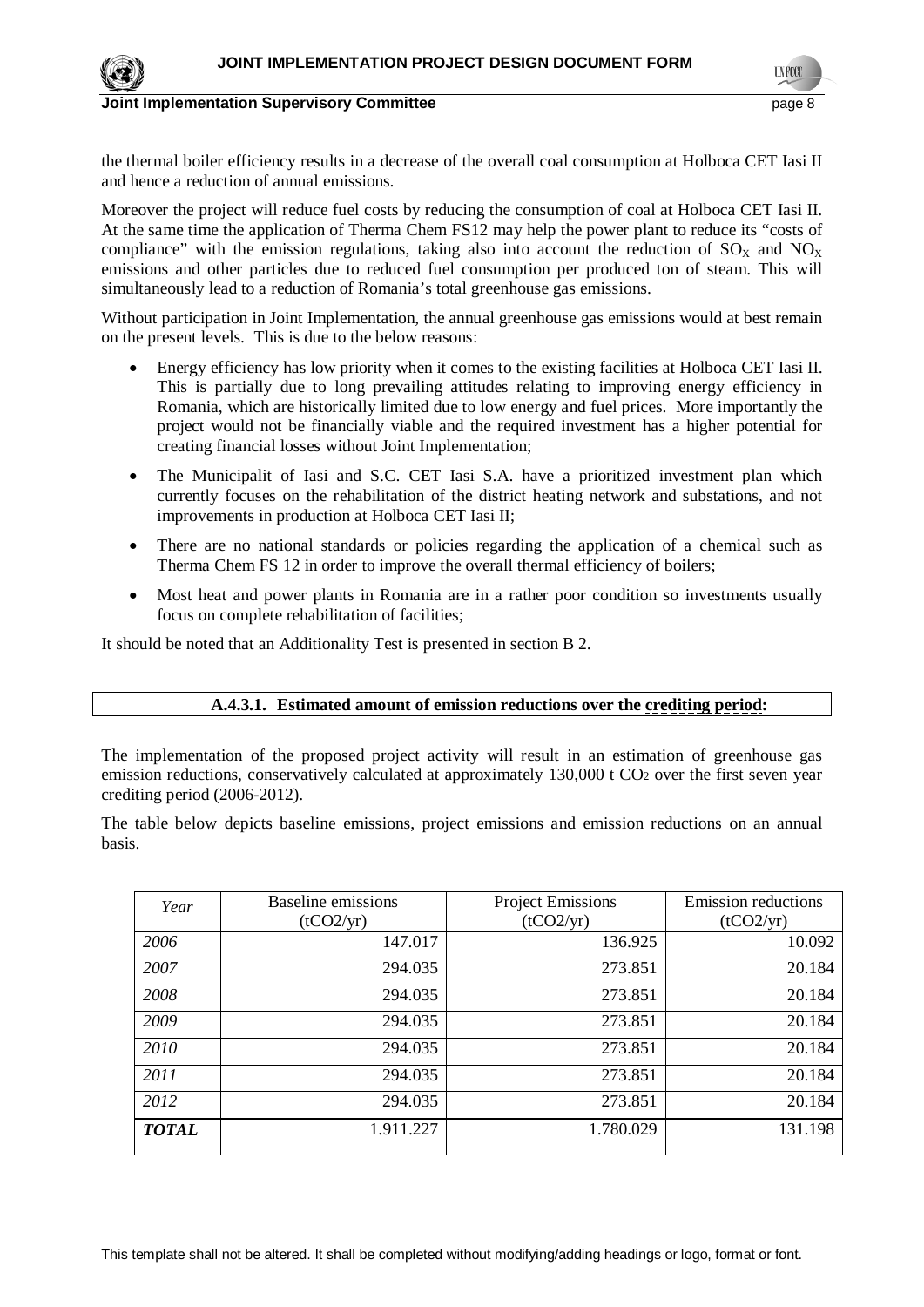**UNFCC** 

### **A.5. Project approval by the Parties involved:**

The Romanian Ministry of the Environment and the Danish Environmental Protection Agency will be responsible for the project approval in the respective countries.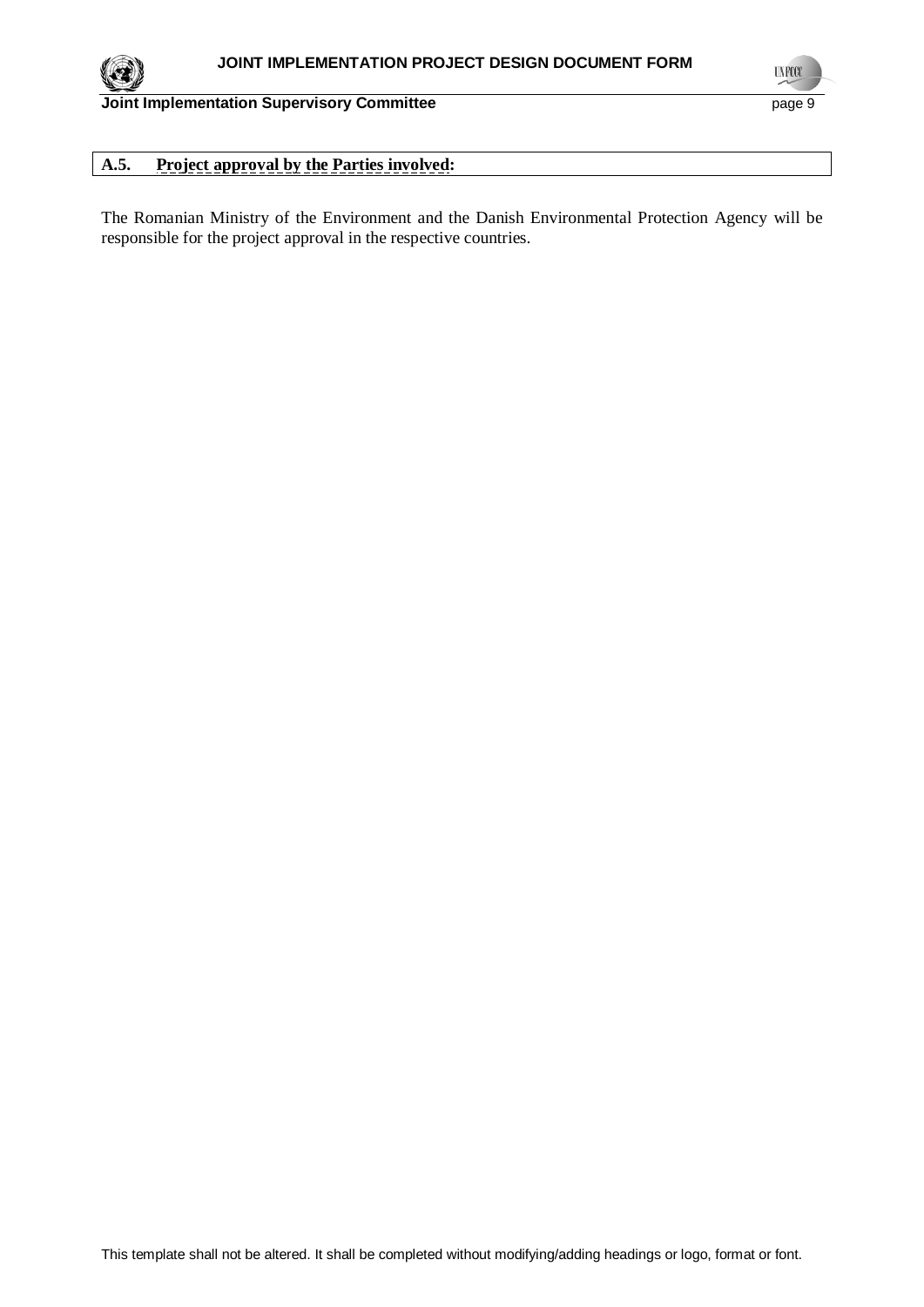

**Joint Implementation Supervisory Committee Committee** *page 10* 

**INFO** 

#### **SECTION B. Baseline**

#### **B.1. Description and justification of the baseline chosen:**

#### **Applicability:**

The baseline methodology is applicable to project activities where operational problems occur related to slagging of coal fired steam boiler installations such as deposits of slag layers from boiler combustion chambers, pre-heater surfaces, super heater surfaces etc.

#### **Approach:**

The baseline approach for the proposed project activity is derived by using data of existing, actual or historical, greenhouse gas emissions as applicable under paragraph 48 of the CDM modalities and procedures. This choice seems to be suitable since there are reasons to expect that fuel consumption and greenhouse gas emissions will follow historical trends in the absence of the project. This approach moreover assumes that the business-as-usual scenario (baseline) would have continued into the future in the absence of any intervention that would change the historical trend.

The baseline methodology is based on the following stepwise approach:

Step I: Selection of the time duration with the most applicable emission factors per produced ton of steam for the baseline and project

Step II: Calculation of the baseline and project emissions by multiplying the corresponding emission factors per produced ton of steam with the amount of steam produced

Step III:The difference between the baseline and the project emissions represent the total emission reductions

The following values are used for developing the baseline:

- Fuel consumption [in t/day]
- Steam production [in t/day]
- Net calorific value of fuel used [in kcal/kg]
- Emissions associated with the corresponding fuel consumption [in kg  $CO<sub>2</sub>$ ]
- Crediting period of 7 years [2006-2012]

#### **Procedure:**

The estimation of the emission reductions for introducing Therma Chem FS 12 to the boiler facilities at Holboca CET Iasi II is based on actual operation data and test results from using Therma Chem FS 12. The project will have an impact on the fuel consumption, while the life steam production will stay at a constant level. Also it is assumed that the current fuel is continued to be used in the existing facility at least up to the end of the crediting period without any retrofit, which extends its capacity or overall efficiency.

Moreover the introduction of Therma Chem FS 12 to the boiler facilities will have an impact on the ash consistency itself. The ash will be in a pulverised form, much easier to handle. This justifies also the installation of a new ash handling system under the project activity, which will allow for a continuous ash transport out of the boiler system.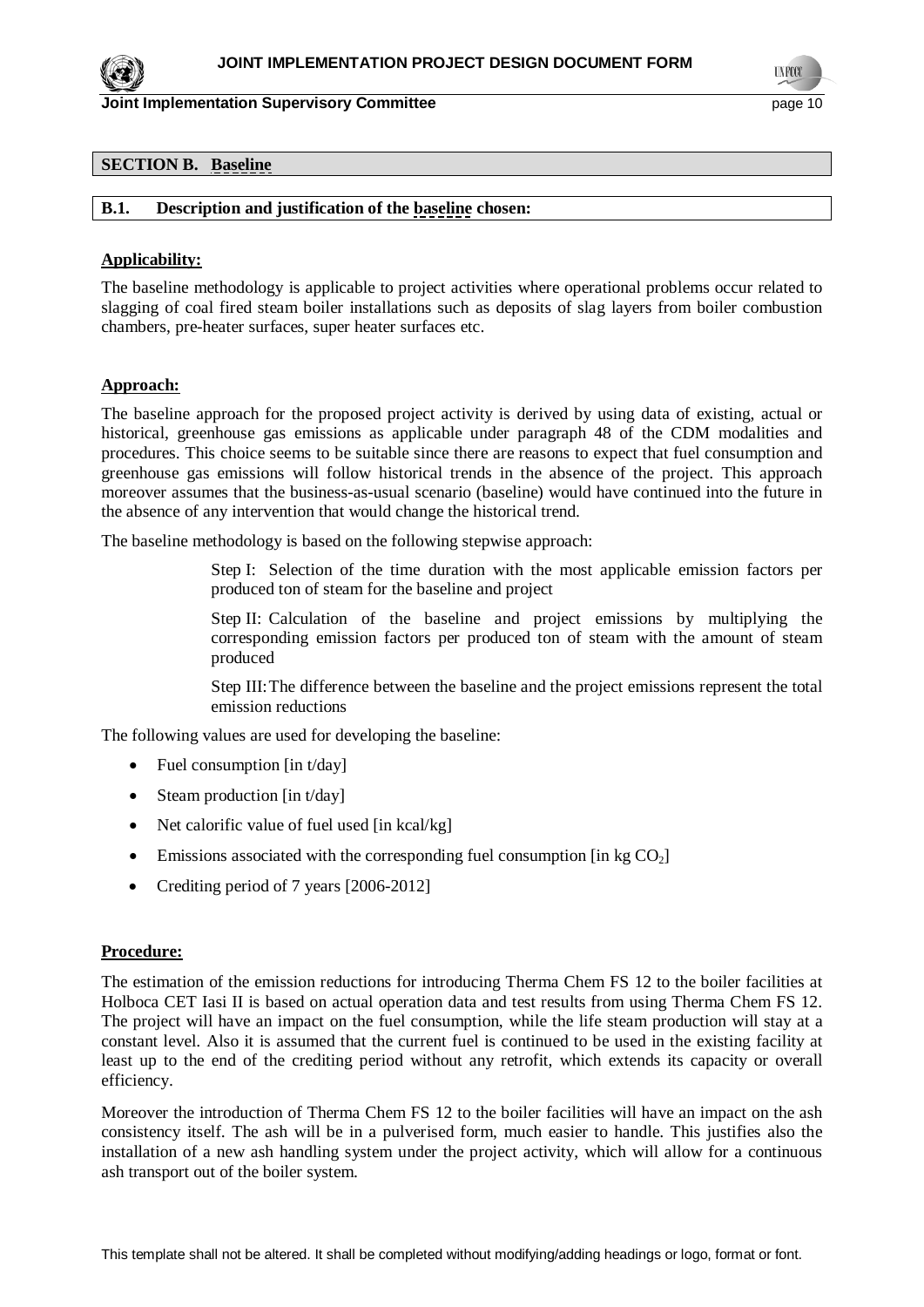

The basis for the emission calculation is a factor describing the specific  $CO<sub>2</sub>$  emissions per ton of produced steam. This factor will be calculated, both for the baseline period and the project and then compared. The emission difference of both factors describe the specific emission reductions per produced ton of steam. The total emission reductions of the project activity can then be calculated by multiplying the emission reductions per ton of steam with the total steam production of a selected operation period.

#### **Strengths and weaknesses:**

The baseline methodology is fairly conservative and easy to monitor because emission reductions are based on fuel consumption and steam production, both measured at the plant.

On the other hand no weaknesses of the baseline approach could be identified so far.

**B.2. Description of how the anthropogenic emissions of greenhouse gases by sources are reduced below those that would have occurred in the absence of the JI project:**

#### **Step 0: Preliminary screening based on the starting date of the project activity**

The starting date of the project activity is expected to be on the first day of the heating season in Iasi, Romania, thus around the 1st of October 2006. In this manner a Project Idea Note was developed for the Joint Implementation project and finalized in January 2006. Subsequently, an Letter of Intent for the development and trading of emissions reductions was signed by the project proponent, S.C. CET Iasi S.A., and the Danish Environmental Protection Agency in March 2006. A Letter of Endorsement for the Joint Implementation project was issued by the Romanian Council on Climate Change also in March 2006.

It should be noted that Thermo Chem FS12 treatment was utilized on a test bases at the facility for 1100 operating hours during a period from January to February 2005. This was a trial phase and one of the first applications of fire-side cleaning technology in Romania (the only other test application has been at power plant near Bucharest). The results of the cleaning and efficiency improvements were positive. However, the treatment was not continued for the rest of the 2004/2005 heating season or the 2005/2006 heating season. This is due to the fact that the treatment was too costly for S.C. CET Iasi S.A. to continue with it, and the over loading of the flue gas particle removal system was recognized. This additional operational cost of the Thermo Chem FS12 treatment, plus the need for a new flue gas particle removal system lead to the decision by S.C. CET Iasi S.A. to not continue with Thermo Chem FS12 treatment (not the letter from S.C. CET Iasi S.A. in Annex 4).

#### **Step 1: Identification of alternatives to the project activity consistent with current laws and regulations.**

#### *Sub-step 1a: Define alternatives to the project activity*

The following are the identified alternatives for this project activity:

Alternative 0: Joint Implementation project activity

Alternative 1: Business as usual

Alternative 2: The project activity without JI participation and carbon credit trading

It should be noted that alternatives involving fuel switch or other boiler efficiency improvements at Holboca Iaşi CET II are excluded from this analysis. The basis for this exclusion is that the boilers and related equipment were recently extensively rehabilitated (from 1997-2001) and are of a quality comparable to new installations found in the EU. This investment is still being paid back, thus limiting the amount of investment capital that S.C. CET Iasi S.A can obtain, to projects which are less risky and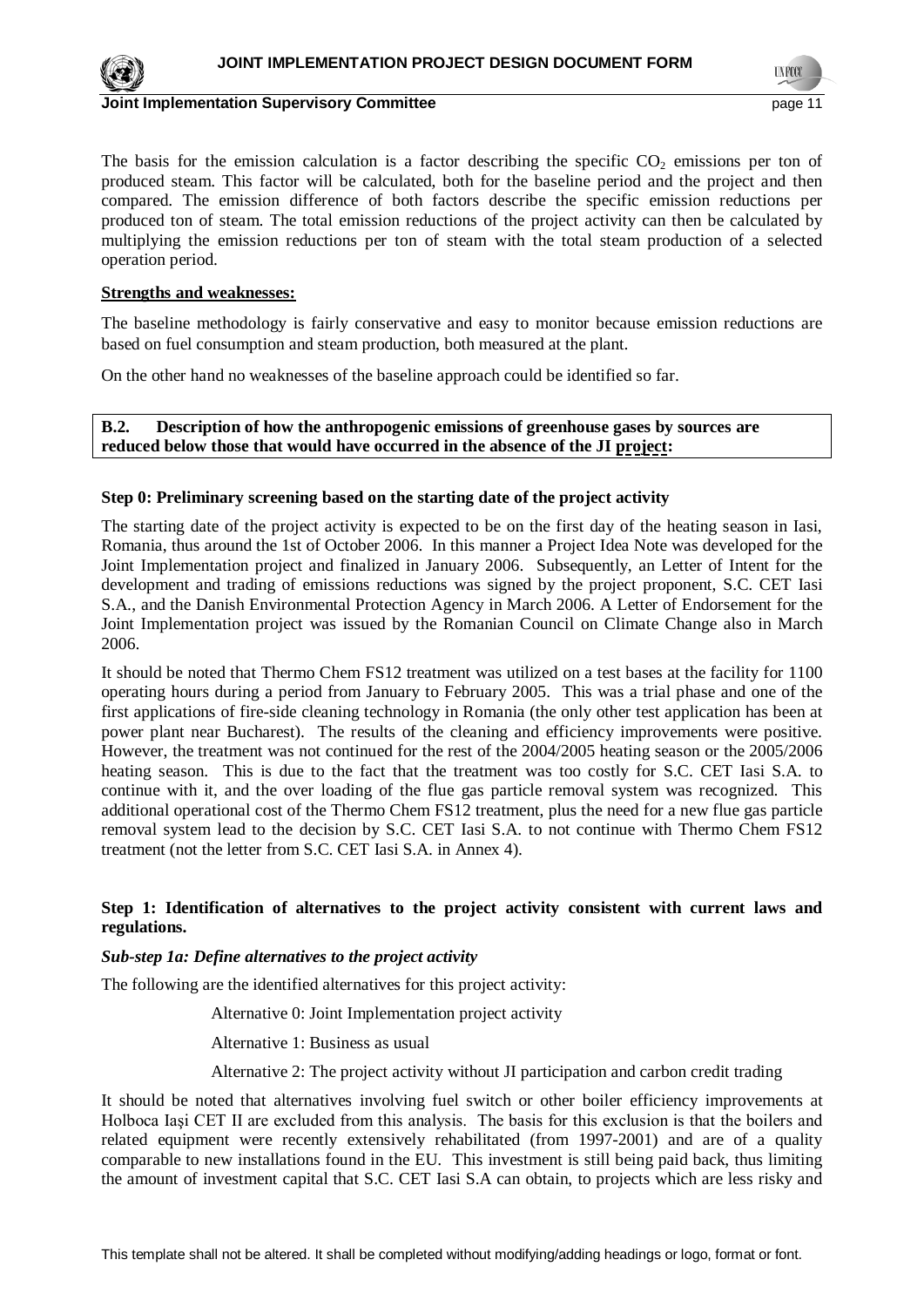

**Joint Implementation Supervisory Committee According to the Control of the Control of the Control of the Control of the Page 12** 

**INFO** 

have highest priority. Any such additional investments which would reduce CO2e emissions would also be in far excess of the investment required for the project activity. Of note is that S.C. CET Iasi S.A highest priority for investment is for the rehabilitation of the district heating system, which will not influence the JI project or alternatives.

#### *Sub-step 1b: Enforcement of applicable laws and regulations*

All of the alternatives are within applicable legal and regulatory requirements. The boiler units and associated equipment at Holboca Iaşi CET II were extensively upgraded, to an EU standard level by 2001. This upgrading was performed to not only extend the life and increase efficiency of the facility but also to meet expected Romanian and EU laws and regulations regarding energy production facilities. Alternatives 0, 1, and 2 are based on this currently established system and thus meet all applicable legal and regulatory requirements.

#### **Step 2: Investment analysis**

#### *Sub-step 2a: Determine the appropriate analysis method*

Investment comparison analysis will be used

#### *Sub-step 2b: Apply investment comparison analysis*

For this project activity it is best to apply an investment comparison analysis based on the Net Present Value of the project activity. In this case a discount rate of 10% is chosen, which is a reflective value based on the current Romanian economy. It is slightly over the rate of inflation  $8 - 9$  % (2005), and one and a half points over the National Bank of Romania's reference rate of 8.5% (June 2006), and in line with Romanian commercial bank rates (9.5-10.5%). Thus it is assumed that even a minimum investment would require a return of over 10% in order to sustain the currency value.

#### *Sub-step 2c: Calculation and comparison of the financial indicators*

It is clear through investment analysis that only the project activity under Joint Implementation (Alternative 0) holds enough economic viability (NPV of  $\in$  185,585). Buisness as Usual (Alternative 1) has no effect and the project activity, and without JI the project activity (Alternative 2) leads to a negative NPV of € -143,838. A summary table of this financial analysis is provided below with greater detail provided in Annex 4.

| <b>Alternatives</b> | <b>Estimated</b><br>Investment Costs $\Theta$ | <b>Estimated Project</b><br>Costs $\Theta$ | <b>Estimated Project</b><br><b>Revenus and</b><br>Savings $\bigoplus$ | NPV 10% ( $\bigoplus$ |
|---------------------|-----------------------------------------------|--------------------------------------------|-----------------------------------------------------------------------|-----------------------|
|                     | 0                                             |                                            |                                                                       | 0l                    |
| 2                   | 1,790,000                                     | 5,647,605                                  | 5,612,886                                                             | $-143,838$            |
| JI Project          | 1,790,000                                     | 5,752,605                                  | 6,268,876                                                             | 185,585               |
|                     |                                               |                                            |                                                                       |                       |

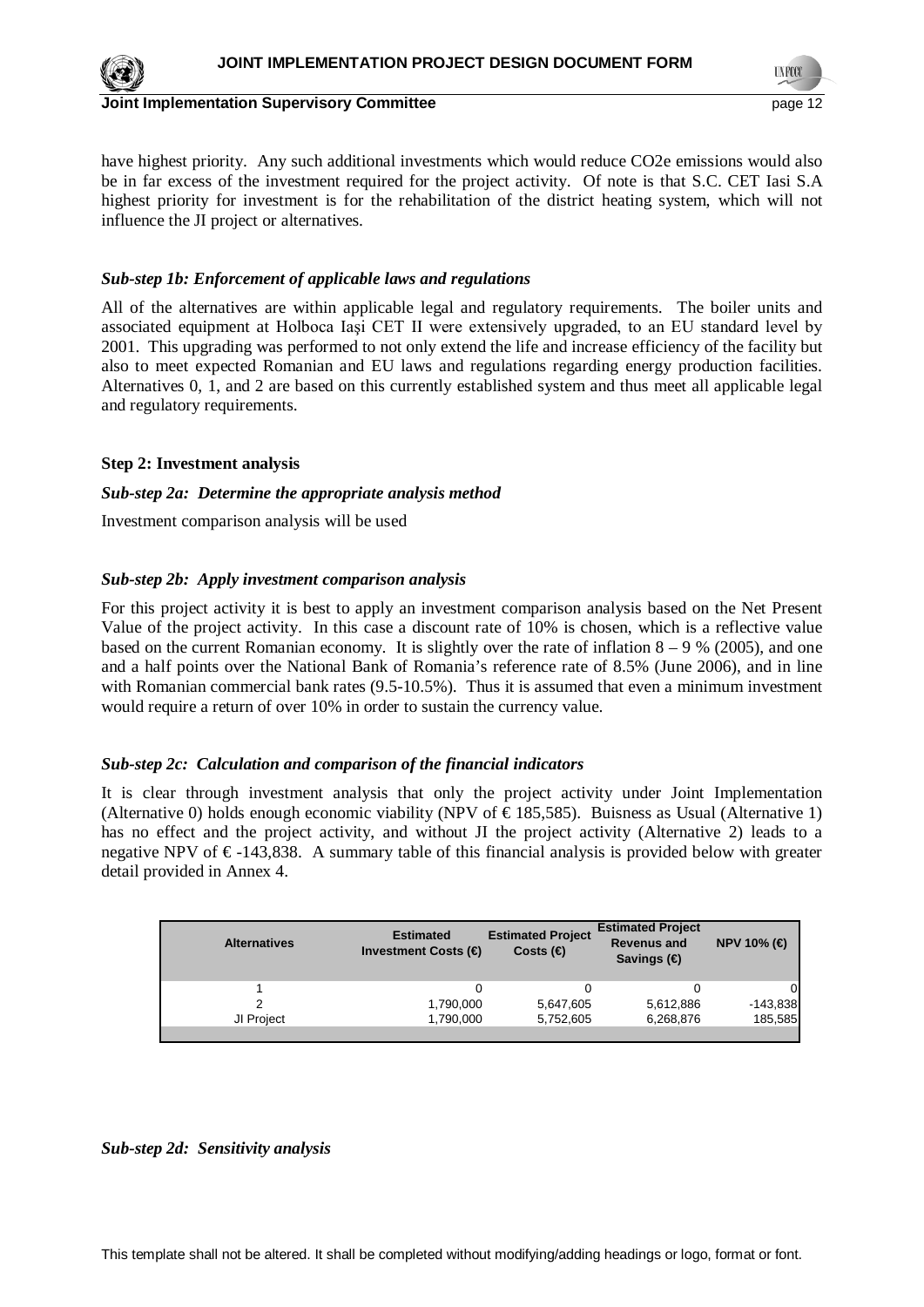

**Joint Implementation Supervisory Committee According to the Committee According to the Control of the Committee According to the Committee According to the Committee According to the Committee According to the Committee A** 

There are two parameters which can have an impact on the investment comparison analysis. They are the efficiency of the fire-side treatment and the price of hard coal.

The full long term specific efficiency improvement can not be guaranteed through the use of Therma Chem FS12. However, since Therma Chem FS12 was tested on a trial bases at the Holboca Iaşi CET II for a 1100 operational hours trial period, it is expected that the efficiency improvement should match the estimations in this PDD, which are based on the trial period. Any fluctuation in efficiency improvement is assumed to be less than  $+/- 10\%$ .

European coal prices (API#2) over the last year have fluctuated between  $55 - 69$  USD/ton  $(44 - 55$ EUR/ton), this is a 20% fluctuation, with the lowest prices during the heating season. Holboca Iaşi CET II has paid up to 66.20 EUR/ton for hard coal (market price plus transport). Given market fluctuations and a probably price increase over time an average future coal price of 66.20 EUR/ton is used in the financial analysis. Expected variation from this future coal price is likely assumed to be  $+/-10\%$ .

For this sensitivity and risk analysis combined best and worst case scenarios are developed where:

**Case 1:** in the best case, the efficiency improvement from Therma Chem FS12 use is 10% higher than expected, and future coal prices are 10% higher than expected;

**Case 2:** in the worst case, the efficiency improvement from Therma Chem FS12 use is 10% lower than expected, and future coal prices are 10% lower than expected.

The following out come of this sensitivity analysis is shown below, with a summary table of this sensitivity analysis and more detail provided in Annex 4.

| <b>Alternatives</b><br>+10% Efficency<br>+10% Coal Price   | <b>Estimated</b><br>Investment Costs (€ | <b>Estimated Project</b><br>Costs $\Theta$    | <b>Estimated Project</b><br><b>Revenus and</b><br>Savings $\bigoplus$ | NPV 10% (€     |
|------------------------------------------------------------|-----------------------------------------|-----------------------------------------------|-----------------------------------------------------------------------|----------------|
|                                                            | 0                                       | 0                                             | $\Omega$                                                              | 0              |
|                                                            | 1,790,000                               | 5,647,605                                     | 6,791,593                                                             | 406,643        |
| JI Project                                                 | 1,790,000                               | 5,752,605                                     | 7,513,181                                                             | 751,250        |
| <b>Alternatives</b><br>- 10% Efficency<br>- 10% Coal Price | <b>Estimated</b><br>Investment Costs (€ | <b>Estimated Project</b><br>Costs $\bigoplus$ | <b>Estimated Project</b><br><b>Revenus and</b><br>Savings $\bigoplus$ | NPV 10% (€)    |
|                                                            | $\Omega$                                | 0                                             | $\Omega$                                                              | $\overline{0}$ |
| 2                                                          | 1,790,000                               | 5,647,605                                     | 4,546,438                                                             | $-641,893$     |
| JI Project                                                 | 1,790,000                               | 5,752,605                                     | 5,136,828                                                             | $-370,916$     |
|                                                            |                                         |                                               |                                                                       |                |

Under Case  $1$  (+ 10% efficiency and + 10% coal price) the sensitivity analysis indicates that both Alternative 2 and the JI project (Alternative 0) would be financially viable and lead to a decent NPV over the project period. Under Case 2 (- 10% efficiency and - 10% coal price) the sensitivity analysis indicates that both Alternative 2 and the JI project (Alternative 0) would not be financially viable. Under Case 2, Alternative 2 has a major loss (NPV  $\epsilon$ -641,893) which clearly indicates how significantly risky the investment and project activity is without JI participation. Under Case 2, the JI Project (Alternative 0) has a loss (NPV  $\epsilon$ -370,916) which clearly indicates the JI project risks, but to a much lower extent.

The determination of potential project losses and gains is a major part in a decision making structure, especially when taking into account the various demands for investment. In this case a tool for determining the comparative impact of potential project gains and losses relating to the different alternatives is used. The Gain to Loss Ratio compares the magnitude of potential gains as opposed to the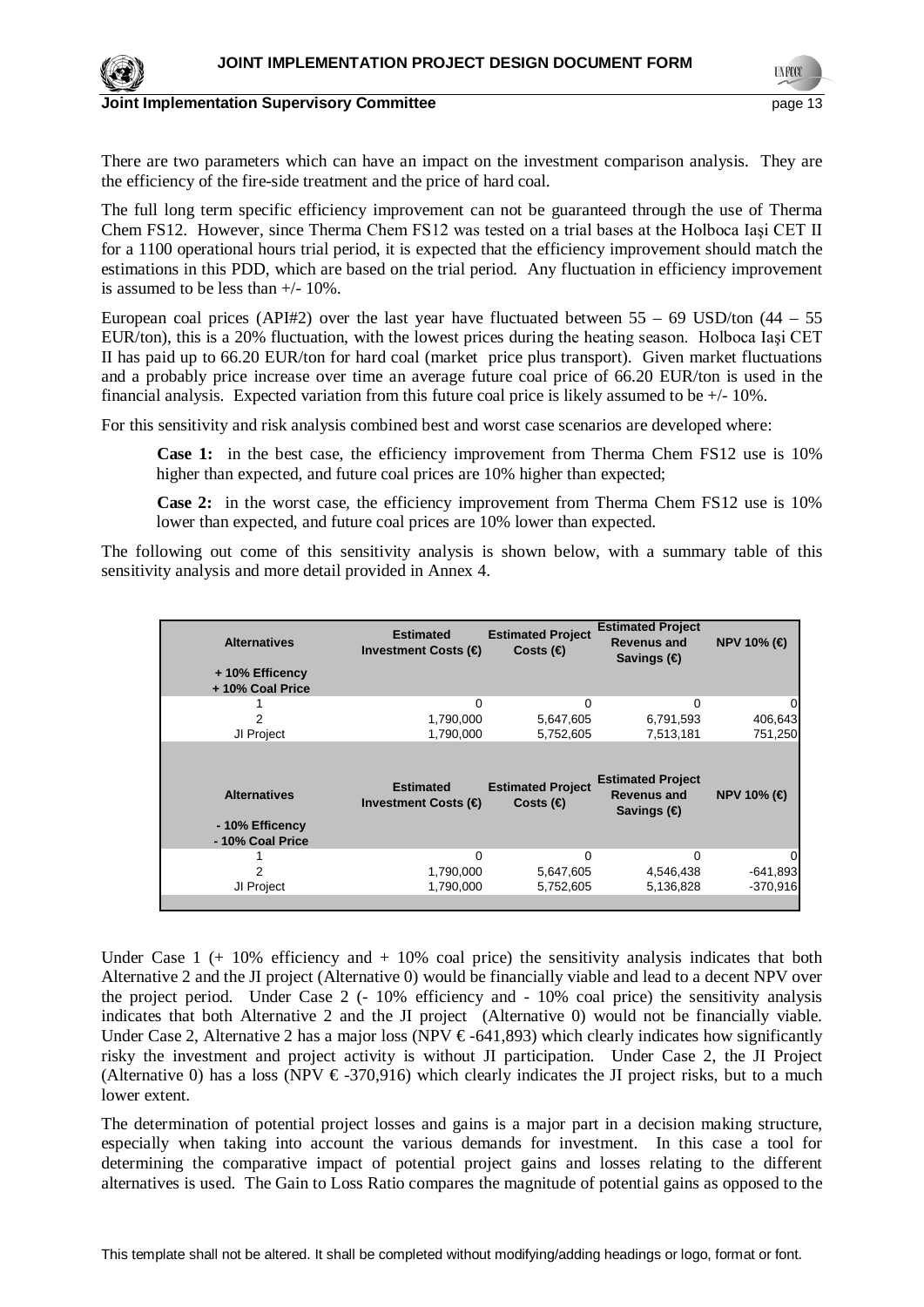

#### **Driving Implementation Supervisory Committee and Committee and Committee by Committee and Committee and Committee by August 2016**

**INFO** 

magnitude of potential losses. Thus an alternative would not be chosen if its potential for losses significantly outweighs its potential for gains. The Gain to Loss Ratio is determined for Alternative 2 and the JI project, a ratio is not determined for the Alternative 1 (B.A.U) as it has no financial impact. The Gain to Loss Ratio is indicated below:

Gain to Loss Ratio  $(X) = ABS$  (Potential Gain / Potential Loss)

 $[X < 1]$ , the potential for losses exceed the potential for gains

 $[X > 1]$ , the potential for gains exceed the potential for losses]

| <b>Alternatives</b> | <b>Gain to Loss Ratio</b> |
|---------------------|---------------------------|
|                     | NA                        |
| 2                   | 0.6                       |
| JI Project          | 2.0                       |
|                     |                           |

As it can be seen the Gain to Loss Ratio for Alternative 2 is 0.6, which indicates that the potential for losses in of the project activity without JI participation is almost double the potential for gains. The Gain to Loss Ratio for the project activity with JI participation (Alternative 0) is 2.0 which clearly indicated a greater potential for gains than losses.

Based on the investment analysis comparison in Sub-step 2c and the sensitivity analysis in Sub-step 2d, is it clear that the project activity would not occur without participation in Joint Implementation due to 1) the indicated expected negative NPV of Alternative 2, and 2) the much higher potential for project losses as apposed to project gains of Alternative 2. This leads to the conclusion that the project activity would not occur without participating in Joint Implementation (Alternative 0) where the expected NPV is encouragingly positive and the potential for gains is much greater then the potential for losses. Thus, without participation in Joint Implementation only Alternative 1 business as usual would occur due to the fact that it present no net financial change for Holboca Iaşi CET II.

#### **Step 3: Barrier analysis**

#### *Sub-step 3a: Identify barriers that would prevent the implementation of type of the proposed project activity:*

Statements and evidence relating to the barriers to implementing the project activity without Joint Implementation are provided in Annex 4.

#### **Investment Barriers**

S.C. CET Iasi S.A. has limited ability to gain investment capital for on-site improvement projects. This ability to gain investment capital is limited due to the fact that the company and municipality have used up a major portion of their credit-line on existing investments. For Romanian municipalities in particular, their credit line (and ability to guarantee loans) is limited by the governmental regulations. S.C. CET Iasi S.A. has used a major portion of its credit-line on the boiler and equipment rehabilitation at Holboca Iaşi CET II from 1997 to 2001. Future investments by S.C. CET Iasi S.A. will be based on a priority and risk basis. In the recent past the municipality and S.C. CET Iasi S.A. setup and have initiated a prioritized investment plan, where the highest priority is for the rehabilitation of the district heating network (distribution and sub-stations). This rehabilitation program is nearing completion of the planning and financing phase by the European Bank for Reconstruction and Development (EBRD). There will be no improvements for Holboca Iaşi CET II under this new investment plan do to the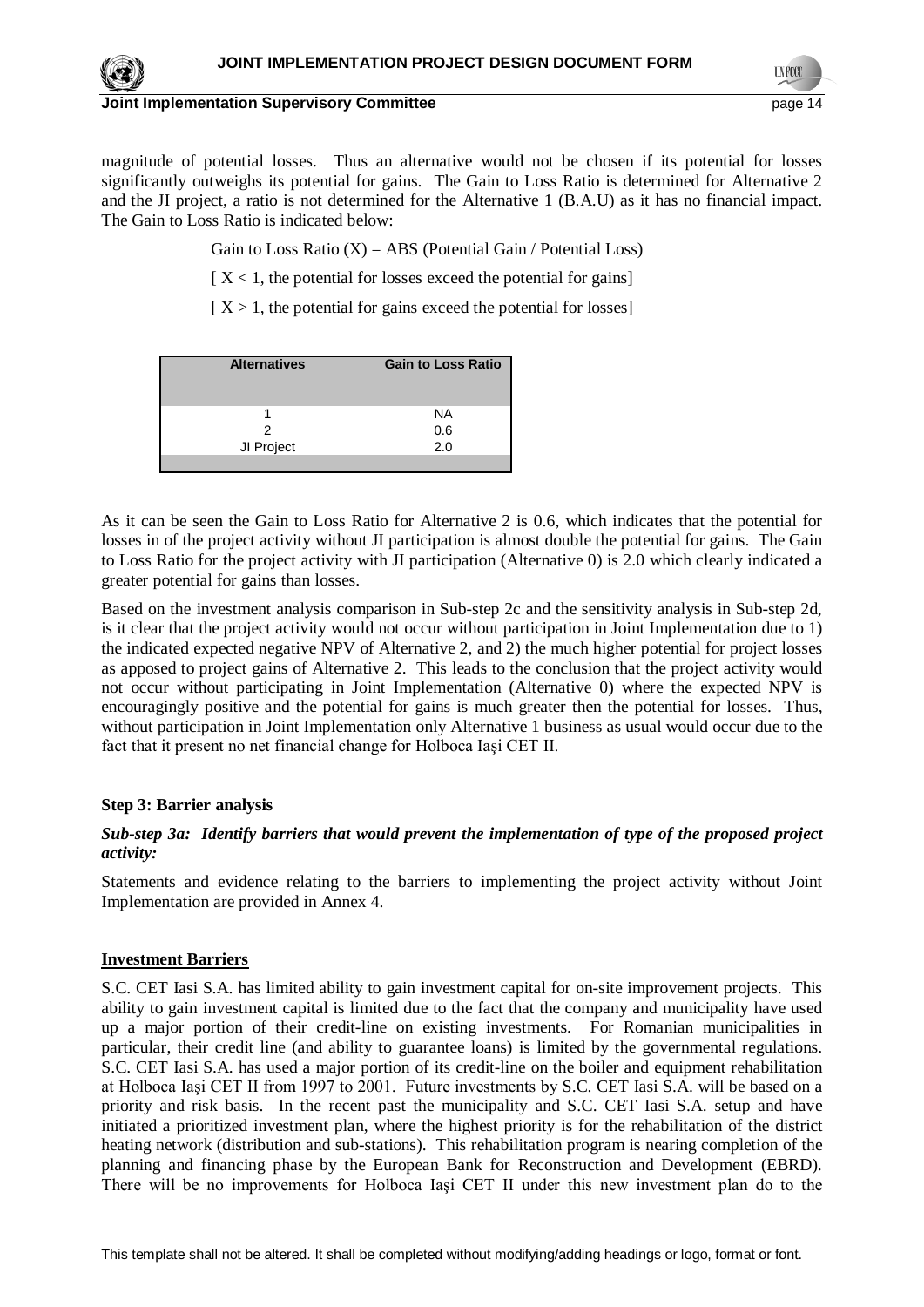

**Fig. 2.1 Implementation Supervisory Committee and Committee and Committee and Committee and Committee and Committee and Committee and Committee and Committee and Committee and Committee and Committee and Committee and Com** 

extensive rehabilitation which was already completed. Any additional investments outside of the investment plan will focus on emergency and other improvements which are required for general and proper operation. The project activity is not required for general and proper operation as the boiler units have been operating at present conditions since 2001.

As indicated in the Investment Analysis (Step 2) the financial risks associated with the project activity are perceived to be significantly more than the prioritized investments. It can be seen in the sensitivity and risk analysis (Sub-Step 2d) that the potential losses on the investment are nearly twice greater than the potential gains without Joint Implementation involvement. This financial risk level is considered to be significantly higher than for example the upgrading of the district heating system, which requires a large investment but as proven in many Romanian cities will lead to a reduction of losses/production/costs of 20-30%. It is also a question as to what institution will provide the investment capital to the project activity without its participation in Joint Implementation.

#### **Barrier due to Prevailing Practice**

The use of Therma-Chem FS12 and fire-side cleaning technology in Romania has been very limited. To date Therma-Chem FS12 has been applied to only two installations in Romania (Iasi and Bucharest), both on a trail/test phase. The application was discontinued at both boiler plants due to the added costs of the treatment in operation despite the effectiveness in reducing slagging and shutdowns and start-ups. Therefore, at this point in time there has been no full-scale long term use of Therma Chem FS12 in Romania, and the technology of fireside treatment is completely new. Through the establishment of this project activity under Joint Implementation the application of Therma Chem FS12 will become more financially viable for long term operation and begin its integration into the energy sector in Romania.

#### *Sub-step 3b: Show that the identified barriers would not prevent the implementation of at least one of the alternatives (except the proposed project activity):*

As indicated in Step 2 and Sub-Step 3a the project activity without Joint Implementation (Alternative 2) will not occur without the inclusion of Joint Implementation. Therefore, the only other alternative which is likely to happen is Alternative 1 – Business as Usual. Business as Usual will be the same general operation of the boiler plant since 2001, where the efficiency of operation has decreased over time. As indicated in Sub-Step 3a No other probable alternatives (e.g. additional investments) will lead to an increase in efficiency of the boiler units at Holboca Iaşi CET II.

#### **Step 4: Common practice analysis**

#### *Sub-step 4a: Analyze other activities similar to the proposed project activity:*

As indicated previously the use of fire-side cleaning technology is new to Romania and has only been applied to on a trial/test bases in two installations (which has been discontinued). All other similar activities which lead to a similar effects, e.g. less slagging and increased efficency, that are available in Romania have limited applicability and have much higher investment costs. Such activities include 1) state of the art equipment (materials), 2) coating of equipment, and 3) use of natural gas – cleaner fuels.

#### *Sub-step 4b: Discuss any similar options that are occurring:*

As it is soon to be a part of the EU, state of the art equipment for boiler installations and fuel treatment are potentially available in Romania. However, the affordability for Romanian energy companies to acquire these types of technology is almost non-existent. Due to investment barriers it is far more likely that Romanian energy companies will choose less expensive modern and tried equipment in the future (such as the 1997-2001 rehabilitation at Holboca Iaşi CET II).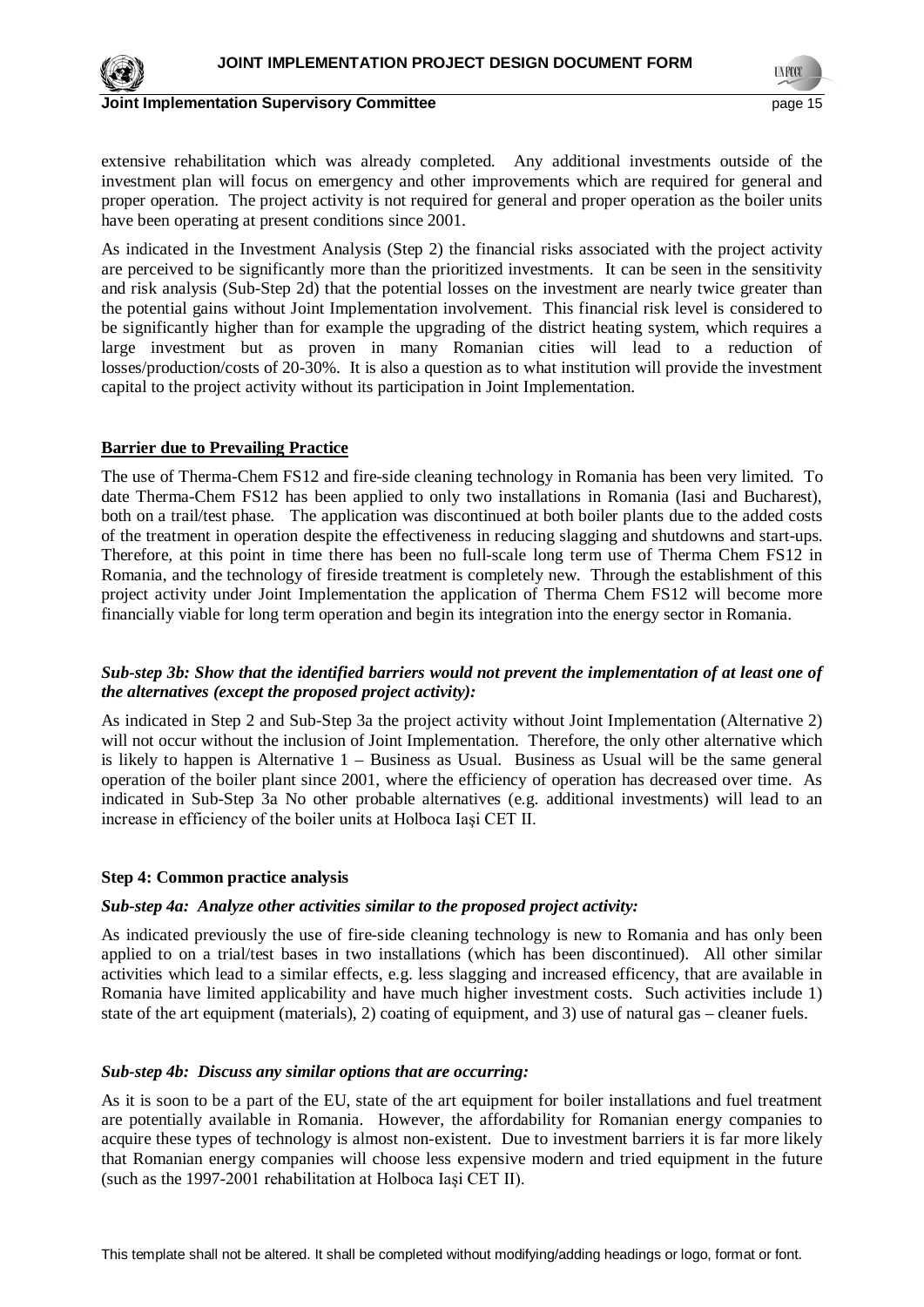

**IDOIT Implementation Supervisory Committee According to the Committee of the Committee According to the Committee According to the Committee According to the Committee According to the Committee According to the Committee** 

The coating of equipment to reduce slagging on radiant components in boiler installations is available but is very consuming in relation to investment and time. Coatings have a limited life-span and effectiveness which requires continues investment and downtime. These exceed that of the project activity. In addition, coatings can not be applied to all radiant surfaces (because they may reduce efficiency) and they will not reach all the surfaces that Therma-Chem FS 12 can.

The switch to cleaner fuels, such as natural gas is occurring in Romania. However, this activity is declining due to the increasing cost of natural gas. This increased cost is due to two reasons the increasing market prices of natural gas and the deregulation of the Romania gas sector (e.g. removal of subsidies). At least in the case of Holboca Iaşi CET II, fuel switch is not an option due to the investments in rehabilitation which took place in 1997-2001.

#### **Step 5: Impact of Joint Implementation**

Based on the investment analysis comparison in Sub-step 2c and the sensitivity analysis in Sub-step 2d, is it clear that the project activity would not occur without participation in Joint Implementation due to the indicated expected negative NPV of Alternative 2 ( $\epsilon$ -143,838), and 2) the much higher potential for project losses as apposed to project gains of Alternative 2. This leads to the conclusion that the project activity would not occur without participating in Joint Implementation (Alternative 0) where the expected NPV is encouragingly positive and the potential for gains is much greater then the potential for losses. Thus, without participation in Joint Implementation only Alternative 1 - Business as Usual would occur due to the fact that it presents no net financial change for Holboca Iaşi CET II.

AS well, there is a clear investment barrier to implementing the project activity without Joint Implementation (Alternative 2). This is due to the fact that S.C. CET Iasi S.A. already has a prioritized investment plan which puts the rehabilitation of the district heating network (supply and sub-stations) as the highest priority. This investment which is being negotiation with EBRD will require a substantial amount of the companies and municipalities credit-line, also to mention that the credit-line is already reduced due to the past investments at Holboca Iaşi CET II. In addition the implementation of Alternative 2 holds much more financial risk for losses than Alternative 1 – Business as Usual, and Alternative 0 – the Project Activity with Joint Implementation.

There is no prevail practice of the use of fire-side cleaning technology in Romania. It's application has been limited to a couple if installations and only on a trial and test phase.

The investment and barrier analysis all indicate that the Business as Usual alternative is the mostly likely alternative in the absence of the project activity

The benefits of the project activity are increased thermal efficiency of the boiler units which will reduce fuel (hard coal) consumption and the emission of GHGs. This is expected to lead to a reduction of hard coal demand of approximately 8,900 tons per year and a reduction of approximately 20,000 tons of CO2 emissions per year. In addition the use of Therma-Chem FS12 will reduce shutdowns/start-ups and should extend the life of the energy production equipment.

#### **B.3. Description of how the definition of the project boundary is applied to the project:**

The project boundary shall encompass all anthropogenic emissions by sources of greenhouse gases under the control of the project participants that are significant and reasonably attributable to the CDM project activity.

The relevant emission sources included in the baseline and project boundary are the coal fire steam boilers installations as depicted in the graph below. The greenhouse gas which is accounted for is carbon dioxide  $(CO_2)$  from coal combustion in the boilers.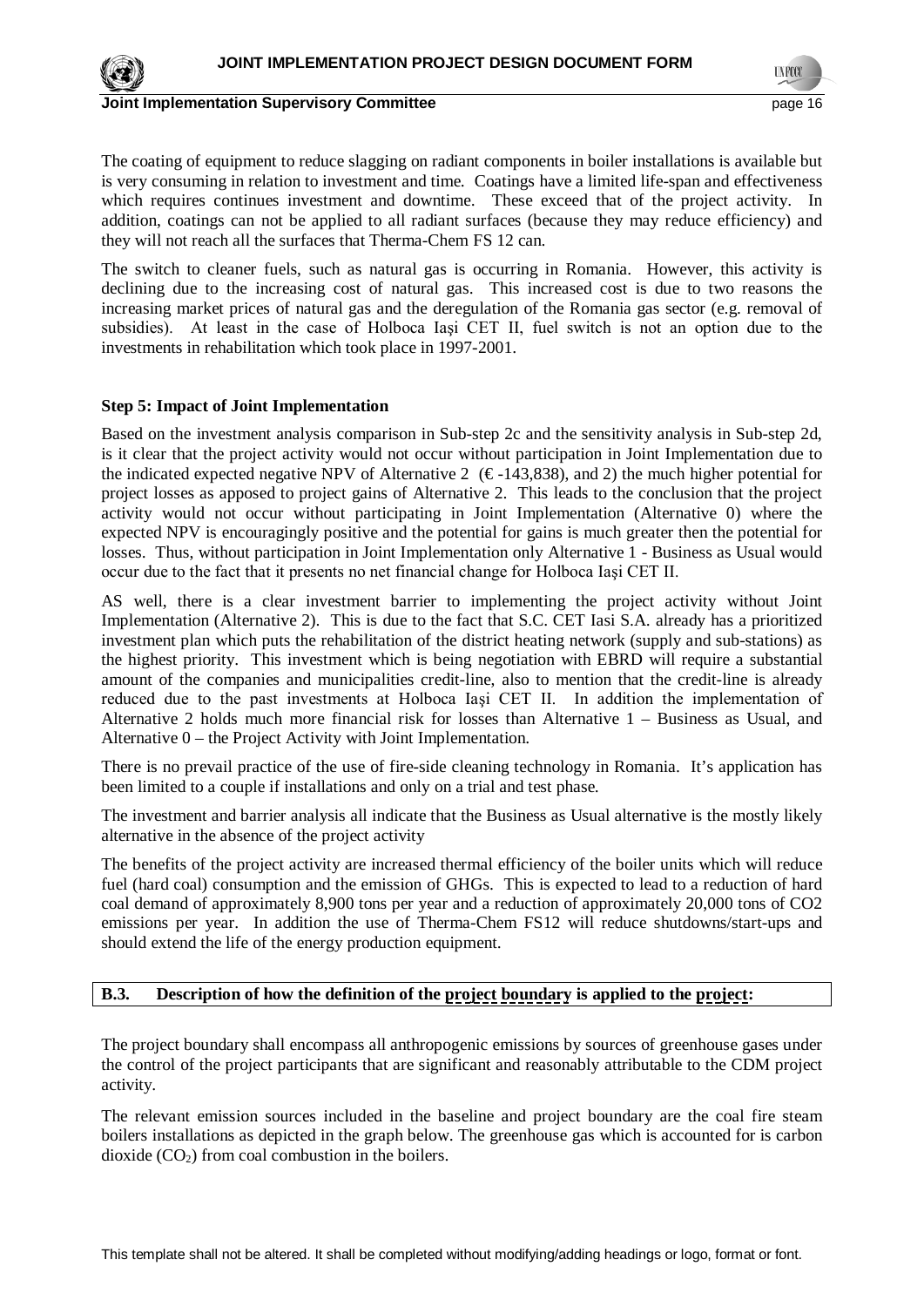**UNFCC** 

#### **Driving Implementation Supervisory Committee and Committee and Committee page 17**



#### **Leakage:**

<u>.</u>

According to UNFCCC leakage is defined as "the net change in anthropogenic emission by source of greenhouse gas emission which occurs outside the project boundary, and which is measurable and attributable to the project activity". Leakage does not disqualify a project's validity, unless expected leakage emissions compensate a large percentage of the project emission reductions. However, it might be extremely difficult to identify leakage effects reliably. They can occur in two directions: positive leakage refers to emission reductions, while negative leakage refers to emission enhancement*,* induced outside the project boundary.

#### *Positive leakage*

*With the proposed project the following positive leakage effect occurs:*

Less transportation of coal to Holboca CET Iasi II is required due to a reduced consumption at the plant (approximately 85 t  $CO_2/yr$ )

#### *Negative leakage*

*With the proposed project the following negative leakage effects might occur:*

- Transportation of Therma Chem FS 12 to the plant  $(11.36 \text{ CO}_2/\text{yr})$
- Operation of the new ash handling system  $(151 \text{ t } CO_2/\text{vr})$

In fact, both negative and positive leakage effects are most difficult to quantify. The Marrakech definition of leakage excludes consideration of effects that are not measurable. The identified leakage<sup>[2](#page-16-0)</sup> effects amount to less then 1 % of the total greenhouse gas emission reductions associated with the project activity. Therefore leakage effects will not be considered further in this project.

**B.4. Further baseline information, including the date of baseline setting and the name(s) of the person(s)/entity(ies) setting the baseline:**

Detailed baseline information is provided in Annex 2 to this PDD.

<span id="page-16-0"></span> $2$  An quantitative estimation of the leakages for transportation (coal and Therma Chem FS 12) and operation of the new ash handling system can be found in Annex 4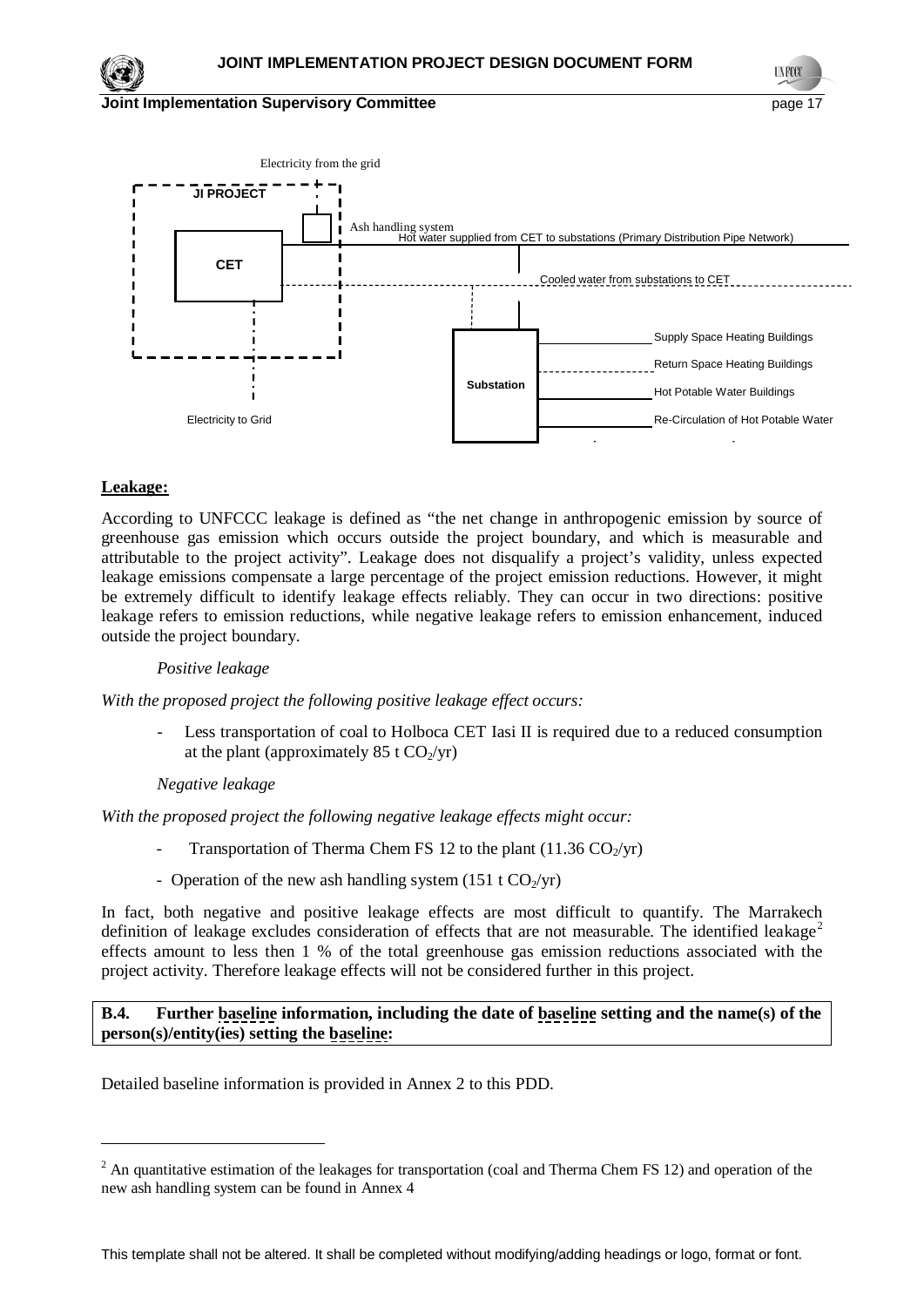

#### **Joint Implementation Supervisory Committee According to the Committee According to the Control of the Committee According to the Committee According to the Page 18**

The baseline approach was carried out by Grue & Hornstrup Consulting Engineers A/S and is based on measured data for the operation period in the year 2004.

The baseline study was prepared by:

Mr. Thomas Bosse Borges

Grue & Hornstrup A/S Nupark 51 7500 Holstebro Denmark Tel: +45 9610 1341 Fax: +45 9610 1349 e-mail: tbb@grue-hornstrup.dk

Guidance and review provided by:

Mr. Lars Grue and Mr Douglas A. Marett

Grue & Hornstrup A/S Nupark 51 7500 Holstebro Denmark Tel: +45 9610 1331 Fax: +45 9610 1349 e-mail: lg@grue-hornstrup.dk, dam@grue-hornstrup.dk

Background information provided by

Mr. Boris Bobu

Energy Serv SA Blvd. Nicolae Titulescu 12 Bl.21A, sc.B, ap.57, et.1 Sector 1 – BUCURESTI Romania Tel: +40 021 319 3214 Fax: +40 021 311 8345 e-mail: boris.bobu@energy-serv.ro

#### **SECTION C. Duration of the project / crediting period**

#### **C.1. Starting date of the project:**

The starting date for the project is expected to be October  $1<sup>st</sup>$  2006

#### **C.2. Expected operational lifetime of the project:**

The expected operational lifetime of the project is 10 years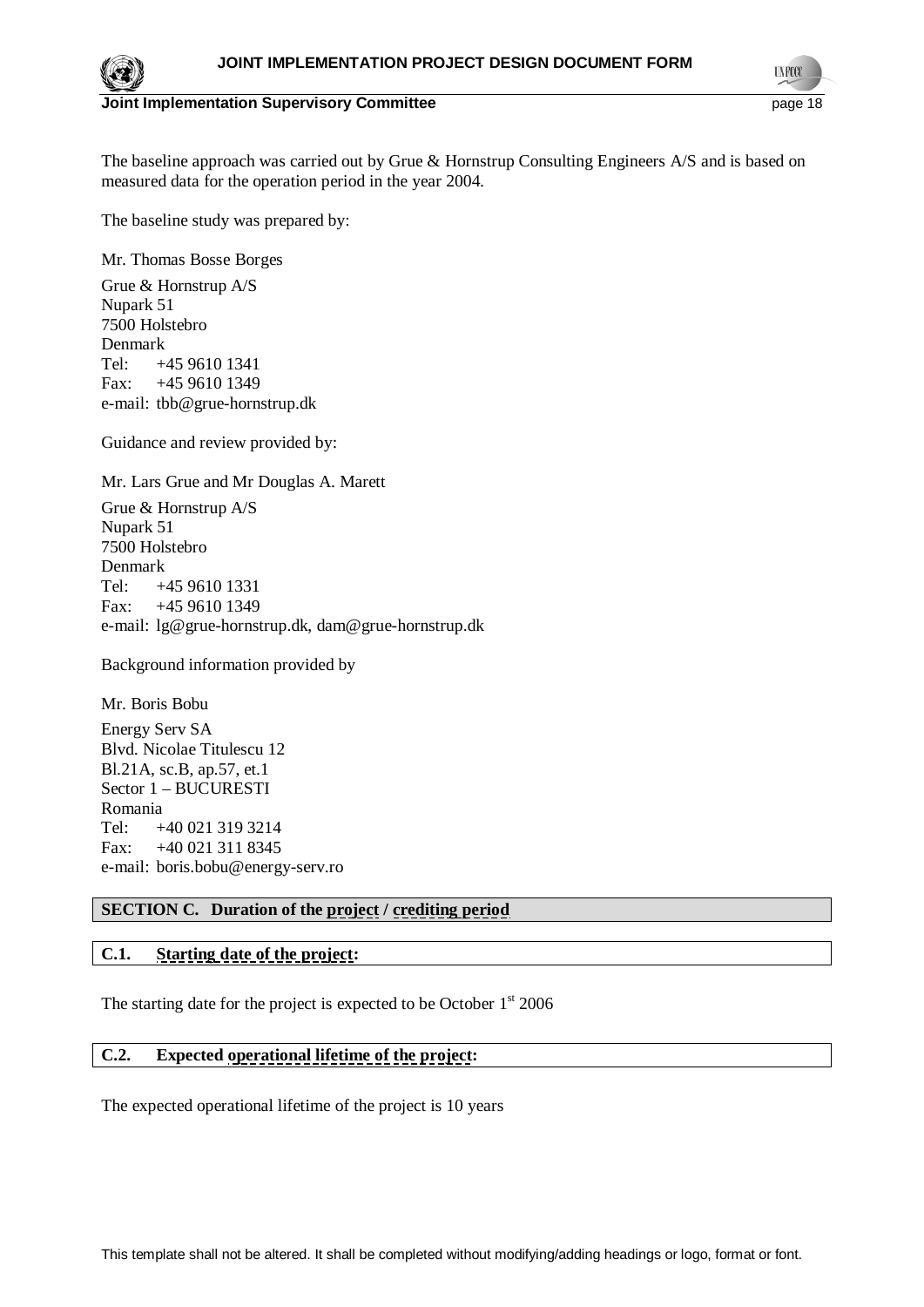

**UNFCC** 

#### **C.3. Length of the crediting period:**

The length of the period within which emission reduction units are to be earned ends in 2012. However, the project lifetime exceeds the first commitment period of the Kyoto Protocol, and additional emission reductions could be claimed once a post Kyoto period has been decided upon.

Under recent circumstance the length of the period within emission reduction units are to be earned is as follows:

- January  $1^{st}$  2006 to December  $31^{st}$  2007: AAUs (Assigned Amount Units)
- January 1<sup>st</sup> 2008 to December 31<sup>st</sup> 2012: ERUs (Emission Reduction Units)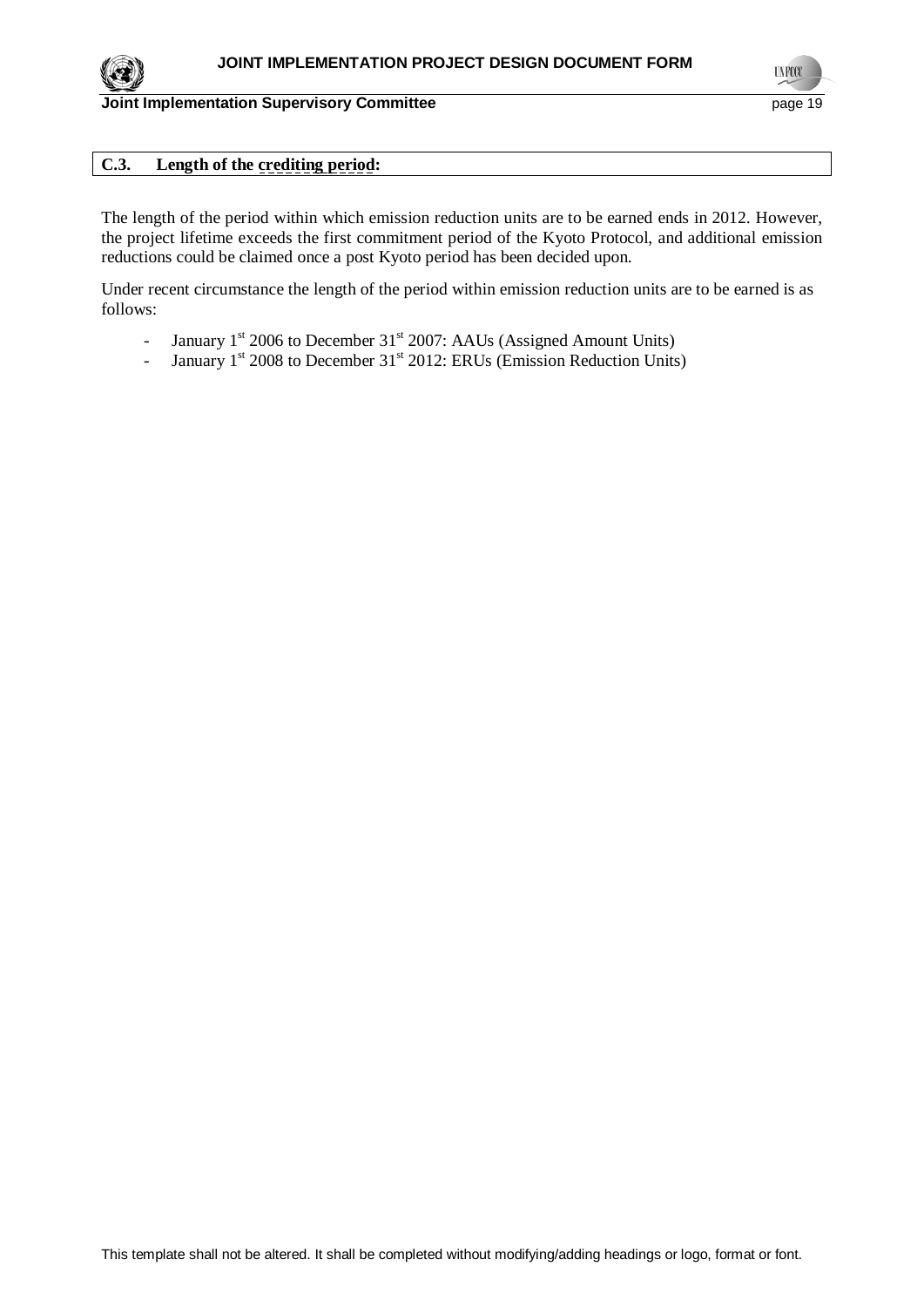

**UVFCCC** 

#### **SECTION D.** Monitor ing plan

#### **D.1. Description of** monitor ing plan **chosen:**

The proposed project aims to reduce the emissions of greenhouse gases by increasing the efficiency of two existing steam boilers fueled by coal and fuel oil. The boiler efficiencies will increase by adding the chemical Therma Chem FS 12 to the combustion process. This prevents deposits on combustion chamber walls, inside boiler tubes, pre-heater surfaces, economizer etc. Accordingly the amount of coal used per produced ton of steam will decrease. At the same time the regular use of Therm Chem FS 12 diminishes the need for boiler shut down and boiler cleaning on regular basis during the operation period.

The estimation of the emission reductions for introducing Therma Chem FS 12 to the boiler facilities at Holboca CET Iasi II is based on actual operation data and test results from using Therma Chem FS 12 and corresponding reduced consumption of coal.

The fuel consumption will be the only parameters affecting the greenhouse gas emissions. The indication of the project performance will therefore be the changes in the fuel consumption at the boiler installations.

The coal consumption at Holboca CET Iasi II is calculated in accordance with a specific procedure. This takes in consideration the speed of the coal conveyor belt that feed each boiler as well as the coal level on the belt. With this data the actual coal consumption is calculated automatically and the results are displayed and recorded (e.g. hourly, daily, etc.).

The oil consumption and steam production is monitored and calculated in accordance with a specific procedure.

Note that the guidelines for monitoring are presented in Annex 3.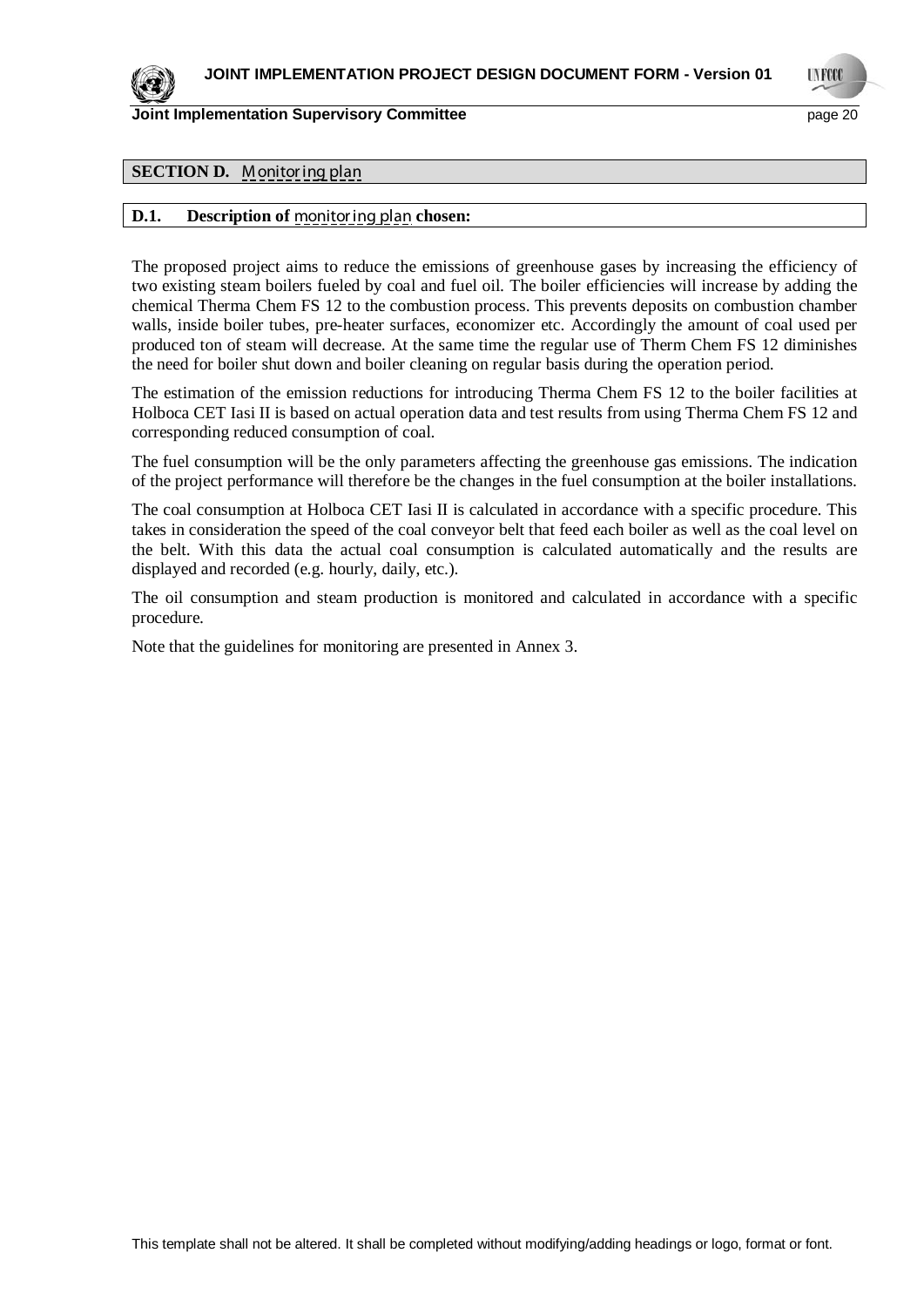



#### **D.1.1. Option 1** – Monitoring of the emissions in the project scenario and the baseline scenario:

|             | D.1.1.1. Data to be collected in order to monitor emissions from the project, and how these data will be archived: |                |           |                 |           |               |                |                                 |
|-------------|--------------------------------------------------------------------------------------------------------------------|----------------|-----------|-----------------|-----------|---------------|----------------|---------------------------------|
| ID number   | Data variable                                                                                                      | Source of data | Data unit | Measured (m),   | Recording | Proportion of | How will the   | Comment                         |
| (Please use |                                                                                                                    |                |           | calculated (c), | frequency | data to be    | data be        |                                 |
| numbers to  |                                                                                                                    |                |           | estimated (e)   |           | monitored     | archived?      |                                 |
| ease cross- |                                                                                                                    |                |           |                 |           |               | (electronic/   |                                 |
| referencing |                                                                                                                    |                |           |                 |           |               | paper)         |                                 |
| to $D.2.$ ) |                                                                                                                    |                |           |                 |           |               |                |                                 |
| $fP_{a,B1}$ | Quantity of coal                                                                                                   | $\overline{a}$ | tones     | $\mathbf{C}$    | per day   | 100%          | electronic and | Data calculated                 |
|             | consumed in<br>boiler 1                                                                                            |                |           |                 |           |               | paper          | in accordance                   |
|             |                                                                                                                    |                |           |                 |           |               |                | with specific<br>procedures and |
|             |                                                                                                                    |                |           |                 |           |               |                | logged for the                  |
|             |                                                                                                                    |                |           |                 |           |               |                | day                             |
|             | Quantity of coal                                                                                                   | $\sim$         | tones     | $\mathbf{c}$    | per day   | 100%          | electronic and | Data calculated                 |
| $fP_{a,B2}$ | consumed in                                                                                                        |                |           |                 |           |               | paper          | in accordance                   |
|             | boiler 2                                                                                                           |                |           |                 |           |               |                | with specific                   |
|             |                                                                                                                    |                |           |                 |           |               |                | procedures and                  |
|             |                                                                                                                    |                |           |                 |           |               |                | logged for the                  |
|             |                                                                                                                    |                |           |                 |           |               |                | day                             |
| $fP_{b,B1}$ | Quantity of fuel                                                                                                   |                | tones     | $\mathbf{c}$    | per day   | 100%          | electronic and | Data calculated                 |
|             | oil consumed in                                                                                                    |                |           |                 |           |               | paper          | in accordance                   |
|             | boiler 1                                                                                                           |                |           |                 |           |               |                | with specific                   |
|             |                                                                                                                    |                |           |                 |           |               |                | procedures and                  |
|             |                                                                                                                    |                |           |                 |           |               |                | logged for the                  |
|             |                                                                                                                    |                |           |                 |           |               |                | day                             |
| $fP_{b,B2}$ | Quantity of fuel                                                                                                   | $\omega$       | tones     | $\mathbf{C}$    | per day   | 100%          | electronic and | Data calculated                 |
|             | oil consumed in                                                                                                    |                |           |                 |           |               | paper          | in accordance                   |
|             | boiler 2                                                                                                           |                |           |                 |           |               |                | with specific                   |
|             |                                                                                                                    |                |           |                 |           |               |                | procedures and                  |
|             |                                                                                                                    |                |           |                 |           |               |                | logged for the<br>day           |
|             | Quantity of                                                                                                        | $\sim$         |           | $\mathbf{C}$    | per day   | 100%          | electronic and | Data calculated                 |
| $qP_{B1}$   | steam produced                                                                                                     |                | tones     |                 |           |               |                | in accordance                   |
|             | in boiler 1                                                                                                        |                |           |                 |           |               | paper          | with specific                   |
|             |                                                                                                                    |                |           |                 |           |               |                |                                 |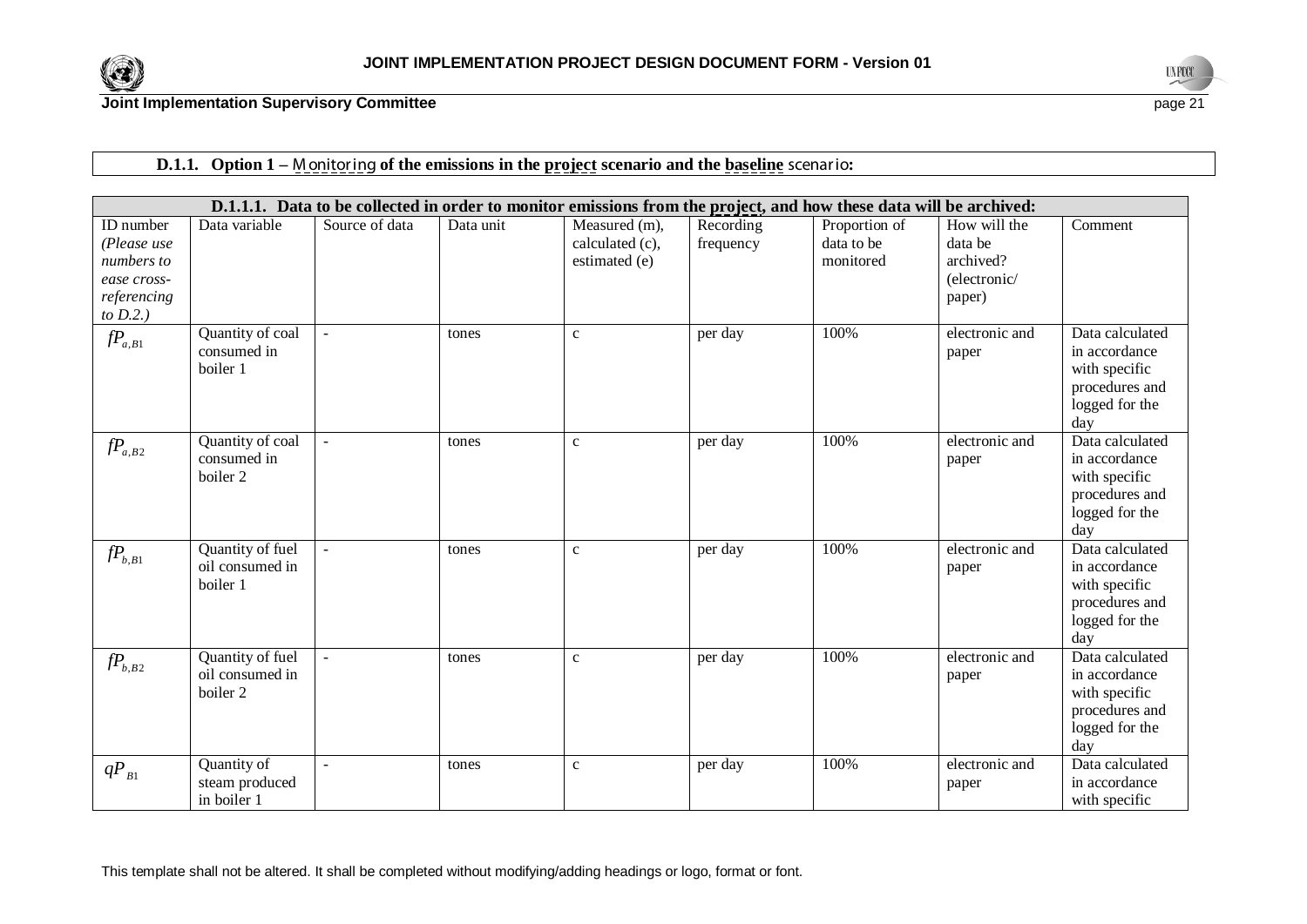



|           |                                              |                |         |   |         |      |                         | procedures and<br>logged for the<br>day                                                      |
|-----------|----------------------------------------------|----------------|---------|---|---------|------|-------------------------|----------------------------------------------------------------------------------------------|
| $qP_{B2}$ | Quantity of<br>steam produced<br>in boiler 2 |                | tones   | c | per day | 100% | electronic and<br>paper | Data calculated<br>in accordance<br>with specific<br>procedures and<br>logged for the<br>day |
| $CV_a$    | Calorific value<br>of coal                   |                | kcal/kg | m | per day | 100% | electronic and<br>paper | Based on onsite<br>analysis and<br>billing records                                           |
| $CV_b$    | Calorific value<br>of fuel oil               | $\blacksquare$ | kcal/kg | m | per day | 100% | electronic and<br>paper | Based on onsite<br>analysis and<br>billing records                                           |

#### **D.1.1.2.** Description of formulae used to estimate project emissions (for each gas, source etc.; emissions in units of CO<sub>2</sub> equivalent):

The project emissions are the sum of emissions associated with the operation of both boiler installations. The project emissions are calculated on a daily basis as follows:

 $PE = PE_{B1} + PE_{B2}$ 

*where:*

| PE        | [kg $CO_2$ /day]  | annual project emissions               |
|-----------|-------------------|----------------------------------------|
| $PE_{B1}$ | [ $kg CO_2$ /day] | annual project emissions from boiler 1 |
| $PE_{B2}$ | [kg $CO_2$ /day]  | annual project emissions from boiler 2 |

*The estimation of the project emissions associated with the fuel consumption at both boiler installations is carried out on a daily basis in a likewise approach as follows:*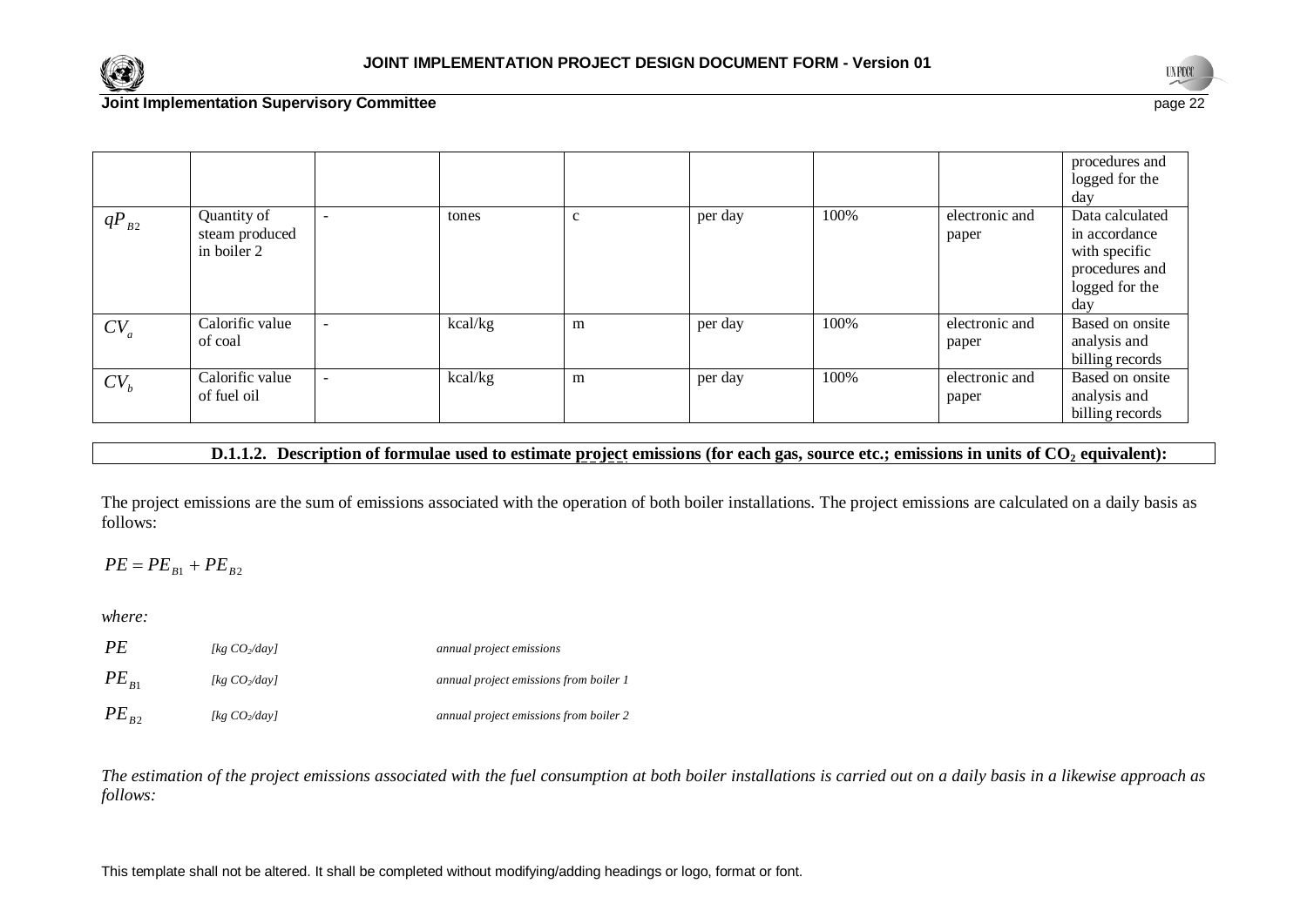



$$
PE_{Bx} = e f P_{Bx} \times q P_{Bx}
$$

*where:*

 $\ell fP_{R_x}$  *[kg CO<sub>2</sub>/t] steam-specific emissions (amount of CO<sub>2</sub> equivalents in tones emitted per 1 tone of steam produced) Bx qP [t/day] daily steam production*

The basis for the emission reduction calculation of the proposed project activity is a factor describing the specific  $CO_2$  emissions per ton of steam produced (  $efP_{R<sub>x</sub>}$ ). This factor is calculated per day for each boiler installation as follows:

$$
efP_{Bx} = \frac{EFP_a + EFP_b}{qP_{Bx}}
$$

*where:*

| $EFP_a$   | [ $kg CO$ $/day$ ] | kg of $CO2$ equivalents associated with the daily coal consumption of the boiler     |
|-----------|--------------------|--------------------------------------------------------------------------------------|
| $EFP_h$   | [ $kg CO$ $/day$ ] | kg of $CO2$ equivalents associated with the daily fuel oil consumption of the boiler |
| $qP_{Bx}$ | [t/day]            | daily steam production                                                               |

The emission factor for the specific kind of fuel used is calculated in accordance with the "Revised 1996 IPCC Guidelines for National Greenhouse Gas Inventories: Reference Manual" as follows:

Coal:

$$
EFP_a = (fP_{a,Bx} \times CV_a \times 0.0041868) \times (32.15 - (0.234 \times CV_a \times 0.00418868)) \times 0.98 \times \frac{44}{12}
$$

*where:*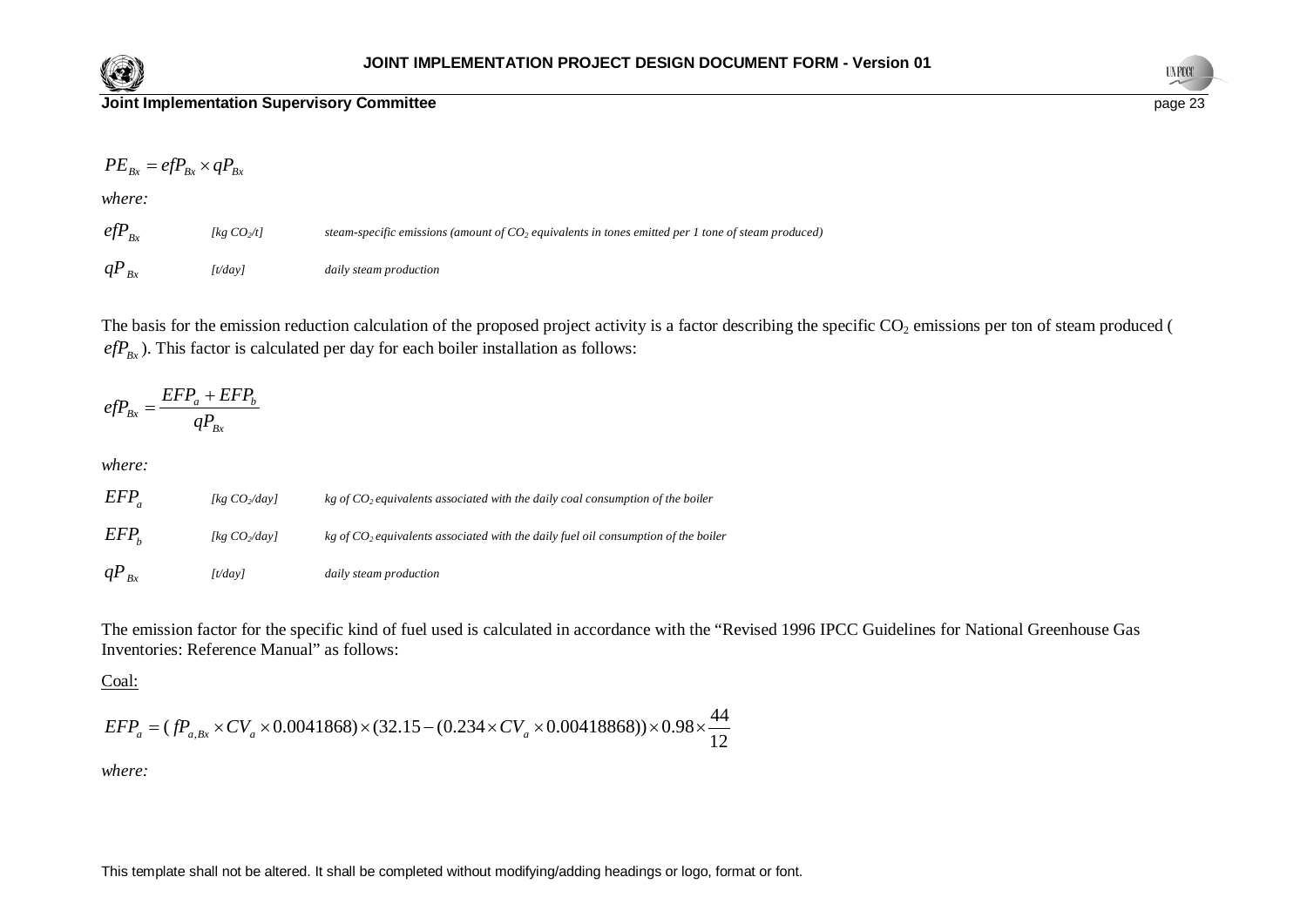



| $\int P_{a,Bx}$ | [t/day] | daily quantity of coal consumed |
|-----------------|---------|---------------------------------|
|                 |         |                                 |

 $CV_a$  [kcal/kg] calorific value of coal

Fuel oil:

$$
EFP_b = fP_{b,Bx} \times CV_b \times 0.0041868 \times 21.1 \times 0.99 \times \frac{44}{12}
$$

*where:*

| $f\!\!P_{b,Bx}$ | [t/day]   | daily quantity of fuel oil consumed |
|-----------------|-----------|-------------------------------------|
| $CV_{h}$        | [kcal/kg] | calorific value of fuel oil         |

|                 | D.1.1.3. Relevant data necessary for determining the baseline of anthropogenic emissions of greenhouse gases by sources within the |                |           |                 |           |               |                         |                                                                                                                |
|-----------------|------------------------------------------------------------------------------------------------------------------------------------|----------------|-----------|-----------------|-----------|---------------|-------------------------|----------------------------------------------------------------------------------------------------------------|
|                 | project boundary, and how such data will be collected and archived:                                                                |                |           |                 |           |               |                         |                                                                                                                |
| ID number       | Data variable                                                                                                                      | Source of data | Data unit | Measured (m),   | Recording | Proportion of | How will the            | Comment                                                                                                        |
| (Please use     |                                                                                                                                    |                |           | calculated (c), | frequency | data to be    | data be                 |                                                                                                                |
| numbers to ease |                                                                                                                                    |                |           | estimated (e)   |           | monitored     | archived?               |                                                                                                                |
| cross-          |                                                                                                                                    |                |           |                 |           |               | (electronic/            |                                                                                                                |
| referencing to  |                                                                                                                                    |                |           |                 |           |               | paper)                  |                                                                                                                |
| D.2.)           |                                                                                                                                    |                |           |                 |           |               |                         |                                                                                                                |
| $fB_{a,B1}$     | Quantity of coal<br>consumed in<br>boiler 1                                                                                        |                | tones     | $\mathbf{C}$    | per day   | 100%          | electronic and<br>paper | calculated<br>Data<br>in<br>accordance<br>with<br>specific<br>procedures<br>and<br>for<br>the<br>logged        |
|                 |                                                                                                                                    |                |           |                 |           |               |                         | day                                                                                                            |
| $fB_{a,B2}$     | Quantity of coal<br>consumed in<br>boiler 2                                                                                        |                | tones     | $\mathbf{C}$    | per day   | 100%          | electronic and<br>paper | Data<br>calculated<br>in<br>accordance<br>with<br>specific<br>procedures<br>and<br>for<br>the<br>logged<br>day |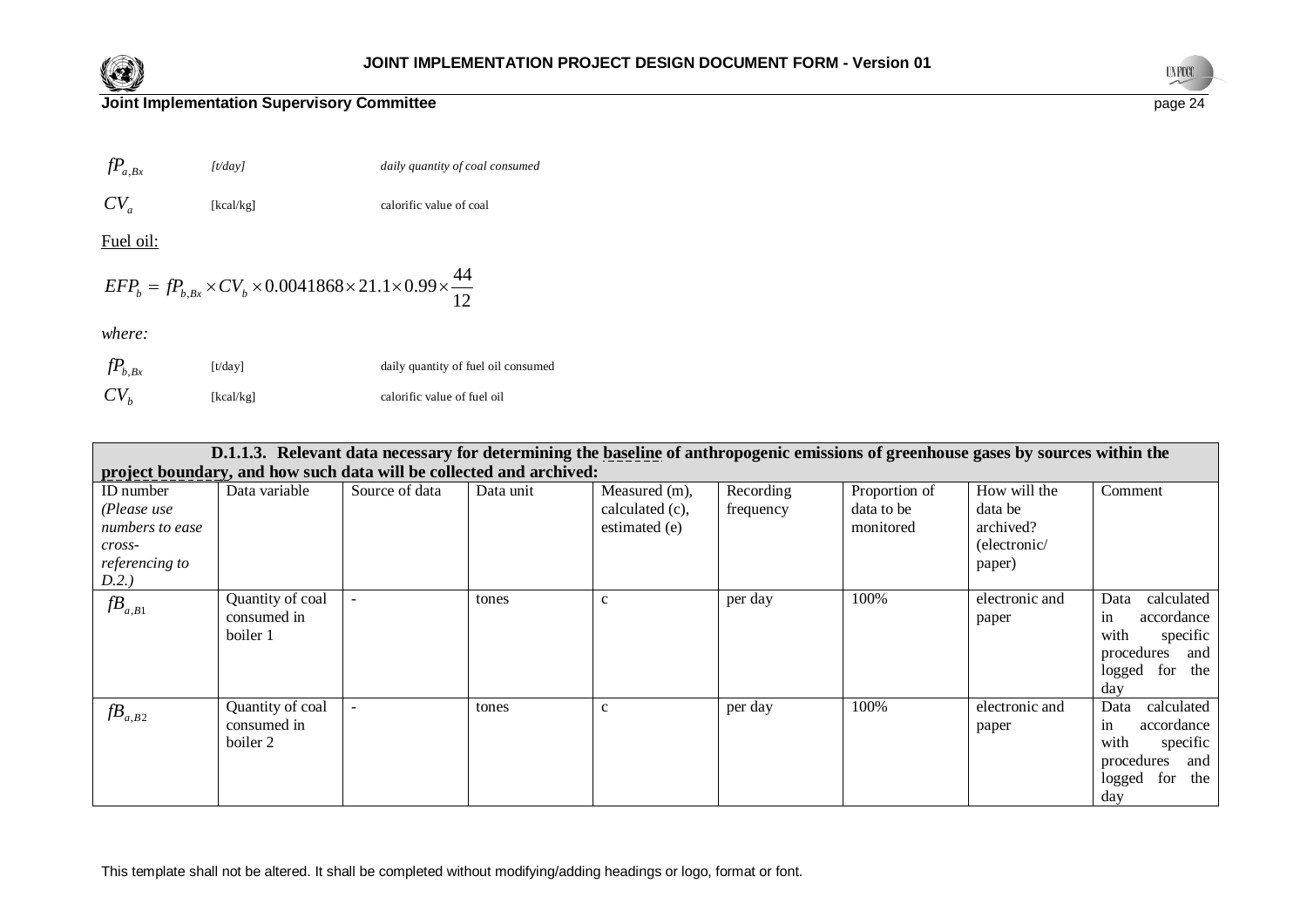



| $fB_{b,B1}$ | Quantity of fuel<br>oil consumed in<br>boiler 1 | $\sim$         | tones   | $\mathbf{C}$ | per day | 100% | electronic and<br>paper | Data calculated<br>in accordance<br>with specific<br>procedures and<br>logged for the<br>day |
|-------------|-------------------------------------------------|----------------|---------|--------------|---------|------|-------------------------|----------------------------------------------------------------------------------------------|
| $fB_{b,B2}$ | Quantity of fuel<br>oil consumed in<br>boiler 2 | $\blacksquare$ | tones   | $\mathbf c$  | per day | 100% | electronic and<br>paper | Data calculated<br>in accordance<br>with specific<br>procedures and<br>logged for the<br>day |
| $qB_{B1}$   | Quantity of<br>steam produced<br>in boiler 1    | $\overline{a}$ | tones   | $\mathbf c$  | per day | 100% | electronic and<br>paper | Data calculated<br>in accordance<br>with specific<br>procedures and<br>logged for the<br>day |
| $qB_{B2}$   | Quantity of<br>steam produced<br>in boiler 2    | $\sim$         | tones   | $\mathbf{C}$ | per day | 100% | electronic and<br>paper | Data calculated<br>in accordance<br>with specific<br>procedures and<br>logged for the<br>day |
| $CV_a$      | Calorific value<br>of coal                      |                | kcal/kg | m            | per day | 100% | electronic and<br>paper | Based on onsite<br>analysis and<br>billing records                                           |
| $CV_b$      | Calorific value<br>of fuel oil                  | $\overline{a}$ | kcal/kg | m            | per day | 100% | electronic and<br>paper | Based on onsite<br>analysis and<br>billing records                                           |

**D.1.1.4.** Description of formulae used to estimate baseline emissions (for each gas, source etc.; emissions in units of CO<sub>2</sub> equivalent):

The baseline emissions are the sum of emissions associated with the operation of both boiler installations. The baseline emissions are calculated on a daily basis as follows: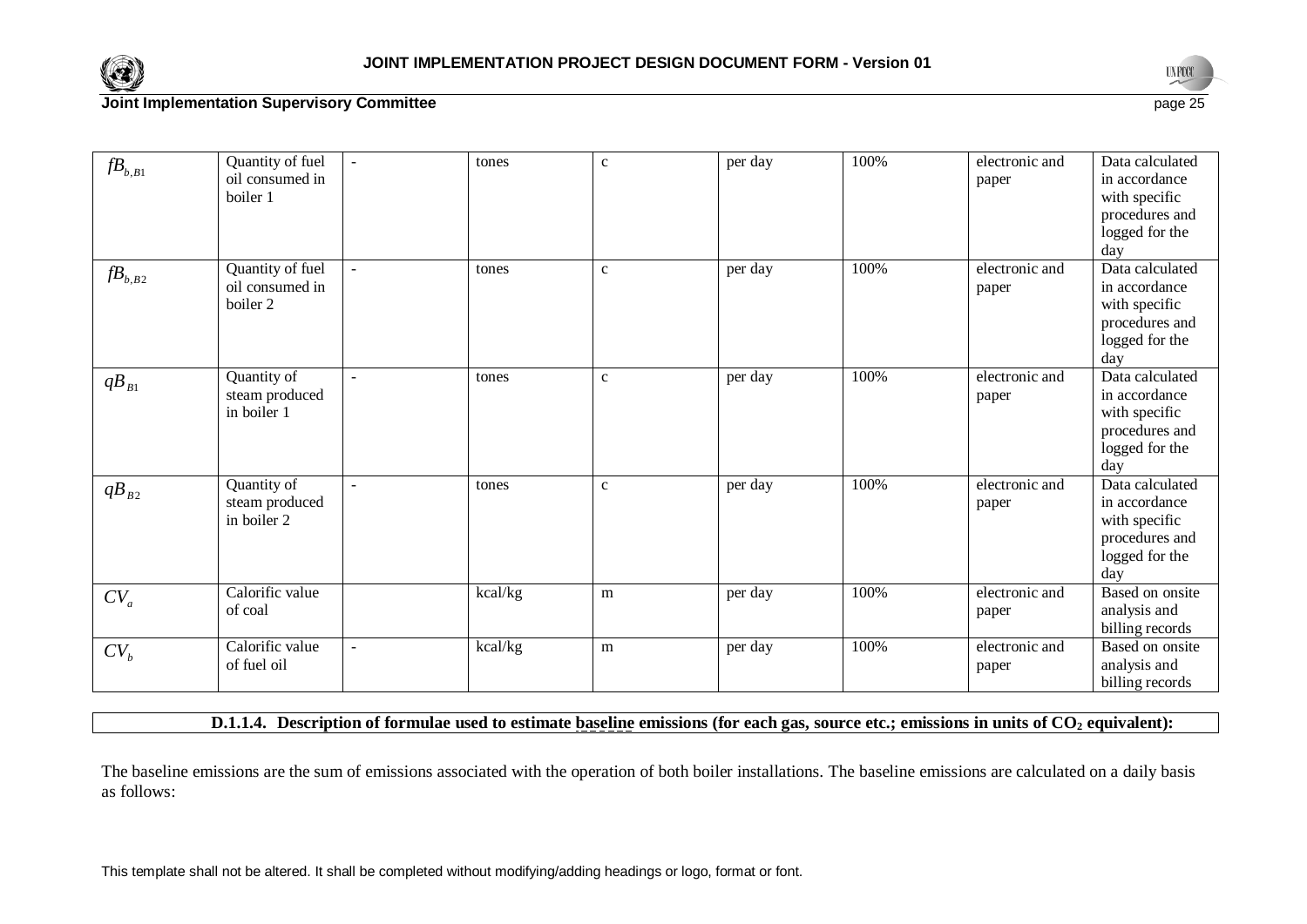



| $BE = BE_{B1} + BE_{B2}$ |                   |
|--------------------------|-------------------|
| where:                   |                   |
| BE                       | [ $kg CO_2/day$ ] |

| BE        | [ $kg CO$ , <i>dav</i> ]       | annual project emissions               |
|-----------|--------------------------------|----------------------------------------|
| $BE_{B1}$ | [ $kg CO$ $\land$ day]         | annual project emissions from boiler 1 |
| $BE_{R2}$ | [ $kg CO$ <sub>2</sub> $day$ ] | annual project emissions from boiler 2 |

*The estimation of the baseline emissions associated with the fuel consumption at both boiler installations is carried out on a daily basis in a likewise approach as follows:* 

 $BE_{\scriptscriptstyle Bx} = efB_{\scriptscriptstyle Bx} \times qB_{\scriptscriptstyle Bx}$ 

*where:*

 $e f B_{R_x}$  [kg CO<sub>2</sub>/t] *steam-specific emissions (amount of CO<sub>2</sub> equivalents in tones emitted per 1 tone of steam produced) Bx qB [t/day] daily steam production*

The basis for the emission reduction calculation of the proposed project activity is a factor describing the specific  $CO_2$  emissions per ton of steam produced (  $efB_{R<sub>x</sub>}$ ). This factor is estimated per day for each boiler installation as follows:

$$
efB_{Bx} = \frac{EFB_a + EFB_b}{qB_{Bx}}
$$

*where:*

*EFB<sub>a</sub> [kg CO<sub>2</sub>/day] kg of CO<sub>2</sub> equivalents associated with the daily coal consumption of the boiler*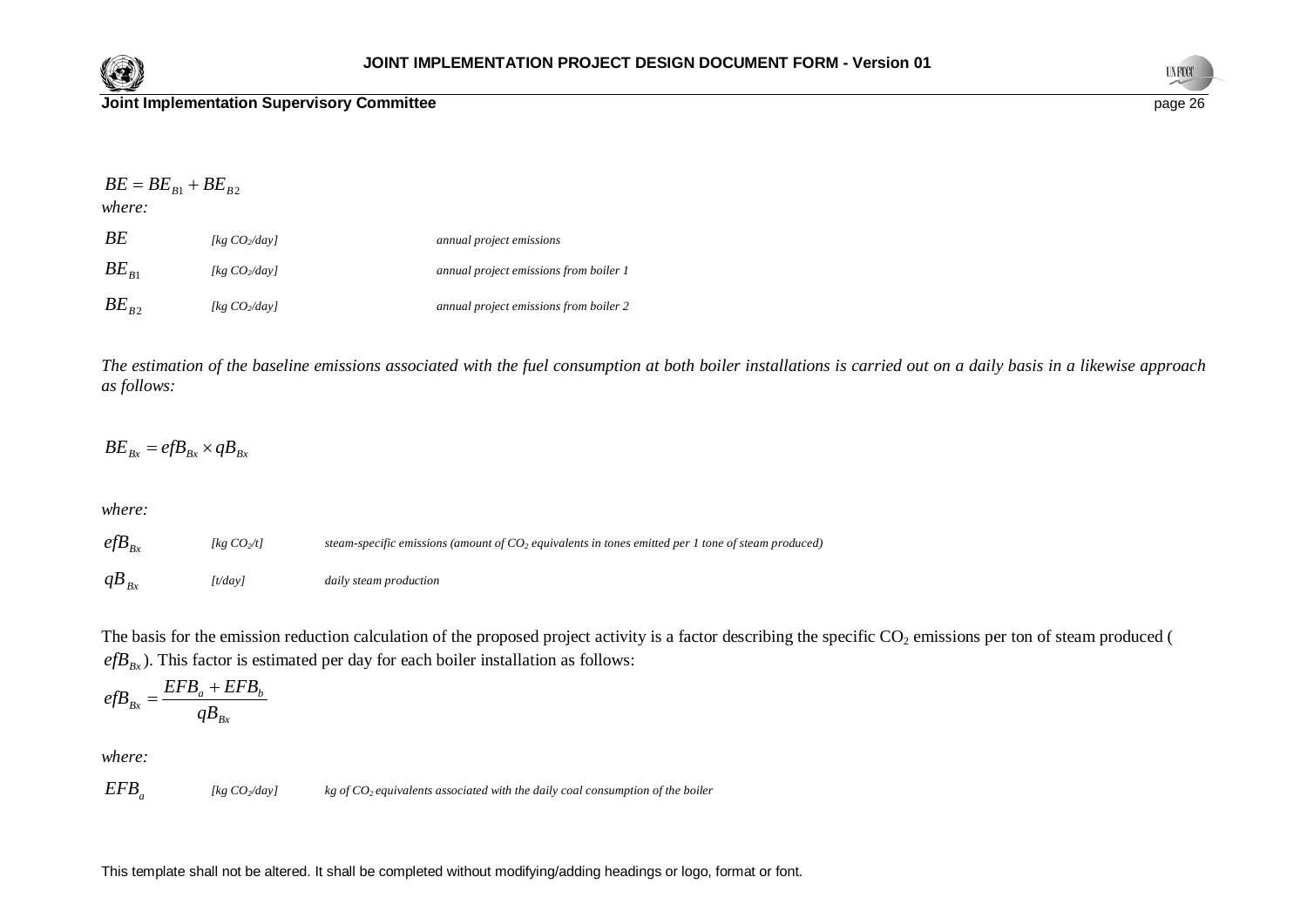



 $EFB<sub>k</sub>$  *[kg CO<sub>2</sub>/day] kg of CO<sub>2</sub> equivalents associated with the daily fuel oil consumption of the boiler* 

*Bx qB [t/day] daily steam production*

The emission factor for the specific kind of fuel used is calculated in accordance with the "Revised 1996 IPCC Guidelines for National Greenhouse Gas Inventories: Reference Manual" as follows:

Coal:

$$
EFB_a = (fB_{a,Bx} \times CV_a \times 0.0041868) \times (32.15 - (0.234 \times CV_a \times 0.00418868)) \times 0.98 \times \frac{44}{12}
$$

*where:*

| $fB_{a,Bx}$ | [t/day]   | daily quantity of coal consumed |
|-------------|-----------|---------------------------------|
| $CV_{a}$    | [kcal/kg] | calorific value of coal         |

Fuel oil:

$$
EFB_b = fB_{b,Bx} \times CV_b \times 0.0041868 \times 21.1 \times 0.99 \times \frac{44}{12}
$$

*where:*

| $fB_{b,Bx}$ | $\lceil t / \text{day} \rceil$ | daily quantity of fuel oil consumed |
|-------------|--------------------------------|-------------------------------------|
| $CV_{h}$    | [kcal/kg]                      | calorific value of fuel oil         |

#### **D. 1.2. Option 2 – Direct** monitor ing **of emission reductions from the project (values should be consistent with those in section E.):**

Not applicable, Option 1 is chosen.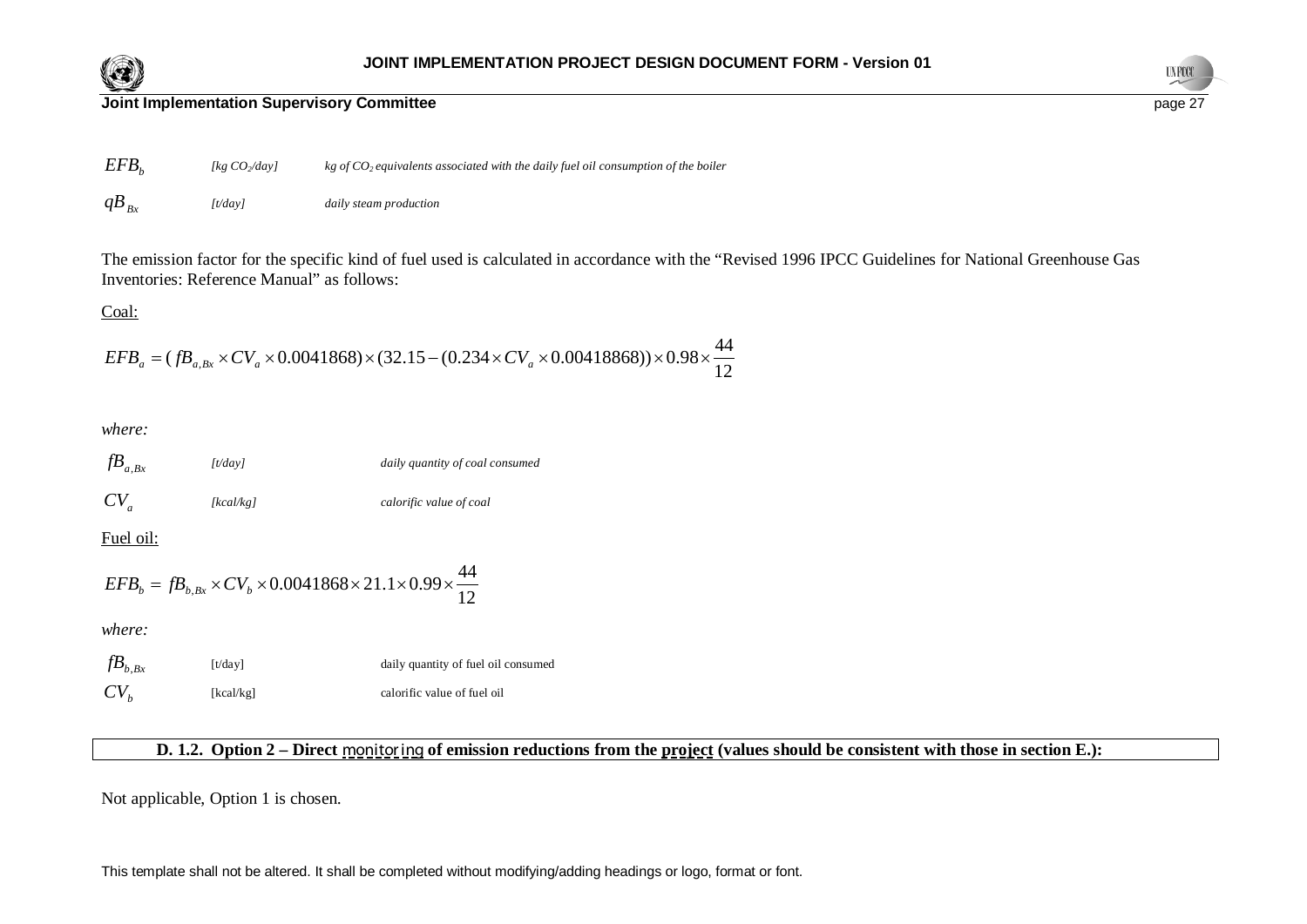



| Data to be collected in order to monitor emission reductions from the project, and how these data will be archived:<br>D.1.2.1. |               |                |           |                                                   |                        |                                          |                                                                |         |
|---------------------------------------------------------------------------------------------------------------------------------|---------------|----------------|-----------|---------------------------------------------------|------------------------|------------------------------------------|----------------------------------------------------------------|---------|
| <b>ID</b> number<br>(Please use<br>numbers to ease<br>$\mathit{cross}$ -<br>referencing to<br>D.2.                              | Data variable | Source of data | Data unit | Measured (m),<br>calculated (c),<br>estimated (e) | Recording<br>frequency | Proportion of<br>data to be<br>monitored | How will the<br>data be<br>archived?<br>(electronic/<br>paper) | Comment |
|                                                                                                                                 |               |                |           |                                                   |                        |                                          |                                                                |         |
|                                                                                                                                 |               |                |           |                                                   |                        |                                          |                                                                |         |

**D.1.2.2. Description of formulae used to calculate emission reductions from the project (for each gas, source etc.; emissions/emission**  reductions in units of CO<sub>2</sub> equivalent):

**D.1.3. Treatment of leakage in the** monitor ing plan**:**

The identified leakage effects amount to less then 1 % of the total greenhouse gas emission reductions associated wit the project activity. Therefore leakage effects will not be considered further in this project.

| D.1.3.1. If applicable, please describe the data and information that will be collected in order to monitor leakage effects of the project: |               |                |           |                 |           |               |              |         |
|---------------------------------------------------------------------------------------------------------------------------------------------|---------------|----------------|-----------|-----------------|-----------|---------------|--------------|---------|
| ID number                                                                                                                                   | Data variable | Source of data | Data unit | Measured (m),   | Recording | Proportion of | How will the | Comment |
| (Please use                                                                                                                                 |               |                |           | calculated (c), | frequency | data to be    | data be      |         |
| numbers to ease                                                                                                                             |               |                |           | estimated (e)   |           | monitored     | archived?    |         |
| $\mathit{cross}$ -                                                                                                                          |               |                |           |                 |           |               | (electronic/ |         |
| referencing to                                                                                                                              |               |                |           |                 |           |               | paper)       |         |
| D.2.                                                                                                                                        |               |                |           |                 |           |               |              |         |
|                                                                                                                                             |               |                |           |                 |           |               |              |         |
|                                                                                                                                             |               |                |           |                 |           |               |              |         |

**D.1.3.2.** Description of formulae used to estimate leakage (for each gas, source etc.; emissions in units of CO<sub>2</sub> equivalent):

No leakages included as described in earlier paragraphs.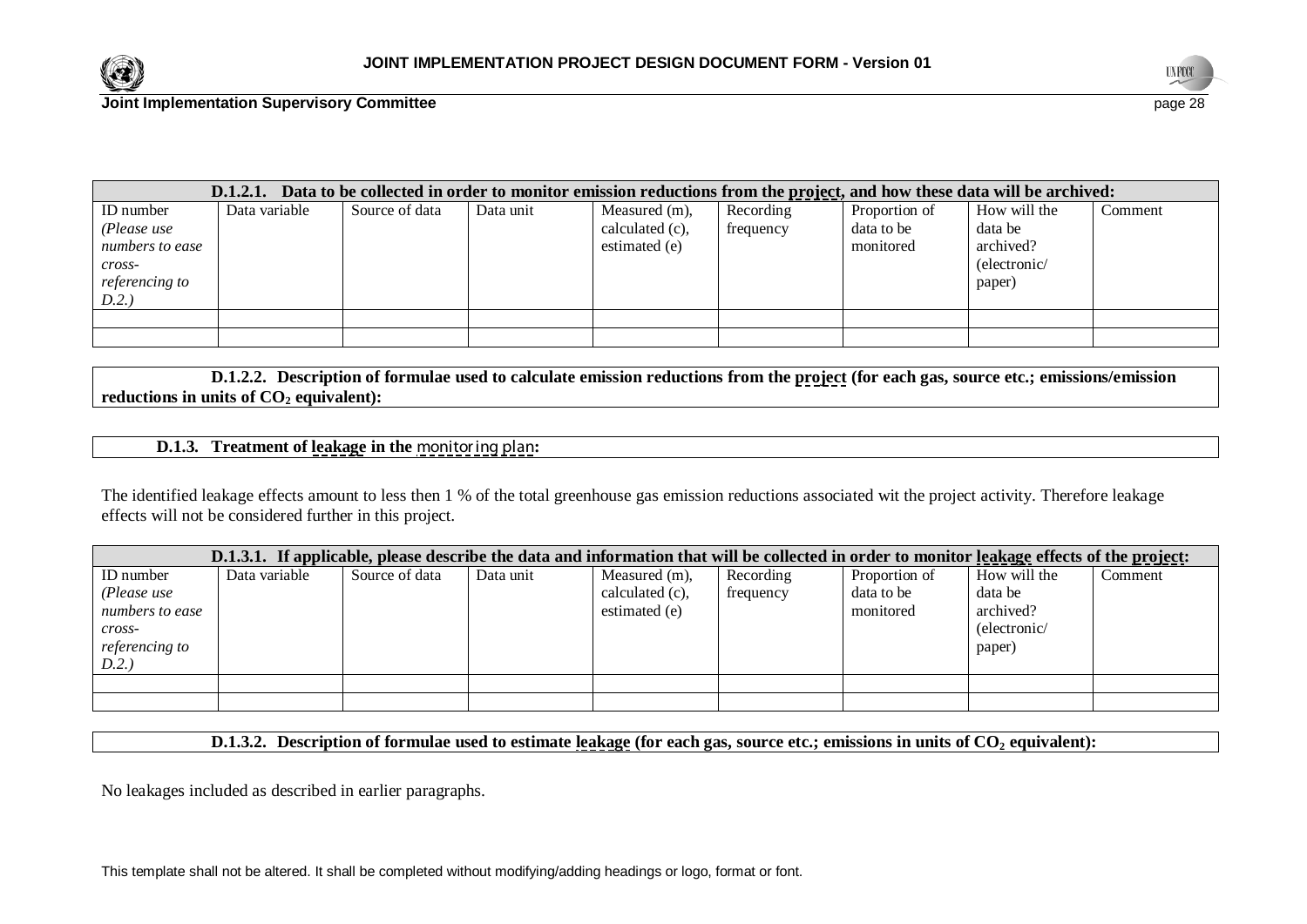



**D.1.4. Description of formulae used to estimate emission reductions for the project (for each gas, source etc.; emissions/emission reductions in**  units of CO<sub>2</sub> equivalent):

The following formula will be used in order to estimate the annual emission reductions associated with the project activity:

 $ER = BE - PE$ 

*where:*

| ER             | [kg $CO_2$ /day]                 | <i>annual emission reductions</i> |
|----------------|----------------------------------|-----------------------------------|
| ВE             | $\iota$ kg CO <sub>2</sub> /day] | annual baseline emissions         |
| $\overline{P}$ | [ $kg CO$ <sub>2</sub> $day$ ]   | annual project emissions          |

#### **D.1.5. Where applicable, in accordance with procedures as required by the host Party, information on the collection and archiving of**  information on the environmental impacts of the project:

| D.2.<br>Quality control (QC) and quality assurance (QA) procedures undertaken for data monitored: |                           |                                                                                                            |  |  |  |
|---------------------------------------------------------------------------------------------------|---------------------------|------------------------------------------------------------------------------------------------------------|--|--|--|
| Data                                                                                              | Uncertainty level of data | Explain QA/QC procedures planned for these data, or why such procedures are not necessary.                 |  |  |  |
| (Indicate table and                                                                               | (high/medium/low)         |                                                                                                            |  |  |  |
| <i>ID</i> number)                                                                                 |                           |                                                                                                            |  |  |  |
| $fP_{a,B1}$                                                                                       | low                       | Registration of these data is an integrated element in the procedures performed by the control room staff. |  |  |  |
| $fP_{a,B2}$                                                                                       | low                       | Registration of these data is an integrated element in the procedures performed by the control room staff. |  |  |  |
| $fP_{b,B1}$                                                                                       | low                       | Registration of these data is an integrated element in the procedures performed by the control room staff. |  |  |  |
| $fP_{b,B2}$                                                                                       | low                       | Registration of these data is an integrated element in the procedures performed by the control room staff. |  |  |  |
| $qP_{B1}$                                                                                         | low                       | Registration of these data is an integrated element in the procedures performed by the control room staff. |  |  |  |
| $qP_{B2}$                                                                                         | low                       | Registration of these data is an integrated element in the procedures performed by the control room staff. |  |  |  |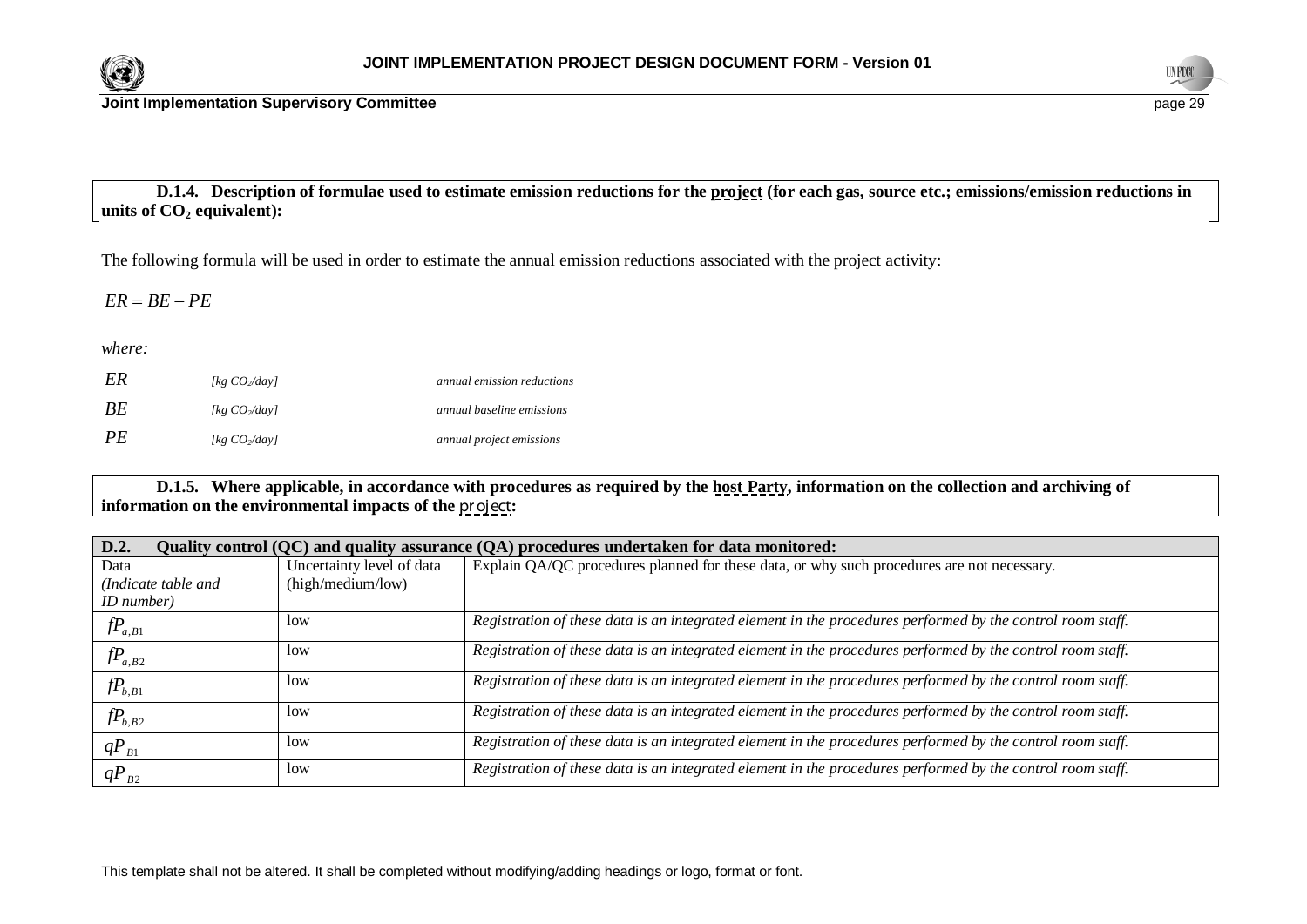



| 10 <sub>W</sub> | $n\rho r$<br>element<br>, procedures<br>Registration<br>contr.<br>room staff.<br>the<br>these data is<br>unteerated<br>· in<br>, an<br>tormea<br>tne      |
|-----------------|-----------------------------------------------------------------------------------------------------------------------------------------------------------|
| 10W             | : ner<br><i>procedures</i><br>Registration of<br>untegrated<br>element<br>the<br>control<br>room statt.<br>these data is<br>, an<br>· in<br>tormed<br>tne |

#### **D.3. Please describe the operational and management structure that the project operator will apply in implementing the** monitor ing plan**:**

The operational and management structure including direct QA measures are detailed in the monitoring plan under Annex 3.

#### **D.4. Name of person(s)/entity(ies) establishing the <u>monitoring plan</u>:**

The monitoring plan was prepared by:

Mr. Thomas Bosse Borges

Grue & Hornstrup A/S Nupark 51 7500 Holstebro, Denmark Tel: +45 9610 1341 Fax: +45 9610 1349 e-mail: tbb@grue-hornstrup.dk Guidance and review provided by:

Mr. Lars Grue and Mr Douglas A. Marett

Grue & Hornstrup A/S Nupark 51 7500 Holstebro Denmark Tel: +45 9610 1331 Fax: +45 9610 1349 e-mail: lg@grue-hornstrup.dk, dam@grue-hornstrup.dk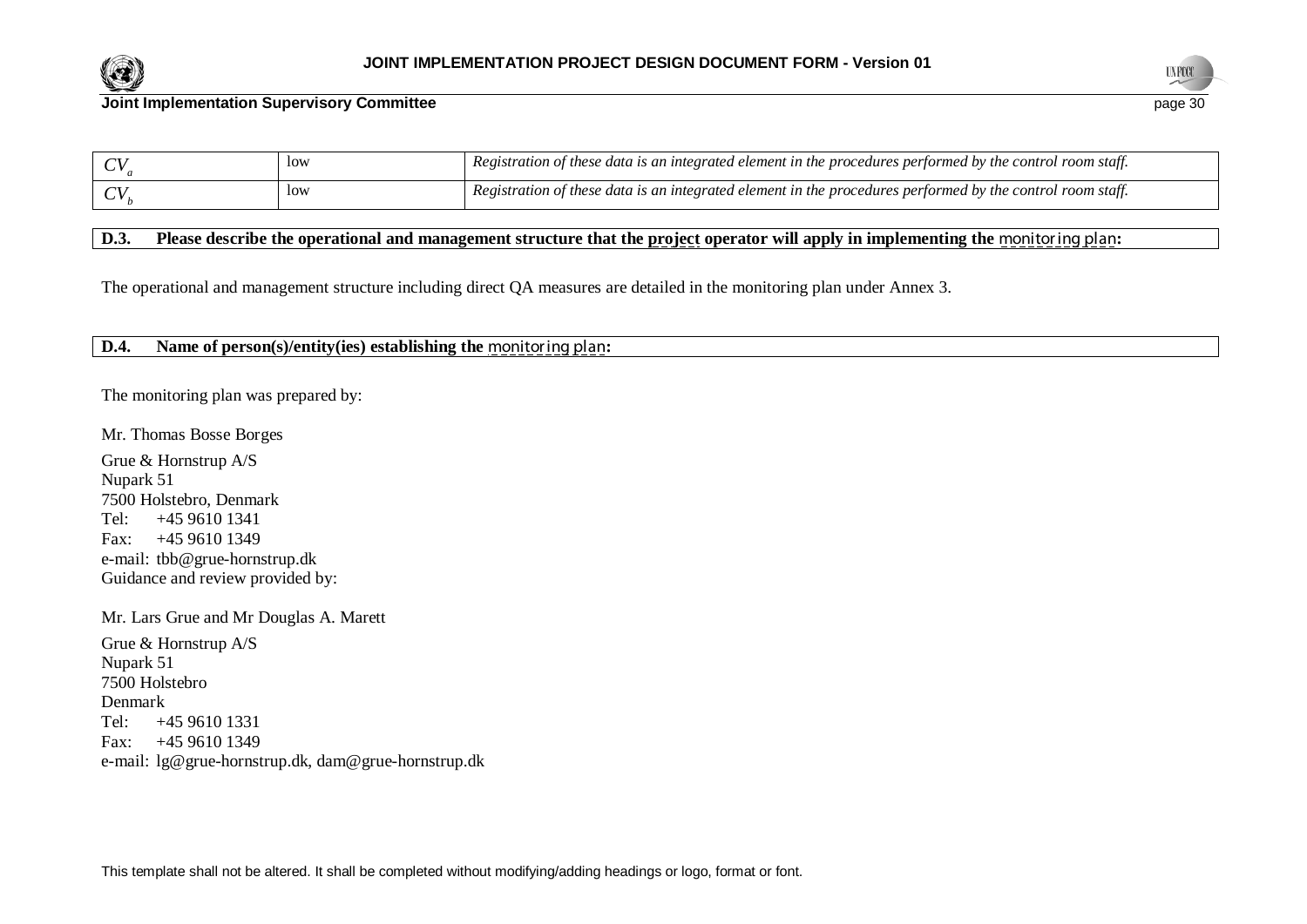#### **Joint Implementation Supervisory Committee Access 21 Access 21 Access 21 Access 21 Access 21 Access 21 Access** 21

**INFO** 

#### **SECTION E. Estimation of greenhouse gas emission reductions**

#### **E.1. Estimated project emissions:**

*Based on the data from the treatment period for boiler II in January - February 2005, the following average emission factor per produced ton of steam was calculated:*

> *Boiler 1project: 231 kg CO2 /t steam Boiler 2 project: 228 kg CO2 /t steam*

Since the test treatment only included boiler II, the project emission factor for boiler I derives from the percentage difference of the emission factor per produced ton of steam from boiler II during baseline operation and project (treatment) operation, respectively.

The table below depicts the annual project emissions for both boiler installations, taking the annual steam quantity produced, into consideration. It should be noted that the project will be commissioned in October 2006. Consequently, in 2006 project emissions occur only for half of the year.

| Year         | <b>Project Emissions</b> |
|--------------|--------------------------|
|              | (tCO2/yr)                |
| 2006         | 136.925                  |
| 2007         | 273.851                  |
| 2008         | 273.851                  |
| 2009         | 273.851                  |
| 2010         | 273.851                  |
| 2011         | 273.851                  |
| 2012         | 273.851                  |
| <b>TOTAL</b> | 1.780.029                |

#### **E.2. Estimated leakage:**

The identified leakage effects amount to less then 1 % of the total greenhouse gas emission reductions associated wit the project activity. Therefore leakage effects will not be considered further in this project.

#### **E.3. The sum of E.1. and E.2.:**

Since no leakage effects will be considered in the project activity, the sum of E.1. and E.2. equals the project emissions: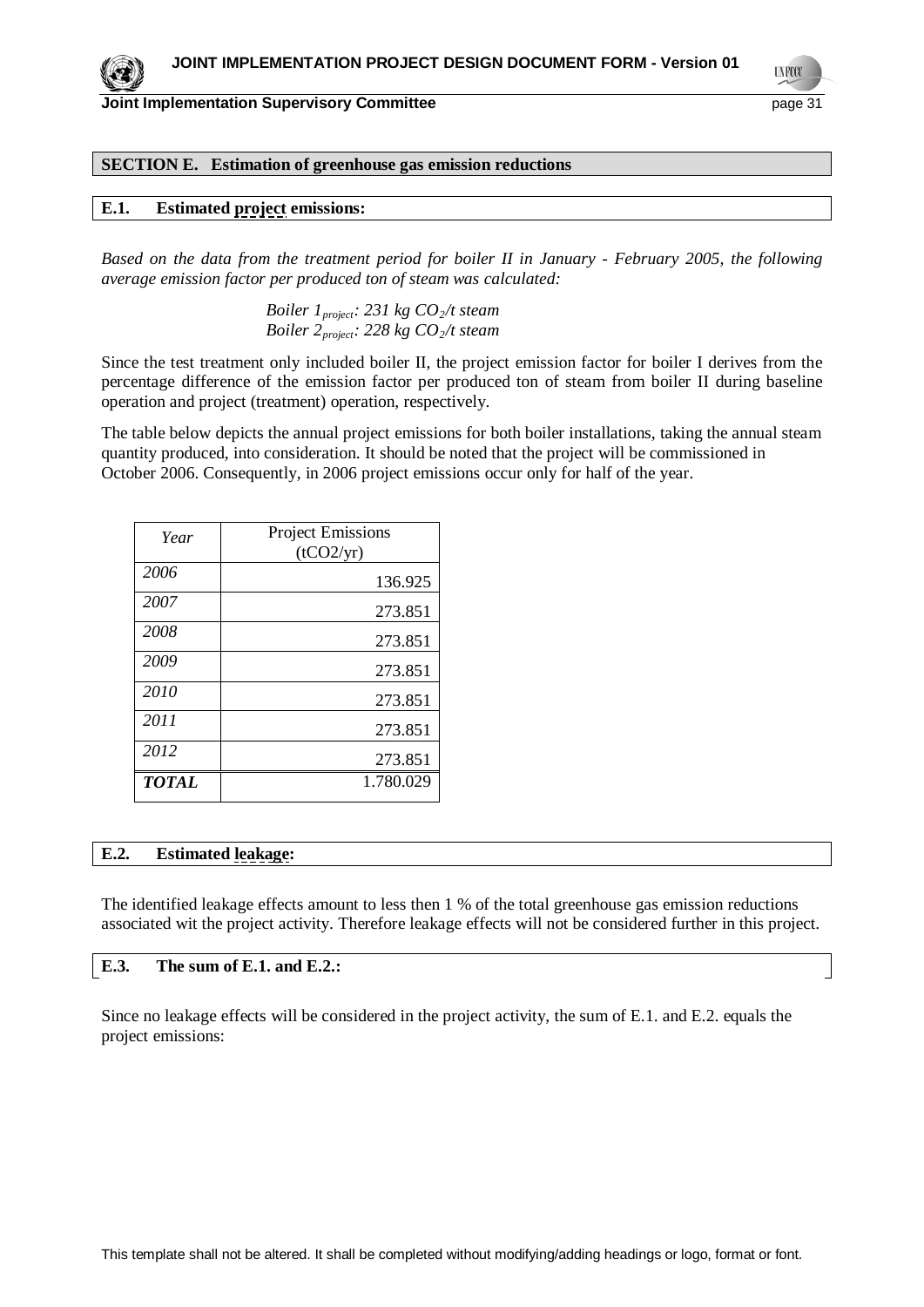**INFO** 

#### **Joint Implementation Supervisory Committee According to the Committee According to the Control of Science According to the Page 32 and According to the Page 32**

| Year         | <b>Project Emissions</b><br>(tCO2/yr) |
|--------------|---------------------------------------|
| 2006         | 136.925                               |
| 2007         | 273.851                               |
| 2008         | 273.851                               |
| 2009         | 273.851                               |
| 2010         | 273.851                               |
| 2011         | 273.851                               |
| 2012         | 273.851                               |
| <b>TOTAL</b> | 1.780.029                             |

#### **E.4. Estimated baseline emissions:**

From the operation data of Holboca CET power plant for the years 2002-2004 made available by the plant operator, the heating season in 2004 was selected as baseline scenario and corresponding data used for calculating the average emission factors per produced ton of steam.

A survey on the data available for the three years led to the fact that under conservative standpoints it is most reasonable to select year 2004 as baseline scenario.

The average emission factor per produced ton of steam for both boiler installations are as follows:

*Boiler 1*<sub>baseline</sub>: 248 kg CO<sub>2</sub>/t steam *Boiler*  $2<sub>baseline</sub>: 245 kg CO<sub>2</sub>/t steam$ 

The table below depicts the annual project emissions for both boiler installations, taking the annual steam quantity produced, into consideration. It should be noted that the baseline emissions in 2006 are only calculated for a corresponding half a year operation period (from Oct. 2006 - Dec 2006). This is due to the fact that the project will be operational in October 2006.

| Year         | Baseline emissions<br>(tCO2/yr) |
|--------------|---------------------------------|
| 2006         | 147.017                         |
| 2007         | 294.035                         |
| 2008         | 294.035                         |
| 2009         | 294.035                         |
| 2010         | 294.035                         |
| 2011         | 294.035                         |
| 2012         | 294.035                         |
| <b>TOTAL</b> | 1.911.227                       |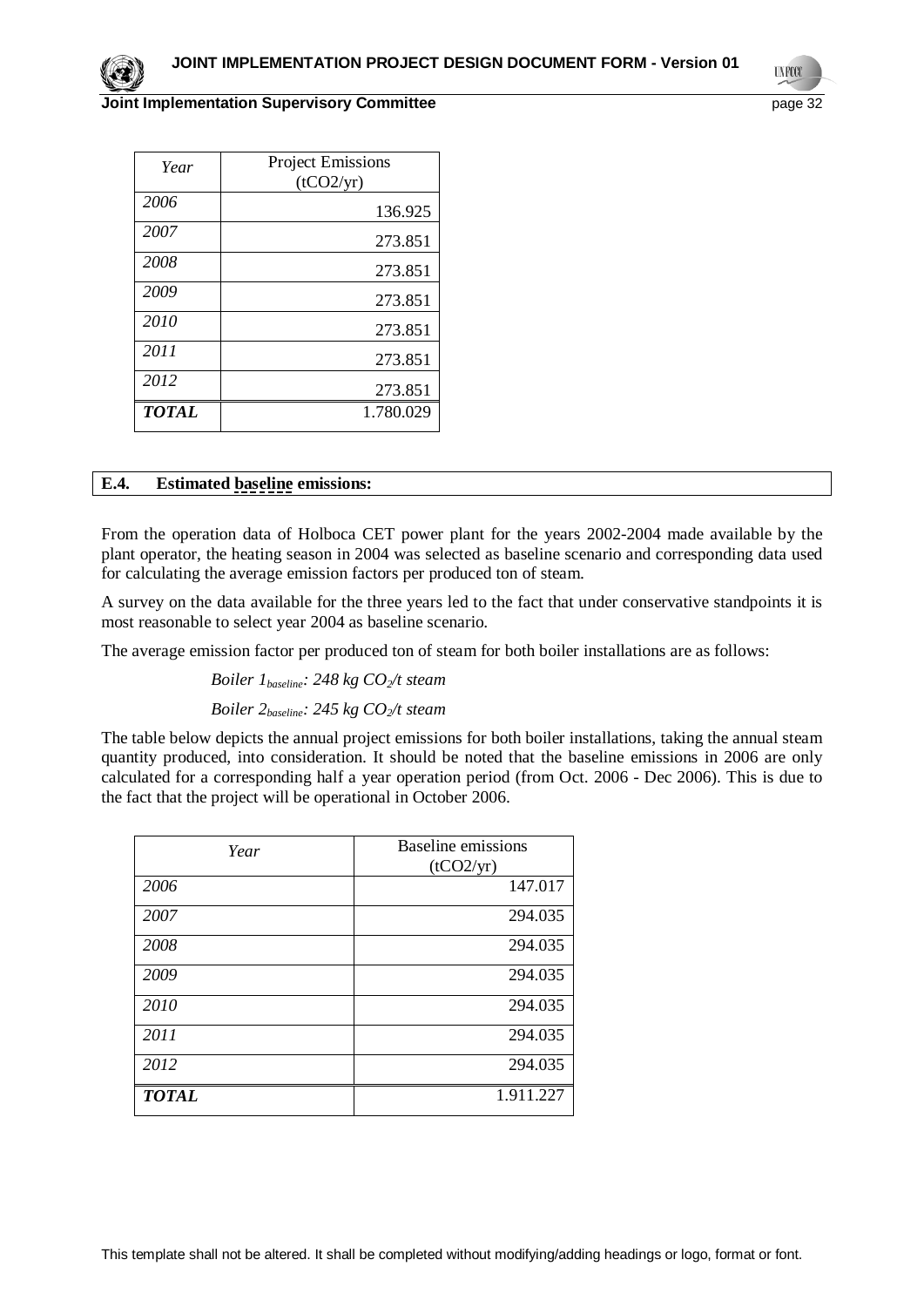#### **E.5. Difference between E.4. and E.3. representing the emission reductions of the project:**

The emission reductions associated with the proposed project activity are based on the difference of the baseline average emission factor per produced ton of steam for both boiler installations and the project average emission factor per produced ton of steam for both boiler installations, respectively.

The table below illustrates the annual emission reductions associated with the proposed project activity:

| Year         | <b>Emission reductions</b><br>(tCO2/yr) |
|--------------|-----------------------------------------|
| 2006         | 10.092                                  |
| 2007         | 20.184                                  |
| 2008         | 20.184                                  |
| 2009         | 20.184                                  |
| 2010         | 20.184                                  |
| 2011         | 20.184                                  |
| 2012         | 20.184                                  |
| <b>TOTAL</b> | 131.198                                 |

#### **E.6. Table providing values obtained when applying formulae above:**

| Year         | <b>Baseline</b> emissions<br>(tCO2/yr) | <b>Project Emissions</b><br>(tCO2/yr) | <b>Emission reductions</b><br>(tCO2/yr) |
|--------------|----------------------------------------|---------------------------------------|-----------------------------------------|
| 2006         | 147.017                                | 136.925                               | 10.092                                  |
| 2007         | 294.035                                | 273.851                               | 20.184                                  |
| 2008         | 294.035                                | 273.851                               | 20.184                                  |
| 2009         | 294.035                                | 273.851                               | 20.184                                  |
| 2010         | 294.035                                | 273.851                               | 20.184                                  |
| 2011         | 294.035                                | 273.851                               | 20.184                                  |
| 2012         | 294.035                                | 273.851                               | 20.184                                  |
| <b>TOTAL</b> | 1.911.227                              | 1.780.029                             | 131.198                                 |

**UNFCC**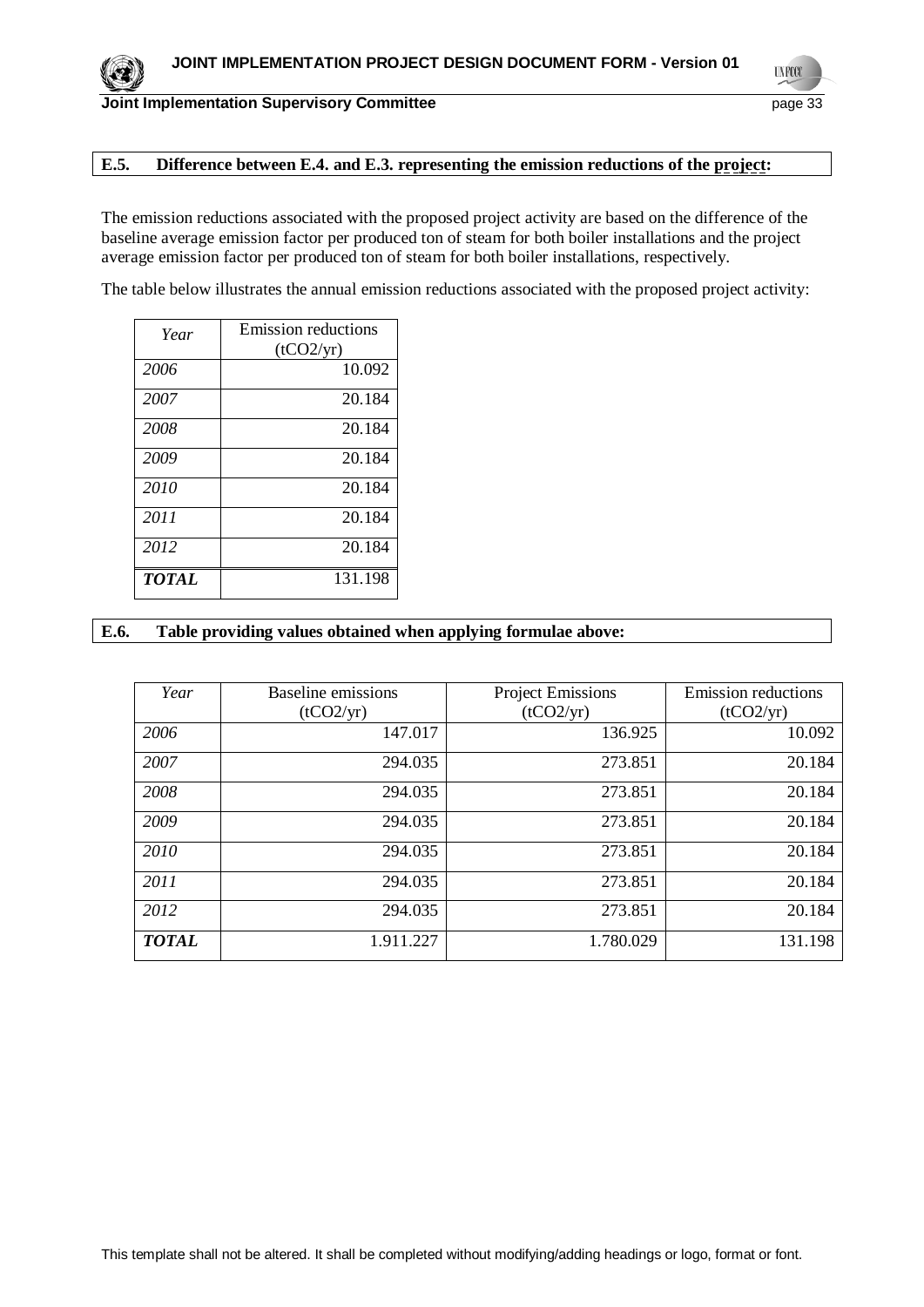

**UNFCC** 

#### **SECTION F. Environmental impacts**

#### **F.1. Documentation on the analysis of the environmental impacts of the project, including transboundary impacts, in accordance with procedures as determined by the host Party:**

To date it is assessed that no Environmental Impact Assessment is required by the host Party due to the small physical scale of the project activity, and that fact that it is occurring in an existing large installation. In this manner the project activity has a positive environmental impact since it will reduce the overall emissions from the facilities at Holboca CET, due to more efficient fuel use. These means that the net regulated emissions based on production from Holboca CET based on production of  $CO<sub>2</sub>$ , NOx, Sulphur compounds, particles…ect. should be reduced by the project activity.

**F.2. If environmental impacts are considered significant by the project participants or the host Party, please provide conclusions and all references to supporting documentation of an environmental impact assessment undertaken in accordance with the procedures as required by the host Party:**

Not applicable.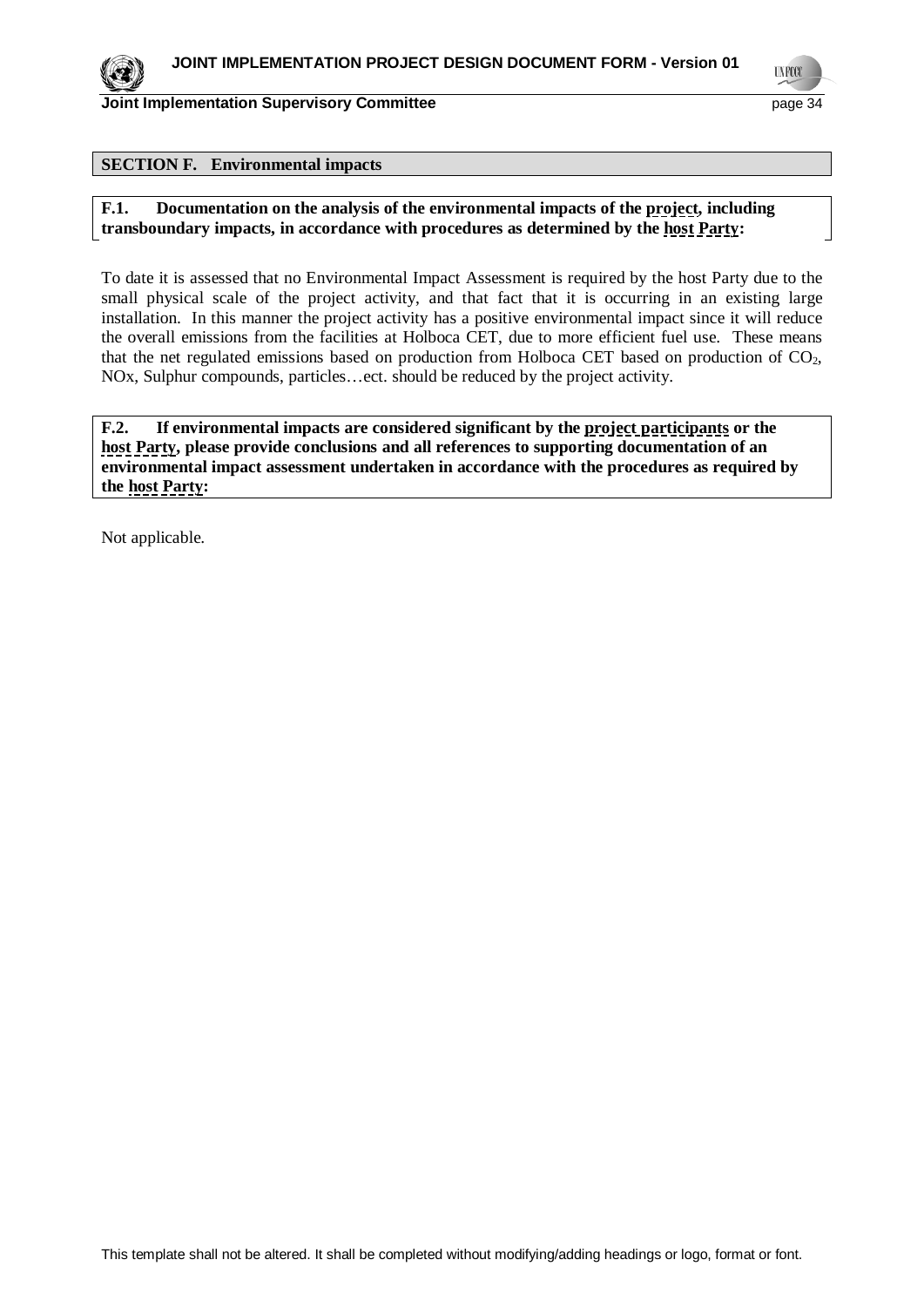**UNFCCC** 

#### **SECTION G. Stakeholders' comments**

#### **G.1. Information on stakeholders' comments on the** pr oject**, as appropriate:**

None received as of the date of issuing this version

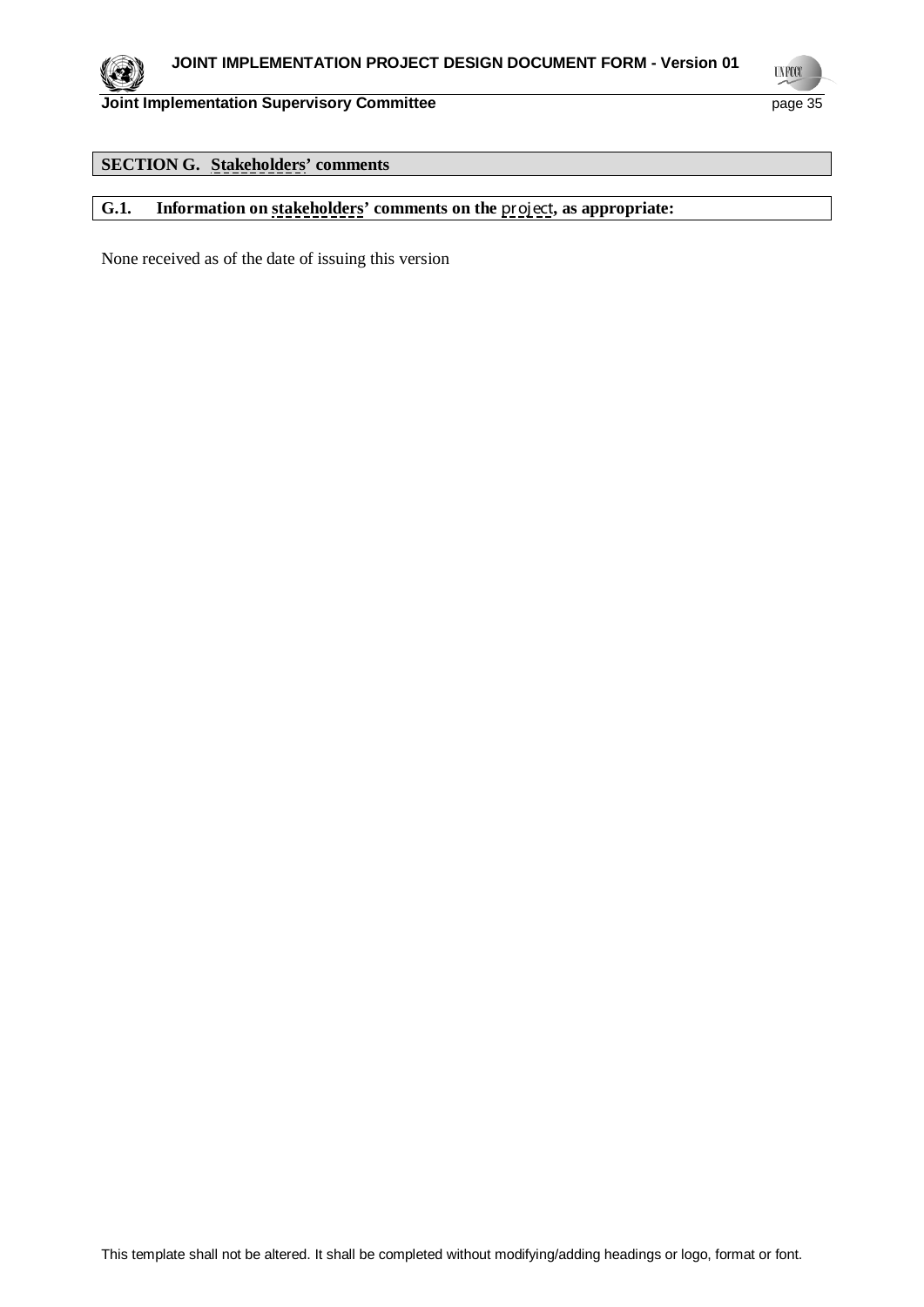| Organisation:    | S.C. CET Iasi S.A. Centrala Electrica De Termoficare |
|------------------|------------------------------------------------------|
| Street/P.O.Box:  | Calea Chsisnaului nr. 25                             |
| Building:        |                                                      |
| City:            | Iasi                                                 |
| State/Region:    |                                                      |
| Postal code:     | 700265                                               |
| Country:         | Romania                                              |
| Phone:           | +40 232 232 360                                      |
| Fax:             | +45 232 232 992                                      |
| E-mail:          |                                                      |
| URL:             | www.cer.iasi.ro                                      |
| Represented by:  |                                                      |
| Title:           |                                                      |
| Salutation:      |                                                      |
| Last name:       | Ivana                                                |
| Middle name:     |                                                      |
| First name:      | Dorin                                                |
| Department:      |                                                      |
| Phone (direct):  |                                                      |
| Fax (direct):    |                                                      |
| Mobile:          |                                                      |
| Personal e-mail: | dorin.ivana@cet-iasi.ro                              |

#### Annex 1 **CONTACT INFORMATION ON PROJECT PARTICIPANTS**

| Organisation:    | Ministry of the Environment, DEPA, Denmark |
|------------------|--------------------------------------------|
| Street/P.O.Box:  | Strandgade 29                              |
| Building:        |                                            |
| City:            | Copenhagen                                 |
| State/Region:    |                                            |
| Postal code:     | 1401                                       |
| Country:         | Denmark                                    |
| Phone:           | +45 32 66 01 00                            |
| Fax:             | +45 32 66 04 79                            |
| E-mail:          |                                            |
| URL:             | www.DanishCarbon.dk                        |
| Represented by:  |                                            |
| Title:           |                                            |
| Salutation:      |                                            |
| Last name:       | Pedersen                                   |
| Middle name:     |                                            |
| First name:      | Morten                                     |
| Department:      |                                            |
| Phone (direct):  |                                            |
| Fax (direct):    | +45 32 66 02 01                            |
| Mobile:          |                                            |
| Personal e-mail: | mp@mst.dk                                  |

**UNFCCC**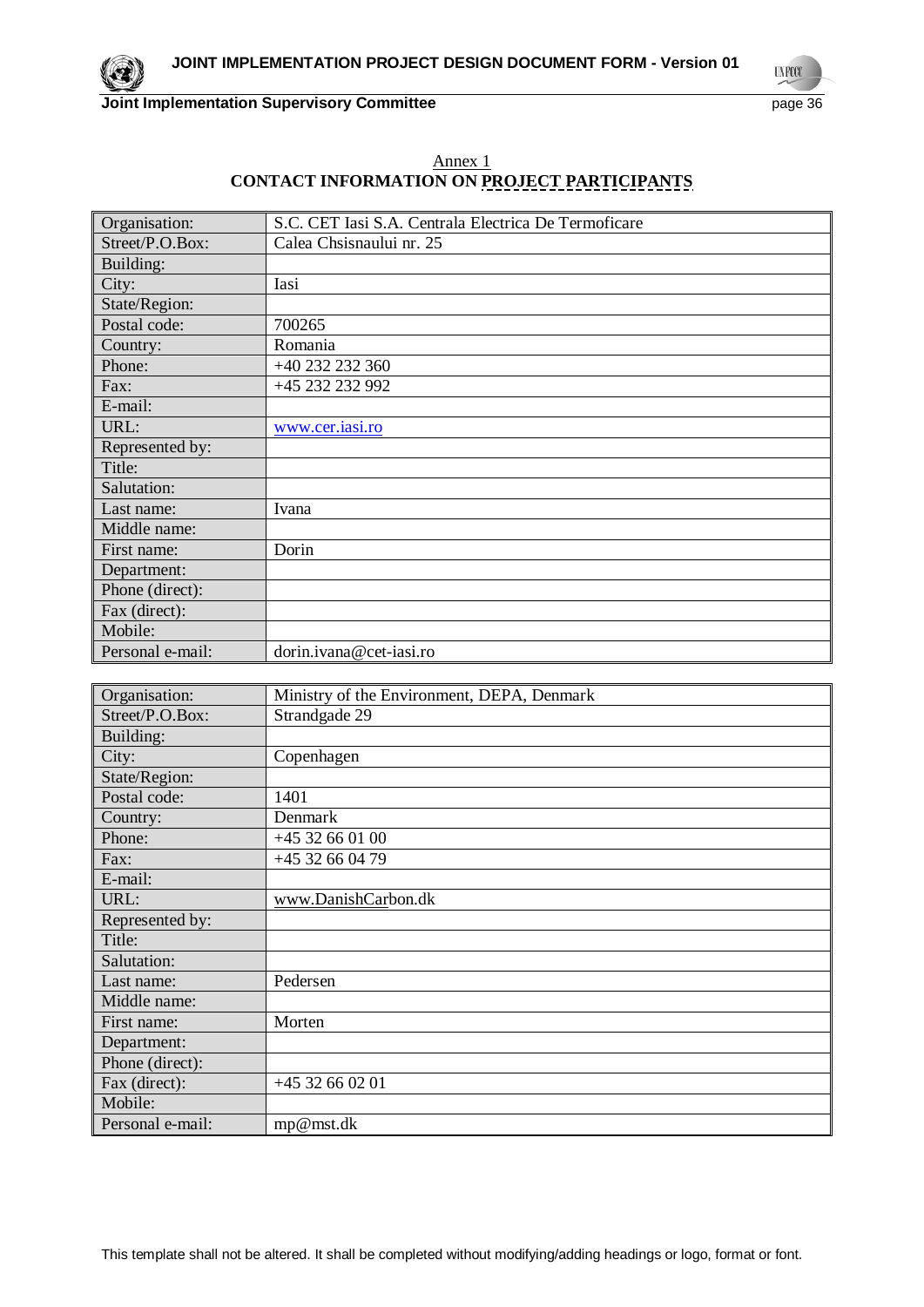

**JOINT IMPLEMENTATION PROJECT DESIGN DOCUM<sub>INPRC</sub> 2M - Version 01** 

**Joint Implementation Supervisory Committee** page 37

#### Annex 2 **BASELINE INFORMATION**

#### **Baseline:**

*From the operation data of Holboca CET power plant for the years 2002-2004 made available by the plant operator, the heating season in 2004 was selected as baseline scenario and corresponding data used for calculating the average emission factors per produced ton of steam. A survey on the data available for the past three years led to the fact that under conservative standpoints it is most reasonable to select year 2004 as baseline scenario.*

*It should be mentioned that the following assumptions have been made in order to calculate the average emission factor per produced ton of steam for each of the boilers:*

#### *Steam production:*

*The Steam production data was only available as daily averages in t/h. In order to find the daily steam production, the hourly average steam production was multiplied with 24h. From the data available one can see, that on specific days, the fuel consumption was much lower then compare to the majority of the other days. Those days indicate boiler start ups and shut down periods (cleaning). A more detailed analysis of the operation data on those days would show, that during boiler start up, a considerable amount of fuel is used without generating any steam. Accordingly the specific emission factor per produced ton of steam would be much higher then the calculated average value. Due to the fact that data for steam production on those start up days could not made available, theses days are basically neglected in the calculation of the average emission factor per produced ton of steam under the baseline. This approach seems to be justified since it has a negative effect on the annual emission reductions associated with the project activity (conservative approach).*

#### *Specific emission factor per produced ton of steam:*

*The CO 2 emissions associated with the fuel consumption are calculated in accordance with the "Revised 1996 IPCC Guidelines for national Greenhouse Gas Inventories: Reference Manual" and take daily fluctuations in the calorific value for coal into account. Calculations are given in Section D 1.1.4.* 

*The fuel specific emission factor is calculated based on:*

- *Energy content*
- *Carbon content*
- *Un-oxidized carbon*

*The average emission factor per produced ton of steam for both boiler installations is as follows:*

- *Boiler 1*<sub>baseline</sub>: 248 kg CO<sub>2</sub>/t steam
- *Boiler*  $2<sub>baseline</sub>: 245 kg CO<sub>2</sub>/t steam$

*The table below shows the operation data of both heat only boilers for the year 2004. The tables list the steam production per hour as average over a day (also as*  daily steam production multiplied with 24h), daily fuel consumption (both coal and fuel oil) for both boilers and the fuel specific calorific values (for coal and fuel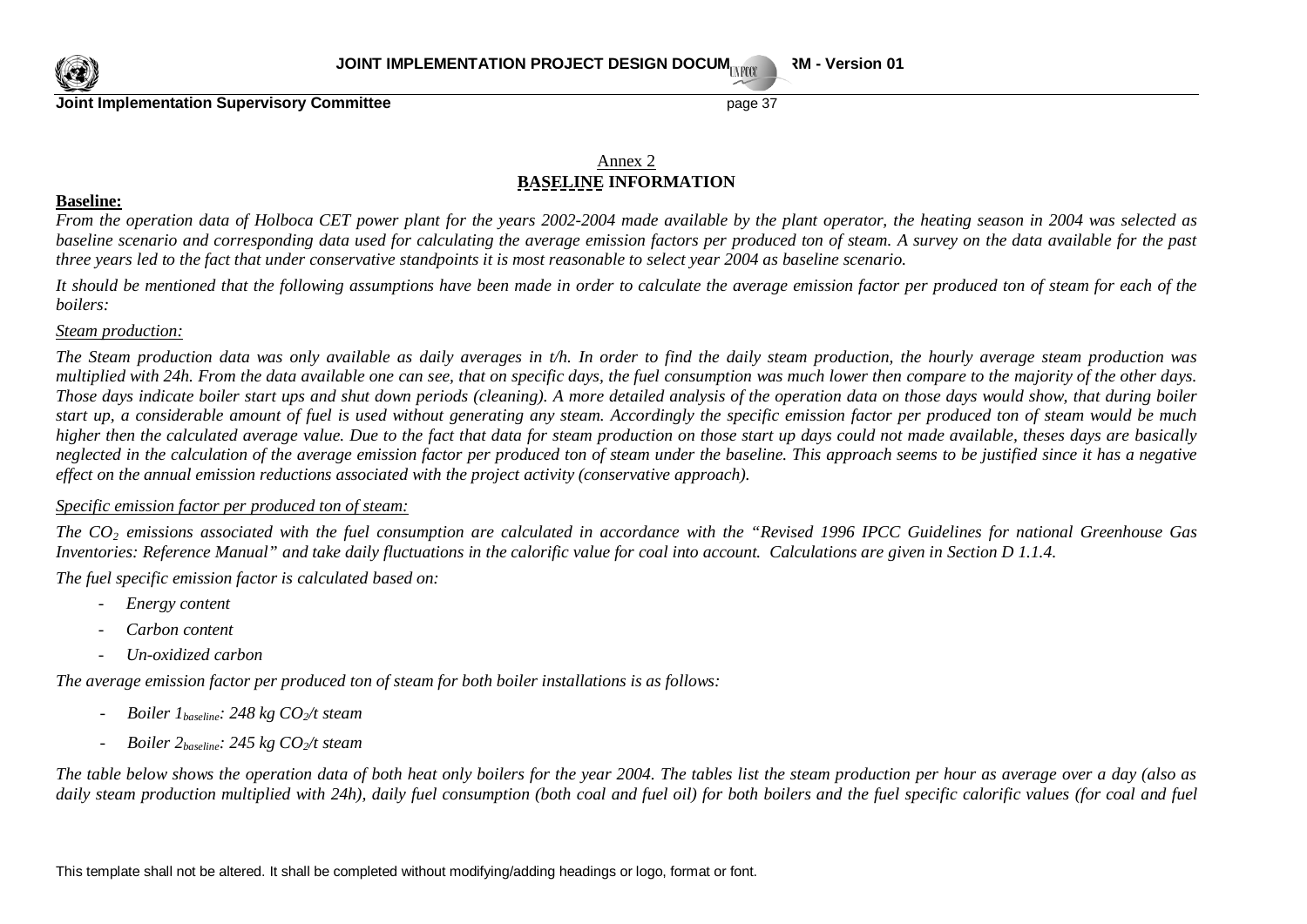

*oil). Based on this data the specific CO2 emissions per produced ton of steam are calculated for both boiler installations on a daily basis. The tables represent operation data on daily basis for the entire year (Jan 2004 – Dec 2004). It should be noted that the CET is in operation for approximately 5 months per year (Jan – Mar, Nov – Dec).*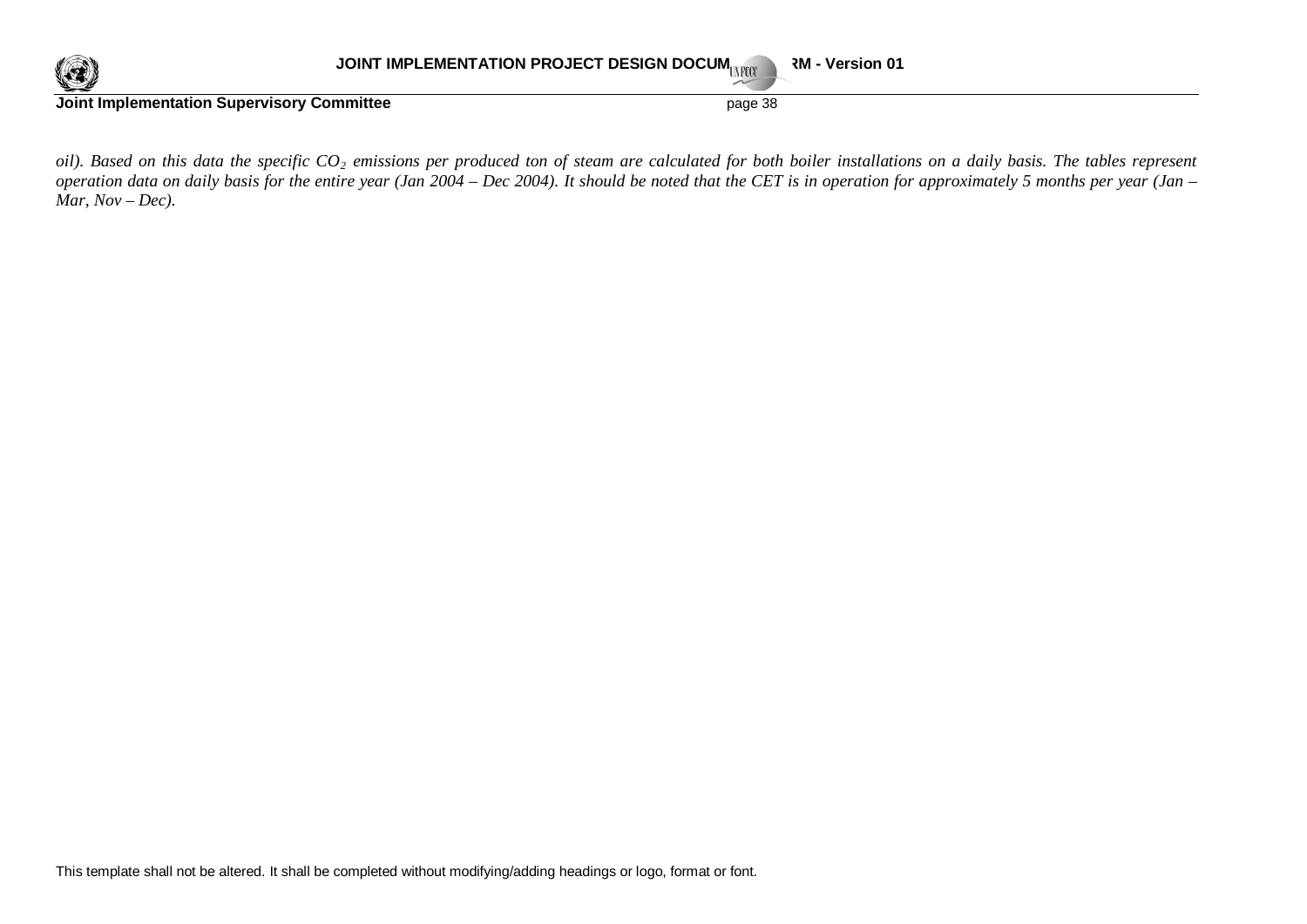

**Joint Implementation Supervisory Committee** page 39

 $\sim$ 

| Month Day |                |        | Steam production |     |                  | Coal consumption |                  | Oil consumption |                  | Calorific value | Calorific value | <b>Specific Emissions</b> |              |
|-----------|----------------|--------|------------------|-----|------------------|------------------|------------------|-----------------|------------------|-----------------|-----------------|---------------------------|--------------|
|           |                |        | Boiler I         |     | <b>Boiler II</b> | <b>Boiler I</b>  | <b>Boiler II</b> | <b>Boiler I</b> | <b>Boiler II</b> | Coal            | Fuel oil        | <b>Boiler I</b>           | Boiler II    |
|           |                | Α      | qB,B1 [A*24h]    | B   | qB, B2 [B*24h]   | $fB$ a,B1        | $fB_{a,B2}$      | $fB_{b,B1}$     | $fB_{b,B2}$      | CVa             | <b>CVb</b>      | efB, B1                   | $efB$ , $B2$ |
|           |                | t/h    |                  | t/h | $\mathbf{t}$     | t                |                  | $\mathsf{t}$    |                  | kcal/kg         | kcal/kg         | kg CO2/t steam            |              |
| Jan       |                |        |                  |     |                  |                  |                  |                 |                  |                 |                 |                           |              |
|           | $\mathbf{2}$   |        |                  | 344 | 8256             |                  | 890              |                 |                  | 6229            |                 |                           | 263          |
|           | 3 <sup>1</sup> |        |                  | 340 | 8160             |                  | 860              | $\,8\,$         |                  | 6210            | 9800            |                           | 257          |
|           | Δ              | 346    | 8304             |     |                  | 830              |                  | 11              |                  | 6253            | 9800            | 249                       |              |
|           | 5              | 347    | 8328             |     |                  | 880              |                  |                 |                  | 5947            |                 | 249                       |              |
|           | 6              | 346    | 8304             | 196 | 4704             | 460              | 80               | $\mathbf 5$     | 106              | 5806            | 9800            |                           |              |
|           |                |        |                  | 358 | 8592             |                  | 890              |                 |                  | 5840            |                 |                           | 241          |
|           | 8              |        |                  | 356 | 8544             |                  | 860              |                 | 8                | 5879            | 9800            |                           | 238          |
|           | 9              |        |                  | 356 | 8544             |                  | 880              |                 | $\overline{c}$   | 5801            | 9800            |                           | 239          |
|           | 10             |        |                  | 353 | 8472             |                  | 870              |                 | $\overline{2}$   | 6051            | 9800            |                           | 246          |
|           | 11             |        |                  | 354 | 8496             |                  | 880              |                 |                  | 5421            | 9800            |                           | 227          |
|           | 12             |        |                  | 355 | 8520             |                  | 840              |                 | 13               | 6185            | 9800            |                           | 244          |
|           | 13             |        |                  | 353 | 8472             |                  | 890              |                 |                  | 6031            |                 |                           | 250          |
|           | 14             |        |                  | 356 | 8544             |                  | 910              |                 |                  | 6031            |                 |                           | 254          |
|           | 15             |        |                  | 354 | 8496             |                  | 900              |                 |                  | 6039            |                 |                           | 252          |
|           | 16             |        |                  | 352 | 8448             |                  | 900              |                 |                  | 5754            |                 |                           | 245          |
|           | 17             |        |                  | 338 | 8112             |                  | 800              |                 | 48               | 5940            | 9800            |                           | 251          |
|           | 18             |        |                  | 348 | 8352             |                  | 840              | 18              | 34               | 5516            | 9800            |                           | 236          |
|           | 19             | 358    | 8592             |     |                  | 900              |                  | 22              |                  | 5760            | 9800            | 249                       |              |
|           | 20             | 355    | 8520             | 351 | 8424             | 420              | 50               | 9               | 86               | 5601            | 9800            |                           |              |
|           | 21             |        |                  | 352 | 8448             |                  | 800              |                 | 53               | 5961            | 9800            |                           | 243          |
|           | 22             |        |                  | 358 | 8592             |                  | 830              |                 | 35               | 6046            | 9800            |                           | 243          |
|           | 23             |        |                  | 362 | 8688             |                  | 800              |                 | 35               | 5724            | 9800            |                           | 223          |
|           | 24             |        |                  | 335 | 8040             |                  | 830              |                 | 35               | 5662            | 9800            |                           | 248          |
|           | 25             |        |                  | 360 | 8640             |                  | 810              |                 | 35               | 6034            | 9800            |                           | 236          |
|           | 26             |        |                  | 332 | 7968             |                  | 840              |                 | 37               | 5713            | 9800            |                           | 255          |
|           | 27             | 363    | 8712 320         |     | 7680             | 590              | 30               | 50              | 20               | 5963            | 9800            |                           |              |
|           | 28             | 360    | 8640             |     |                  | 880              |                  | 33              |                  | 5633            | 9800            | 242                       |              |
|           | 29             | 365    | 8760             |     |                  | 880              |                  | 30              |                  | 5804            | 9800            | 243                       |              |
|           | 30             | 358    | 8592             |     |                  | 920              |                  | 25              |                  | 5226            | 9800            | 237                       |              |
|           |                | 31 357 | 8568             |     |                  | 920              |                  | 45              |                  | 5079            | 9800            | 239                       |              |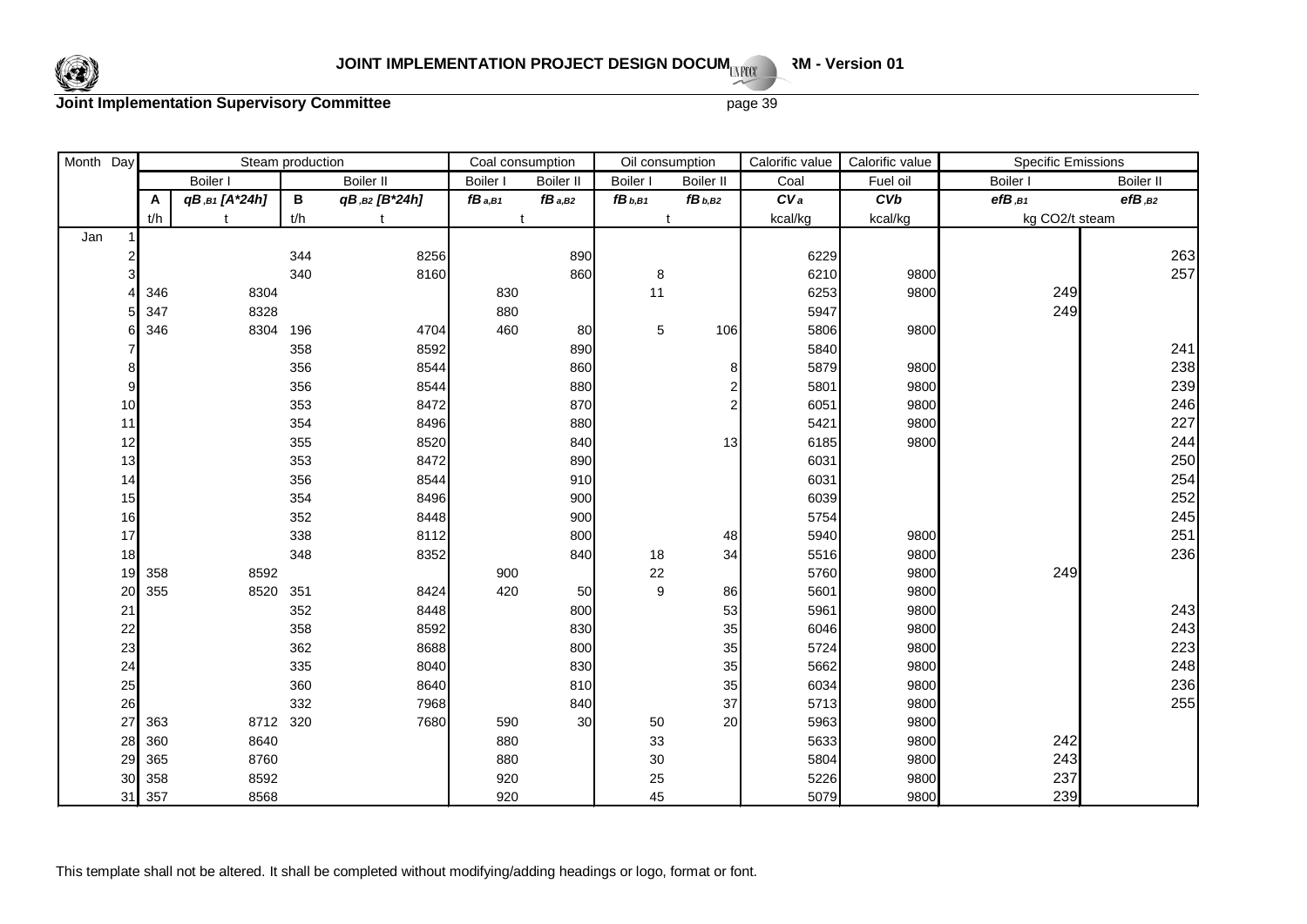

| Month Day       |        | Steam production |     |               | Coal consumption |                  | Oil consumption |             | Calorific value | Calorific value | <b>Specific Emissions</b> |              |
|-----------------|--------|------------------|-----|---------------|------------------|------------------|-----------------|-------------|-----------------|-----------------|---------------------------|--------------|
|                 |        | Boiler I         |     | Boiler II     | Boiler I         | <b>Boiler II</b> | Boiler I        | Boiler II   | Coal            | Fuel oil        | Boiler I                  | Boiler II    |
|                 | A      | qB,B1 [A*24h]    | В   | qB,B2 [B*24h] | $fB_{a,B1}$      | $fB_{a,B2}$      | $fB_{b,B1}$     | $fB_{b,B2}$ | CVa             | CVD             | efB, B1                   | $efB$ , $B2$ |
|                 | t/h    |                  | t/h |               |                  |                  |                 |             | kcal/kg         | kcal/kg         | kg CO2/t steam            |              |
| Feb             |        |                  |     |               |                  |                  |                 |             |                 |                 |                           |              |
| 2               | 352    | 8448             |     |               | 830              |                  | 50              |             | 5513            | 9800            | 237                       |              |
| 3               | 344    | 8256             |     |               | 810              |                  | 51              |             | 5402            | 9800            | 234                       |              |
|                 | 341    | 8184             |     |               | 870              |                  | 52              |             | 5224            | 9800            | 246                       |              |
| 5               | 355    | 8520             |     |               | 830              |                  | 52              |             | 5596            | 9800            | 238                       |              |
| 61              | 336    | 8064             |     |               | 820              |                  | 52              |             | 4985            | 9800            | 228                       |              |
|                 | 332    | 7968             |     |               | 800              |                  | 65              |             | 5678            | 9800            | 254                       |              |
| 81              | 322    | 7728             |     |               | 780              |                  | 65              |             | 5329            | 9800            | 244                       |              |
| 9               | 317    | 7608             |     |               | 26               |                  | 33              |             | 5771            | 9800            |                           |              |
| 10 <sup>1</sup> |        |                  |     |               |                  |                  |                 |             |                 |                 |                           |              |
| 11              |        |                  |     |               |                  |                  |                 |             |                 |                 |                           |              |
| 12              |        |                  |     |               |                  |                  |                 |             |                 |                 |                           |              |
| 13              |        |                  | 150 | 3600          |                  | 70               |                 | 140         | 5771            | 9800            |                           |              |
| 14              |        |                  | 172 | 4128          |                  | 270              |                 | 220         | 5771            | 9800            |                           | 318          |
| 15              |        |                  | 179 | 4296          |                  | 260              |                 | 225         | 5771            | 9800            |                           | 304          |
| 16              |        |                  | 184 | 4416          |                  | 114              |                 | 95          | 5771            | 9800            |                           |              |
| 17              |        |                  |     |               |                  |                  |                 |             |                 |                 |                           |              |
| 18              |        |                  |     |               |                  |                  |                 |             |                 |                 |                           |              |
| 19              |        |                  |     |               |                  |                  |                 |             |                 |                 |                           |              |
| 20              | 304    | 7296             |     |               | 100              |                  | 95              |             | 5800            | 9800            |                           |              |
| 21              | 342    | 8208             |     |               | 790              |                  | 65              |             | 5626            | 9800            | 242                       |              |
| 22              | 342    | 8208             |     |               | 810              |                  | 45              |             | 5973            | 9800            | 250                       |              |
| 23              | 350    | 8400             |     |               | 800              |                  | 45              |             | 5926            | 9800            | 241                       |              |
| 24              | 331    | 7944             |     |               | 760              |                  | 45              |             | 5727            | 9800            | 237                       |              |
| 25              | 329    | 7896             |     |               | 760              |                  | 45              |             | 5993            | 9800            | 246                       |              |
| 26              | 329    | 7896             |     |               | 780              |                  | 45              |             | 5705            | 9800            | 243                       |              |
| 27              | 337    | 8088             |     |               | 630              |                  | 45              |             | 5841            | 9800            |                           |              |
| 28              | 338    | 8112             |     |               | 630              |                  | 44              |             | 5815            | 9800            |                           |              |
|                 | 29 329 | 7896             |     |               | 640              |                  | 44              |             | 5209            | 9800            |                           |              |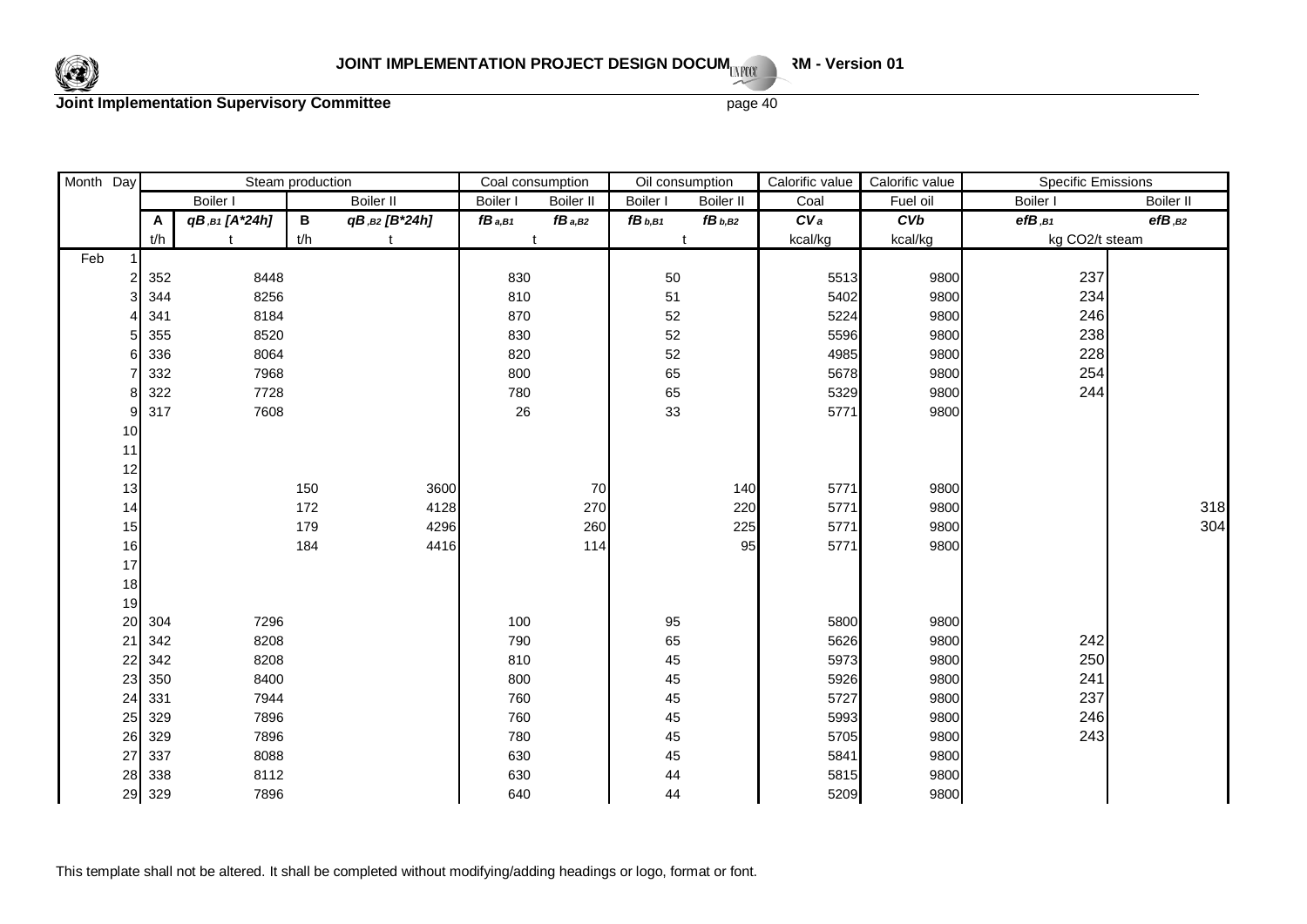

**Joint Implementation Supervisory Committee** page 41

 $\sim$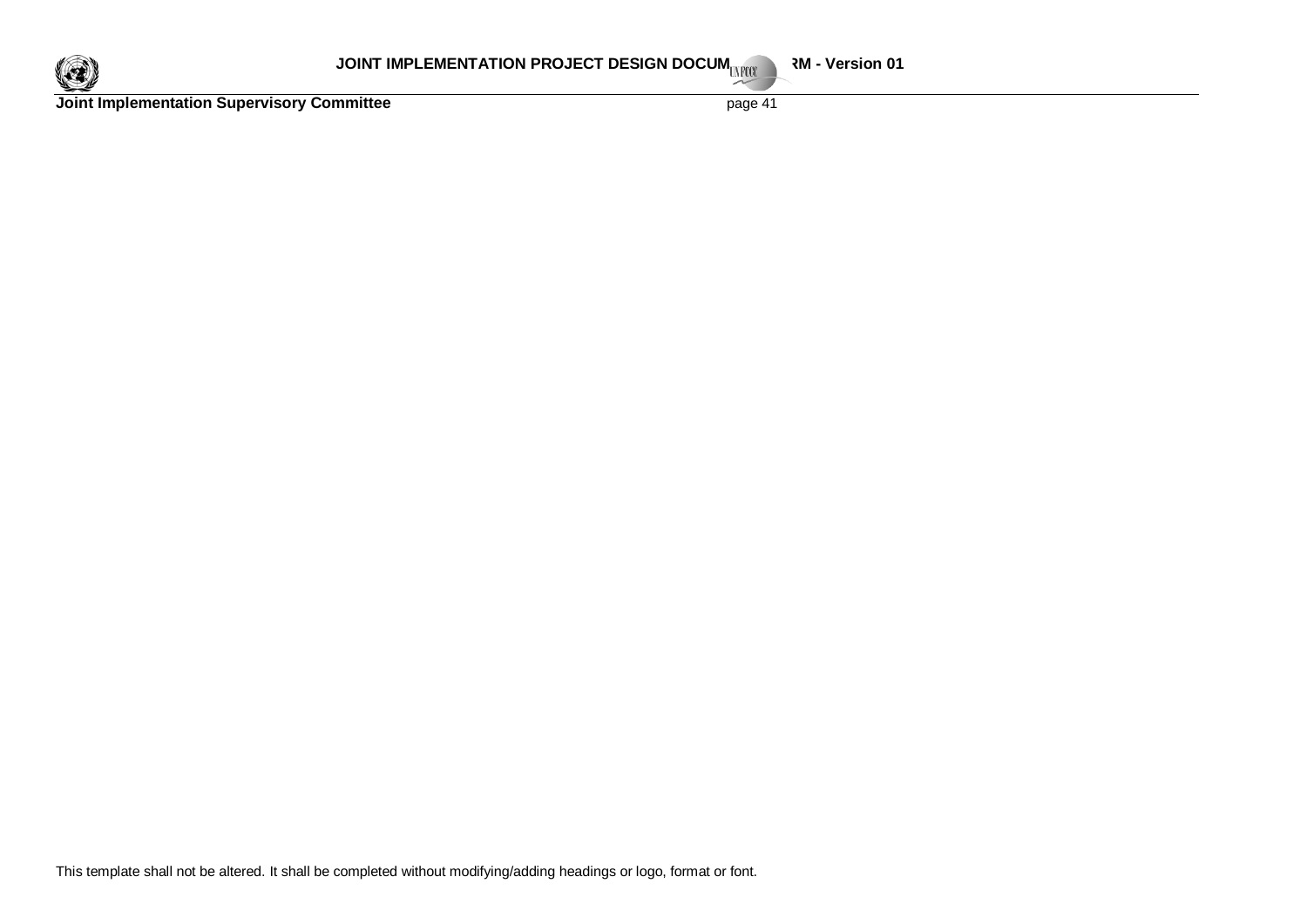

# **JOINT IMPLEMENTATION PROJECT DESIGN DOCUMENT ROW ROOF ROUGHT ROW PROJECT OF REAL PROPERTY ROLL PROPERTY AND RE**

**Joint Implementation Supervisory Committee** page 42

| Month Day |    |     | Steam production |     |                | Coal consumption     |             | Oil consumption |             | Calorific value | Calorific value | <b>Specific Emissions</b> |           |
|-----------|----|-----|------------------|-----|----------------|----------------------|-------------|-----------------|-------------|-----------------|-----------------|---------------------------|-----------|
|           |    |     | Boiler I         |     | Boiler II      | Boiler I             | Boiler II   | Boiler I        | Boiler II   | Coal            | Fuel oil        | Boiler I                  | Boiler II |
|           |    | A   | qB,B1 [A*24h]    | B   | qB, B2 [B*24h] | $fB$ <sub>a,B1</sub> | $fB_{a,B2}$ | $fB_{b,B1}$     | $fB_{b,B2}$ | CVa             | <b>CVb</b>      | efB, B1                   | $efB$ ,в2 |
|           |    | t/h |                  | t/h |                | t                    |             |                 |             | kcal/kg         | kcal/kg         | kg CO2/t steam            |           |
| Mar       |    |     |                  |     |                |                      |             |                 |             |                 |                 |                           |           |
|           |    | 327 | 7848             |     |                | 810                  |             | 40              |             | 5357            | 9800            | 240                       |           |
|           |    | 338 | 8112             |     |                | 840                  |             | 40              |             | 5537            | 9800            | 246                       |           |
|           |    | 338 | 8112             |     |                | 830                  |             | 52              |             | 5948            | 9800            | 261                       |           |
|           |    | 350 | 8400             |     |                | 840                  |             | 40              |             | 5948            | 9800            | 251                       |           |
|           |    | 350 | 8400             |     |                | 840                  |             | 40              |             | 6215            | 9800            | 259                       |           |
|           |    | 357 | 8568             |     |                | 860                  |             | 40              |             | 6168            | 9800            | 258                       |           |
|           |    | 349 | 8376             |     |                | 860                  |             | 40              |             | 5850            | 9800            | 254                       |           |
|           | 9  | 351 | 8424             |     |                | 870                  |             | 38              |             | 5432            | 9800            | 241                       |           |
|           | 10 | 337 | 8088             |     |                | 840                  |             | 40              |             | 6202            | 9800            | 268                       |           |
|           | 11 | 336 | 8064 345         |     | 8280           | 290                  | 540         | 25              | 60          | 6263            | 9800            |                           |           |
|           | 12 |     |                  | 339 | 8136           |                      | 860         |                 | 35          | 6133            | 9800            |                           | 268       |
|           | 13 |     |                  | 337 | 8088           |                      | 840         |                 | 40          | 6042            | 9800            |                           | 263       |
|           | 14 |     |                  | 343 | 8232           |                      | 850         |                 | 30          | 6171            | 9800            |                           | 262       |
|           | 15 |     |                  | 332 | 7968           |                      | 870         |                 | 30          | 6226            | 9800            |                           | 278       |
|           | 16 |     |                  | 343 | 8232           |                      | 770         |                 | 30          | 6303            | 9800            |                           | 242       |
|           | 17 |     |                  | 315 | 7560           |                      | 720         |                 | 60          | 5768            | 9800            |                           | 244       |
|           | 18 |     |                  | 310 | 7440           |                      | 680         |                 | 60          | 6384            | 9800            |                           | 253       |
|           | 19 |     |                  | 275 | 6600           |                      | 600         |                 | 55          | 6128            | 9800            |                           | 245       |
|           | 20 |     |                  | 269 | 6456           |                      | 590         |                 | 50          | 6234            | 9800            |                           | 248       |
|           | 21 |     |                  | 260 | 6240           |                      | 580         |                 | 50          | 6619            | 9800            |                           | 263       |
|           | 22 |     |                  | 256 | 6144           |                      | 570         |                 | 85          | 6021            | 9800            |                           | 264       |
|           | 23 |     |                  | 257 | 6168           |                      | 570         |                 | 85          | 6414            | 9800            |                           | 274       |
|           | 24 |     |                  | 254 | 6096           |                      | 560         |                 | 71          | 6015            | 9800            |                           | 255       |
|           | 25 |     |                  | 254 | 6096           |                      | 560         |                 | 88          | 6185            | 9800            |                           | 268       |
|           | 26 |     |                  | 259 | 6216           |                      | 570         |                 | 49          | 6225            | 9800            |                           | 248       |
|           | 27 |     |                  | 255 | 6120           |                      | 590         |                 | 52          | 6342            | 9800            |                           | 265       |
|           | 28 |     |                  | 259 | 6216           |                      | 560         |                 | 49          | 4557            | 9800            |                           | 196       |
|           | 29 |     |                  | 293 | 7032           |                      | 670         |                 | 27          | 5956            | 9800            |                           | 237       |
|           | 30 |     |                  | 338 | 8112           |                      | 800         |                 | 19          | 6054            | 9800            |                           | 243       |
|           | 31 |     |                  | 297 | 7128           |                      | 280         |                 |             | 6489            |                 |                           |           |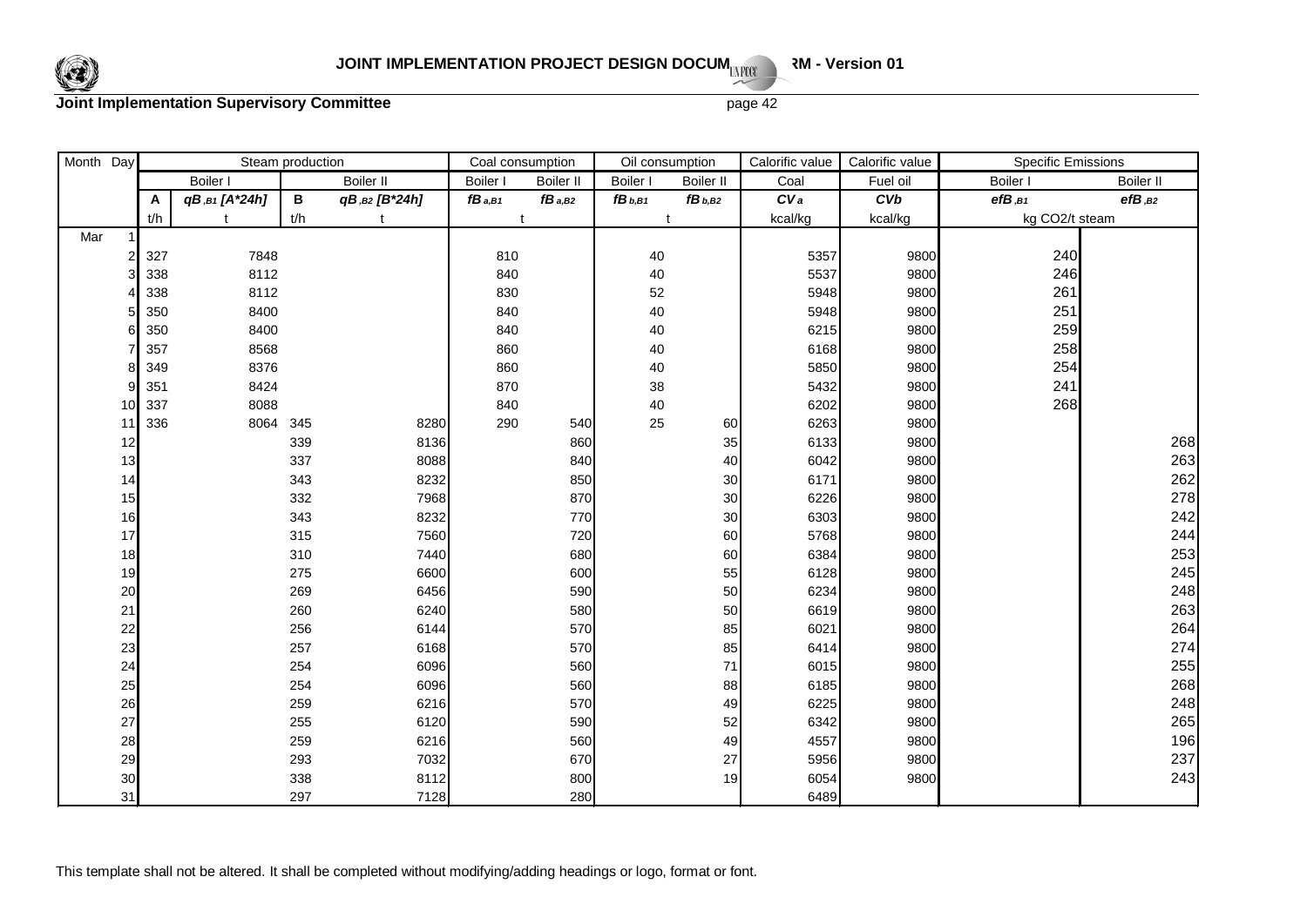

**Joint Implementation Supervisory Committee** page 43

 $\frac{1}{\sqrt{2}}$ 

| Month Day      |                           |               | Steam production |               |             | Coal consumption |             | Oil consumption | Calorific value | Calorific value | <b>Specific Emissions</b> |           |
|----------------|---------------------------|---------------|------------------|---------------|-------------|------------------|-------------|-----------------|-----------------|-----------------|---------------------------|-----------|
|                |                           | Boiler I      |                  | Boiler II     | Boiler I    | Boiler II        | Boiler I    | Boiler II       | Coal            | Fuel oil        | Boiler I                  | Boiler II |
|                | $\boldsymbol{\mathsf{A}}$ | qB,B1 [A*24h] | $\, {\bf B} \,$  | qB,B2 [B*24h] | $fB_{a,B1}$ | $fB$ а, В2       | $fB_{b,B1}$ | $fB_{b,B2}$     | CVa             | $\textit{CVD}$  | efB, B1                   | $efB$ ,в2 |
|                | t/h                       |               | t/h              | t             |             | $\mathbf{t}$     |             | $\mathbf{t}$    | kcal/kg         | kcal/kg         | kg CO2/t steam            |           |
| Apr<br>-1      |                           |               |                  |               |             |                  |             |                 |                 |                 |                           |           |
| $\mathbf{2}$   |                           |               | 278              | 6672          |             | 630              |             | 14              | 6244            | 9800            |                           | 238       |
| $\overline{3}$ |                           |               | 310              | 7440          |             | 720              |             | 14              | 6326            | 9800            |                           | 245       |
| 4              |                           |               | 311              | 7464          |             | 710              |             | 12              | 6153            | 9800            |                           | 235       |
| 5 <sup>1</sup> |                           |               | 307              | 7368          |             | 670              |             | 12              | 6465            | 9800            |                           | 233       |
| $6 \mid$       |                           |               | 299              | 7176          |             | 60               |             | 8 <sup>8</sup>  | 5771            | 9800            |                           |           |
| $\overline{7}$ |                           |               |                  |               |             |                  |             |                 |                 |                 |                           |           |
| 8              |                           |               |                  |               |             |                  |             |                 |                 |                 |                           |           |
| 9              |                           |               |                  |               |             |                  |             |                 |                 |                 |                           |           |
| 10             |                           |               |                  |               |             |                  |             |                 |                 |                 |                           |           |
| 11             |                           |               |                  |               |             |                  |             |                 |                 |                 |                           |           |
| 12             |                           |               |                  |               |             |                  |             |                 |                 |                 |                           |           |
| 13             |                           |               |                  |               |             |                  |             |                 |                 |                 |                           |           |
| 14             |                           |               |                  |               |             |                  |             |                 |                 |                 |                           |           |
| 15             |                           |               |                  |               |             |                  |             |                 |                 |                 |                           |           |
| 16             |                           |               |                  |               |             |                  |             |                 |                 |                 |                           |           |
| 17             |                           |               |                  |               |             |                  |             |                 |                 |                 |                           |           |
| 18             |                           |               |                  |               |             |                  |             |                 |                 |                 |                           |           |
| 19             |                           |               |                  |               |             |                  |             |                 |                 |                 |                           |           |
| 20             |                           |               |                  |               |             |                  |             |                 |                 |                 |                           |           |
| 21             |                           |               |                  |               |             |                  |             |                 |                 |                 |                           |           |
| 22             |                           |               |                  |               |             |                  |             |                 |                 |                 |                           |           |
| 23             |                           |               |                  |               |             |                  |             |                 |                 |                 |                           |           |
| 24             |                           |               |                  |               |             |                  |             |                 |                 |                 |                           |           |
| 25             |                           |               |                  |               |             |                  |             |                 |                 |                 |                           |           |
| 26             |                           |               |                  |               |             |                  |             |                 |                 |                 |                           |           |
| $27\,$         |                           |               |                  |               |             |                  |             |                 |                 |                 |                           |           |
| 28             |                           |               |                  |               |             |                  |             |                 |                 |                 |                           |           |
| $29\,$         |                           |               |                  |               |             |                  |             |                 |                 |                 |                           |           |
| $30\,$         |                           |               |                  |               |             |                  |             |                 |                 |                 |                           |           |
| 31             |                           |               |                  |               |             |                  |             |                 |                 |                 |                           |           |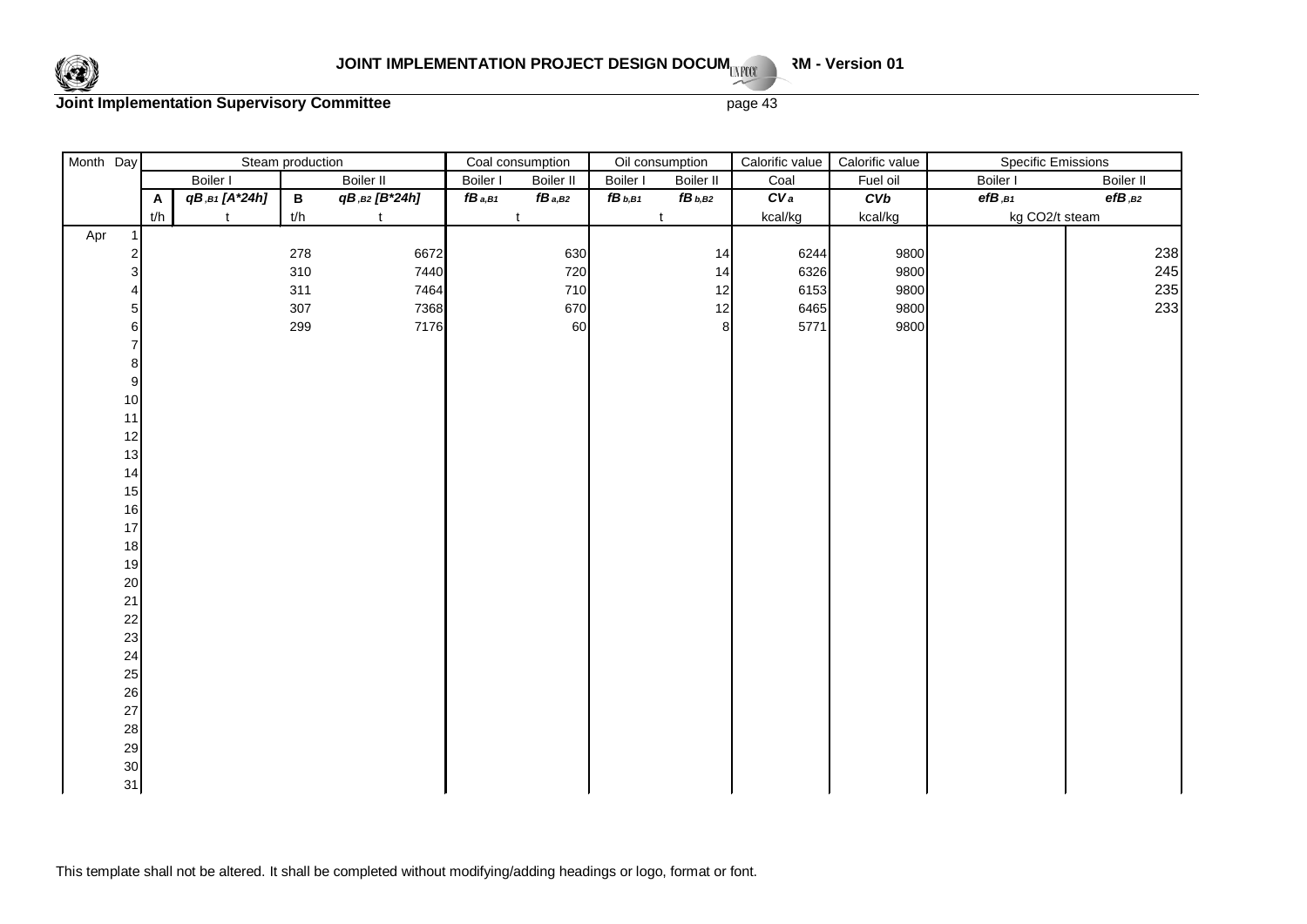

**Joint Implementation Supervisory Committee** page 44

 $\sim$ 

| Month Day               |     | Steam production |     |                  |                      | Coal consumption     |             | Oil consumption | Calorific value | Calorific value | <b>Specific Emissions</b> |                  |
|-------------------------|-----|------------------|-----|------------------|----------------------|----------------------|-------------|-----------------|-----------------|-----------------|---------------------------|------------------|
|                         |     | <b>Boiler I</b>  |     | <b>Boiler II</b> | Boiler I             | <b>Boiler II</b>     | Boiler I    | Boiler II       | Coal            | Fuel oil        | Boiler I                  | <b>Boiler II</b> |
|                         | A   | qB,B1 [A*24h]    | В   | qB, B2 [B*24h]   | $fB$ <sub>a,B1</sub> | $fB$ <sub>a,B2</sub> | $fB_{b,B1}$ | $fB_{b,B2}$     | CVa             | CVD             | efB, B1                   | $efB$ , $B2$     |
|                         | t/h |                  | t/h |                  |                      |                      |             |                 | kcal/kg         | kcal/kg         | kg CO2/t steam            |                  |
| Nov                     |     |                  |     |                  |                      |                      |             |                 |                 |                 |                           |                  |
| $\mathbf{2}$            |     |                  |     |                  |                      |                      |             |                 |                 |                 |                           |                  |
| $\overline{\mathbf{3}}$ |     |                  |     |                  |                      |                      |             |                 |                 |                 |                           |                  |
| 4                       |     |                  |     |                  |                      |                      |             |                 |                 |                 |                           |                  |
| 5 <sub>5</sub>          |     |                  | 278 | 6672             |                      | 390                  |             | 79              | 5839            | 9800            |                           |                  |
| $6 \mid$                |     |                  | 305 | 7320             |                      | 800                  |             |                 | 5812            |                 |                           | 253              |
| $\overline{7}$          |     |                  | 315 | 7560             |                      | 800                  |             |                 | 5619            |                 |                           | 238              |
| 8                       |     |                  | 318 | 7632             |                      | 790                  |             | -1              | 5724            | 9800            |                           | 237              |
| 9                       |     |                  | 325 | 7800             |                      | 800                  |             | 20              | 5927            | 9800            |                           | 249              |
| 10                      |     |                  | 331 | 7944             |                      | 820                  |             |                 | 5569            |                 |                           | 231              |
| 11                      |     |                  | 322 | 7728             |                      | 800                  |             |                 | 5626            |                 |                           | 233              |
| 12                      |     |                  | 318 | 7632             |                      | 800                  |             |                 | 5637            |                 |                           | 237              |
| 13                      |     |                  | 319 | 7656             |                      | 800                  |             |                 | 5385            |                 |                           | 228              |
| 14                      |     |                  | 322 | 7728             |                      | 860                  |             |                 | 5657            |                 |                           | 252              |
| 15                      |     |                  | 346 | 8304             |                      | 890                  |             |                 | 4561            |                 |                           | 204              |
| 16                      |     |                  | 350 | 8400             |                      | 910                  |             |                 | 5552            |                 |                           | 242              |
| 17                      |     |                  | 345 | 8280             |                      | 900                  |             |                 | 5635            |                 |                           | 245              |
| 18                      |     |                  | 322 | 7728             |                      | 810                  |             | 25              | 5140            | 9800            |                           | 230              |
| 19                      |     |                  | 315 | 7560             |                      | 800                  |             | 17              | 5537            | 9800            |                           | 243              |
| 20                      |     |                  | 342 | 8208             |                      | 890                  |             | 3               | 5724            | 9800            |                           | 249              |
| 21                      |     |                  | 343 | 8232             |                      | 890                  |             | 4               | 4742            | 9800            |                           | 214              |
| 22                      |     |                  | 349 | 8376             |                      | 890                  |             | 10              | 5721            | 9800            |                           | 247              |
| 23                      |     |                  | 346 | 8304             |                      | 890                  |             | 14              | 5517            | 9800            |                           | 243              |
| 24                      |     |                  | 346 | 8304             |                      | 890                  |             | 4               | 4728            | 9800            |                           | 211              |
| 25                      |     |                  | 349 | 8376             |                      | 890                  |             | 8               | 5529            | 9800            |                           | 239              |
| 26                      |     |                  | 354 | 8496             |                      | 890                  |             | 12              | 5654            | 9800            |                           | 242              |
| 27                      |     |                  | 352 | 8448             |                      | 910                  |             |                 | 5637            |                 |                           | 243              |
| 28                      |     |                  | 348 | 8352             |                      | 900                  |             | 5               | 5689            | 9800            |                           | 247              |
| 29                      |     |                  | 347 | 8328             |                      | 890                  |             | $\mathbf 9$     | 5653            | 9800            |                           | 245              |
| 30 <sub>o</sub>         |     |                  | 349 | 8376             |                      | 900                  |             |                 | 6030            |                 |                           | 256              |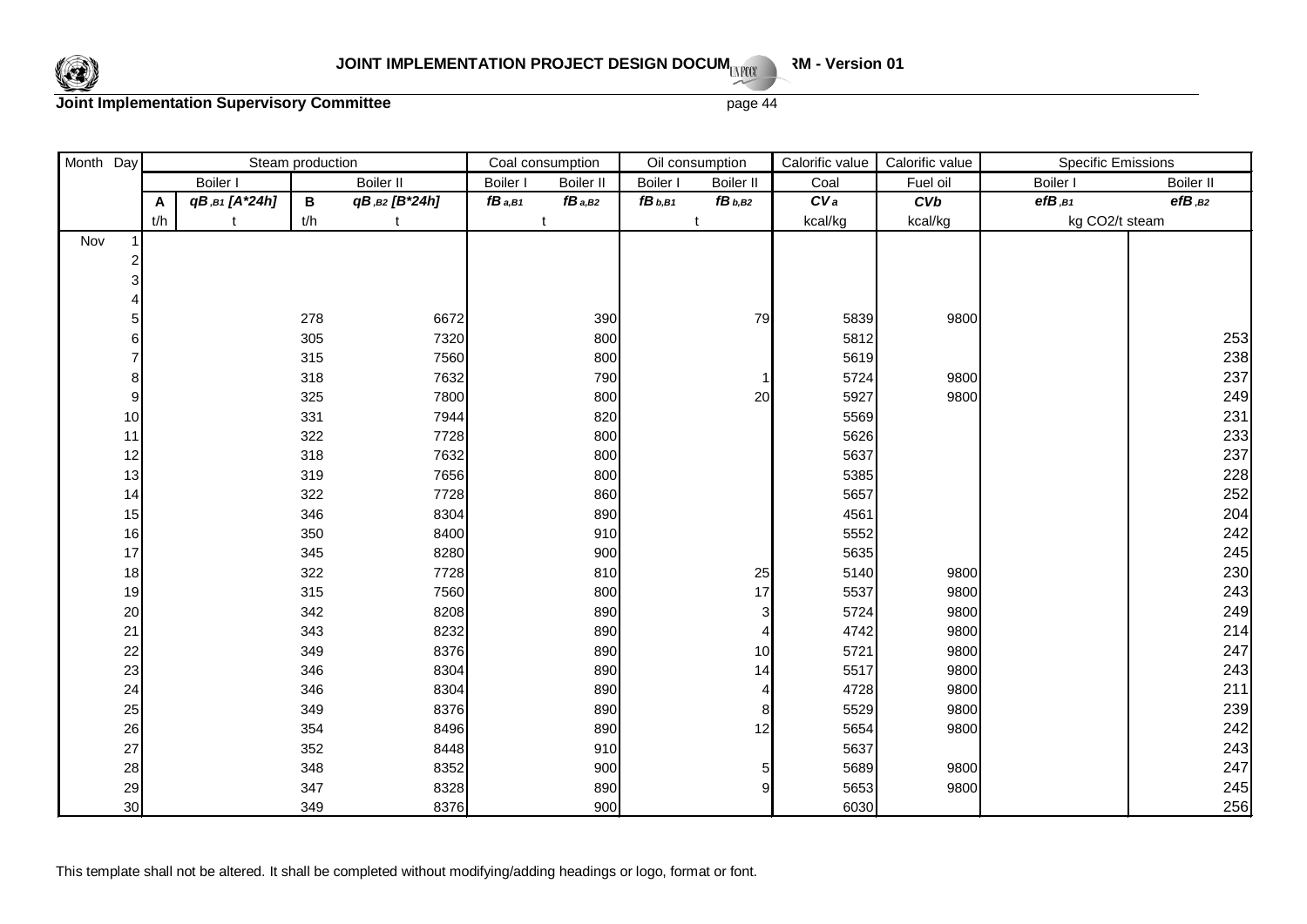

**Joint Implementation Supervisory Committee** page 45

 $\sim$ 

| Month Day |                 |            | Steam production |     |                | Coal consumption   |                  | Oil consumption |                  | Calorific value | Calorific value | <b>Specific Emissions</b> |              |
|-----------|-----------------|------------|------------------|-----|----------------|--------------------|------------------|-----------------|------------------|-----------------|-----------------|---------------------------|--------------|
|           |                 |            | Boiler I         |     | Boiler II      | Boiler I           | <b>Boiler II</b> | Boiler I        | <b>Boiler II</b> | Coal            | Fuel oil        | Boiler I                  | Boiler II    |
|           |                 | Α          | qB, B1 [A*24h]   | В   | qB, B2 [B*24h] | fB <sub>a,B1</sub> | $fB_{a,B2}$      | $fB_{b,B1}$     | $fB_{b,B2}$      | CVa             | CVb             | efB, B1                   | $efB$ , $B2$ |
|           |                 | t/h        | t                | t/h | t              | $\mathbf{t}$       |                  | t               |                  | kcal/kg         | kcal/kg         | kg CO2/t steam            |              |
| Dec       |                 |            |                  |     | $\mathbf 0$    |                    |                  |                 |                  |                 |                 |                           |              |
|           |                 |            |                  | 342 | 8208           |                    | 860              |                 | 6                | 5537            | 9800            |                           | 236          |
|           | 3               |            |                  | 331 | 7944           |                    | 820              |                 |                  | 5422            |                 |                           | 226          |
|           |                 |            |                  | 333 | 7992           |                    | 850              |                 |                  | 5136            |                 |                           | 223          |
|           | 5 <sup>1</sup>  |            |                  | 341 | 8184           |                    | 880              |                 |                  | 5549            |                 |                           | 240          |
|           | 6               | 323        | 7752 352         |     | 8448           | 200                | 630              | $70\,$          | 30               | 5745            | 9800            |                           |              |
|           | 7               |            |                  | 342 | 8208           |                    | 890              |                 |                  | 5594            |                 |                           | 243          |
|           | 8               |            |                  | 337 | 8088           |                    | 890              |                 |                  | 5057            |                 |                           | 228          |
|           | 9 <sub>l</sub>  |            |                  | 342 | 8208           |                    | 880              |                 | 5                | 4887            | 9800            |                           | 218          |
|           | 10 <sup>1</sup> |            |                  | 347 | 8328           |                    | 890              |                 |                  | 5626            |                 |                           | 241          |
|           | 11              |            |                  | 348 | 8352           |                    | 890              |                 |                  | 5781            |                 |                           | 245          |
|           | 12              |            |                  | 351 | 8424           |                    | 900              |                 |                  | 5443            |                 |                           | 235          |
|           | 13              |            |                  | 352 | 8448           |                    | 890              |                 | 14               | 5558            | 9800            |                           | 240          |
|           | 14              | 359        | 8616 350         |     | 8400           | 550                | 500              | 13              |                  | 5832            | 9800            |                           |              |
|           | 15              | 354        | 8496             |     |                | 920                |                  | 4               |                  | 5633            |                 | 244                       |              |
|           | 16              | 344        | 8256             |     |                | 880                |                  |                 |                  | 5733            |                 | 244                       |              |
|           | 17              | 355        | 8520             |     |                | 910                |                  |                 |                  | 5709            |                 | 244                       |              |
|           | 18 <sup>1</sup> | 347        | 8328             |     |                | 750                |                  | 26              |                  | 5810            | 9800            | 218                       |              |
|           | 19              | 342        | 8208             |     |                | 890                |                  | 12              |                  | 5676            | 9800            | 251                       |              |
|           | 20 <sup>1</sup> | 349        | 8376             |     |                | 910                |                  |                 |                  | 6143            |                 | 262                       |              |
|           | 21              | 351        | 8424             |     |                | 900                |                  | $\mathbf{1}$    |                  | 5965            | 9800            | 253                       |              |
|           | 22              | 350        | 8400             |     |                | 920                |                  |                 |                  | 5934            |                 | 258                       |              |
|           | 23              | 350        | 8400             |     |                | 910                |                  |                 |                  | 6021            |                 | 258                       |              |
|           | 24              | 350        | 8400             |     |                | 910                |                  |                 |                  | 5861            |                 | 252<br>261                |              |
|           | 25              | 346        | 8304             |     |                | 930                |                  |                 |                  | 5867            |                 | 248                       |              |
|           | 26<br>27        | 350<br>350 | 8400<br>8400     |     |                | 920<br>920         |                  |                 |                  | 5663<br>5883    |                 | 256                       |              |
|           | 28              | 332        | 7968             |     |                | 910                |                  | 1               |                  | 5643            | 9800            | 259                       |              |
|           | 29              | 340        | 8160             |     |                | 910                |                  |                 |                  | 5630            |                 | 252                       |              |
|           | 30 <sup>1</sup> | 345        | 8280             |     |                | 930                |                  |                 |                  | 6030            |                 | 267                       |              |
|           | 31              | 336        | 8064             |     |                | 930                |                  | 2               |                  | 5592            | 9800            | 260                       |              |
|           |                 | 344        |                  | 319 |                |                    |                  |                 |                  | 5771            |                 | 248                       | 245          |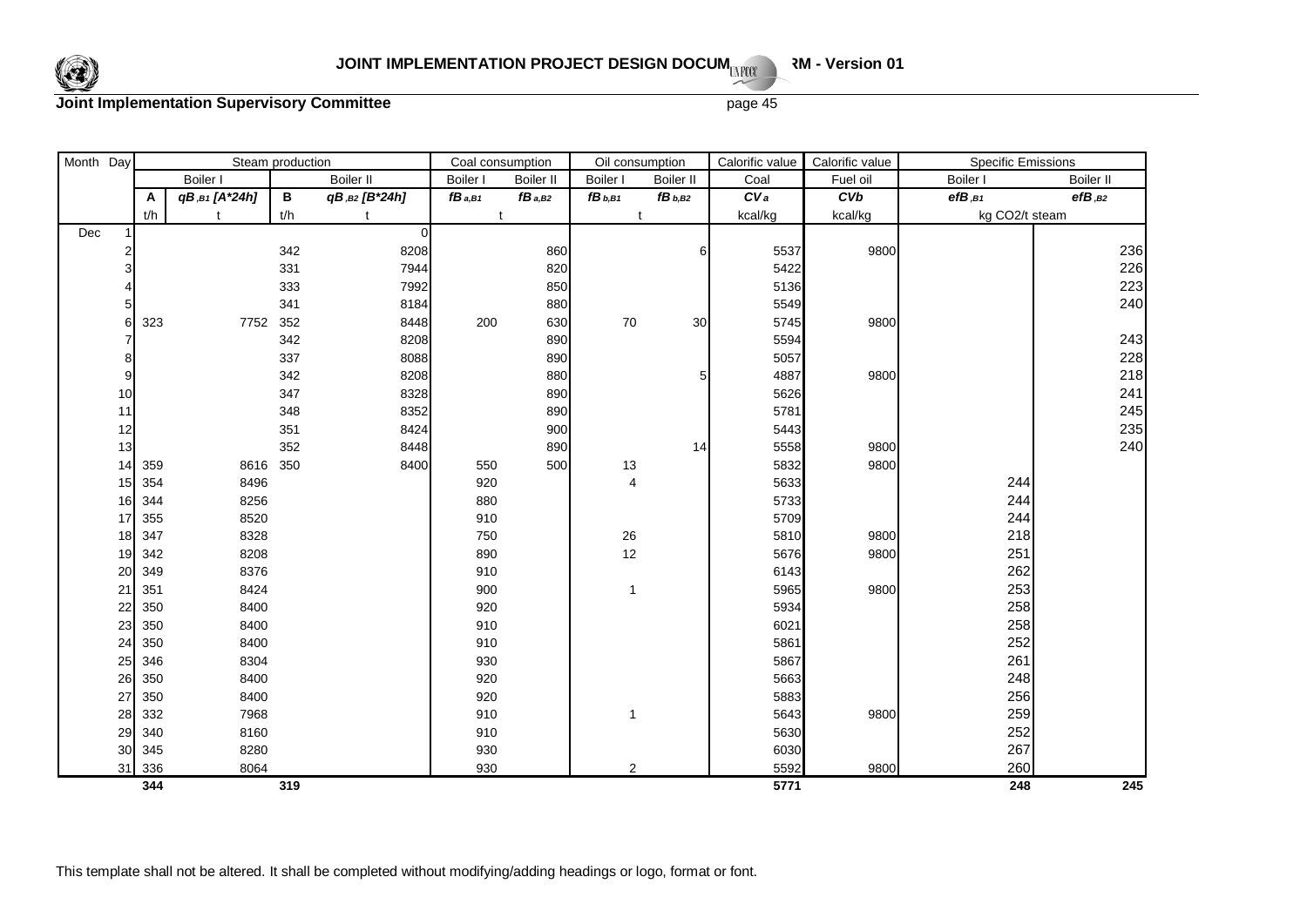**UNFCC** 

#### **Project:**

*Based on the data from the treatment period for boiler II in January - February 2005, the following average emission factor per produced ton of steam was calculated:*

> *Boiler 1project: 231 kg CO2 /t steam Boiler 2 project: 228 kg CO2 /t steam*

Since the test treatment only included boiler II, the project emission factor for boiler I derives from the percentage difference of the emission factor per produced ton of steam from boiler II during baseline operation and project (treatment) operation, respectively.

The calculations of the average emission factor per produced ton of steam foe boiler II follow the same roots as described in the baseline approach.

*The tables below show the operation data for boiler 2 during the Therma Chem FS 12 test period in January – February 2005 (operation data from Feb*  $10^{th}$  *2005 – Feb 25<sup>th</sup> 2005 selected from the entire test period for the project scenario). The tables list the steam production and fuel consumption per hour for boiler* 2 and the fuel specific calorific value. Based on this data the specific  $CO_2$  emissions per *produced ton of steam are calculated for boiler 2 on an hourly basis.* 

| Date       | hours | Steam production | Coal consumption |         | Calorific value Specific Emissions |
|------------|-------|------------------|------------------|---------|------------------------------------|
|            |       | <b>Boiler II</b> | <b>Boiler II</b> | Coal    | <b>Boiler II</b>                   |
|            |       | qP,B2            | $fP_{a,B2}$      | CVa     | $efP$ , $B2$                       |
|            |       | t/h              | t/h              | kcal/kg | kg CO2/t steam                     |
| 10-02-2005 | 647   | 330              | 34,5             | 5771    | 241                                |
|            | 648   | 347              | 35,6             | 5771    | 236                                |
|            | 649   | 352              | 35,8             | 5771    | 234                                |
|            | 650   | 348              | 35,6             | 5771    | 235                                |
|            | 651   | 344              | 35,6             | 5771    | 238                                |
|            | 652   | 342              | 35,6             | 5771    | 239                                |
|            | 653   | 340              | 34,1             | 5771    | 231                                |
|            | 654   | 353              | 30,4             | 5771    | 198                                |
|            | 655   | 332              | 32,6             | 5771    | 226                                |
|            | 656   | 332              | 32,6             | 5771    | 226                                |
|            | 657   | 341              | 32,6             | 5771    | 220                                |
|            | 658   | 330              | 32,8             | 5771    | 229                                |
|            | 659   | 329              | 33,4             | 5771    | 234                                |
|            | 660   | 331              | 33,6             | 5771    | 234                                |
|            | 661   | 330              | 33,6             | 5771    | 234                                |
|            | 662   | 329              | 33,6             | 5771    | 235                                |
|            | 663   | 331              | 33,6             | 5771    | 234                                |
|            | 664   | 332              | 33,6             | 5771    | 233                                |
|            | 665   | 334              | 33,8             | 5771    | 233                                |
|            | 666   | 338              | 34,0             | 5771    | 231                                |
|            | 667   | 345              | 34,5             | 5771    | 230                                |
|            | 668   | 348              | 34,5             | 5771    | 228                                |
|            | 669   | 396              | 34,5             | 5771    | 200                                |
|            | 670   | 396              | 34,5             | 5771    | 200                                |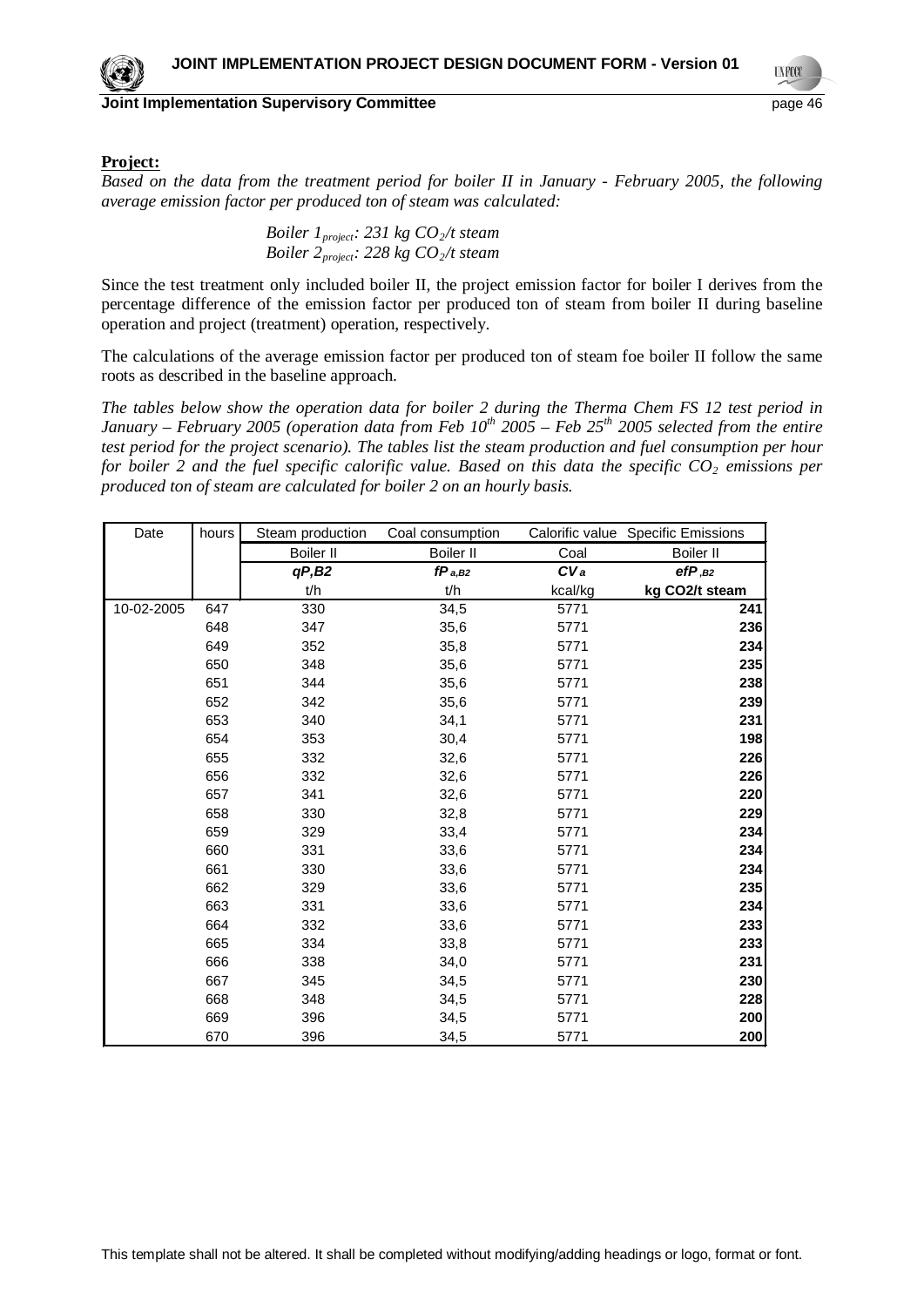| Date       | hours | Steam production | Coal consumption | Calorific value | <b>Specific Emissions</b> |
|------------|-------|------------------|------------------|-----------------|---------------------------|
|            |       | <b>Boiler II</b> | Boiler II        | Coal            | <b>Boiler II</b>          |
|            |       | qP,B2            | $fP_{a,B2}$      | CVa             | $efP$ , $B2$              |
|            |       | t/h              | t/h              | kcal/kg         | kg CO2/t steam            |
| 11-02-2005 | 734   | 338              | 35,2             | 5771            | 240                       |
|            | 735   | 348              | 35,3             | 5771            | 233                       |
|            | 736   | 337              | 35,3             | 5771            | 241                       |
|            | 737   | 337              | 35,3             | 5771            | 241                       |
|            | 738   | 337              | 35,3             | 5771            | 241                       |
|            | 739   | 337              | 35,3             | 5771            | 241                       |
|            | 740   | 337              | 35,3             | 5771            | 241                       |
|            | 741   | 347              | 33,3             | 5771            | 221                       |
|            | 742   | 352              | 33,3             | 5771            | 218                       |
|            | 743   | 339              | 33,3             | 5771            | 226                       |
|            | 744   | 343              | 33,3             | 5771            | 223                       |
|            | 745   | 340              | 33,3             | 5771            | 225                       |
|            | 746   | 340              | 33,3             | 5771            | 225                       |
|            | 747   | 341              | 33,3             | 5771            | 225                       |
|            | 748   | 344              | 33,3             | 5771            | 223                       |
|            | 749   | 344              | 33,3             | 5771            | 223                       |
|            | 750   | 341              | 33,3             | 5771            | 225                       |
|            | 751   | 346              | 33,3             | 5771            | 221                       |
|            | 752   | 347              | 33,3             | 5771            | 221                       |
|            | 753   | 346              | 33,3             | 5771            | 221                       |
|            | 754   | 349              | 33,3             | 5771            | 220                       |
|            | 755   | 347              | 33,3             | 5771            | 221                       |
|            | 756   | 341              | 33,3             | 5771            | 225                       |
|            | 757   | 342              | 33,3             | 5771            | 224                       |
| 12-02-2005 | 758   | 336              | 33,3             | 5771            | 228                       |
|            | 759   | 346              | 33,7             | 5771            | 224                       |
|            | 760   | 345              | 33,7             | 5771            | 225                       |
|            | 761   | 344              | 33,7             | 5771            | 225                       |
|            | 762   | 344              | 33,7             | 5771            | 225                       |
|            | 763   | 344              | 33,7             | 5771            | 225                       |
|            | 764   | 345              | 33,7             | 5771            | 225                       |
|            | 765   | 335              | 33               | 5771            | 227                       |
|            | 766   | 332              | 32,6             | 5771            | 226                       |
|            | 767   | 329              | 32               | 5771            | 224                       |
|            | 768   | 330              | 31,8             | 5771            | 222                       |
|            | 769   | 320              | 31,5             | 5771            | 226                       |
|            | 770   | 316              | 31,3             | 5771            | 228                       |
|            | 771   | 316              | 31,3             | 5771            | 228                       |
|            | 772   | 321              | 31,9             | 5771            | 229                       |
|            | 773   | 318              | 31,9             | 5771            | 231                       |
|            | 774   | 310              | 31,9             | 5771            | 237                       |
|            | 775   | 339              | 33,7             | 5771            | 229                       |
|            | 776   | 337              | 33,7             | 5771            | 230                       |
|            | 777   | 339              | 33,7             | 5771            | 229                       |
|            | 778   | 339              | 33,7             | 5771            | 229                       |
|            | 779   | 344              | 33,7             | 5771            | 225                       |
|            | 780   | 330              | 33,7             | 5771            | 235                       |
|            | 781   | 330              | 33,7             | 5771            | 235                       |

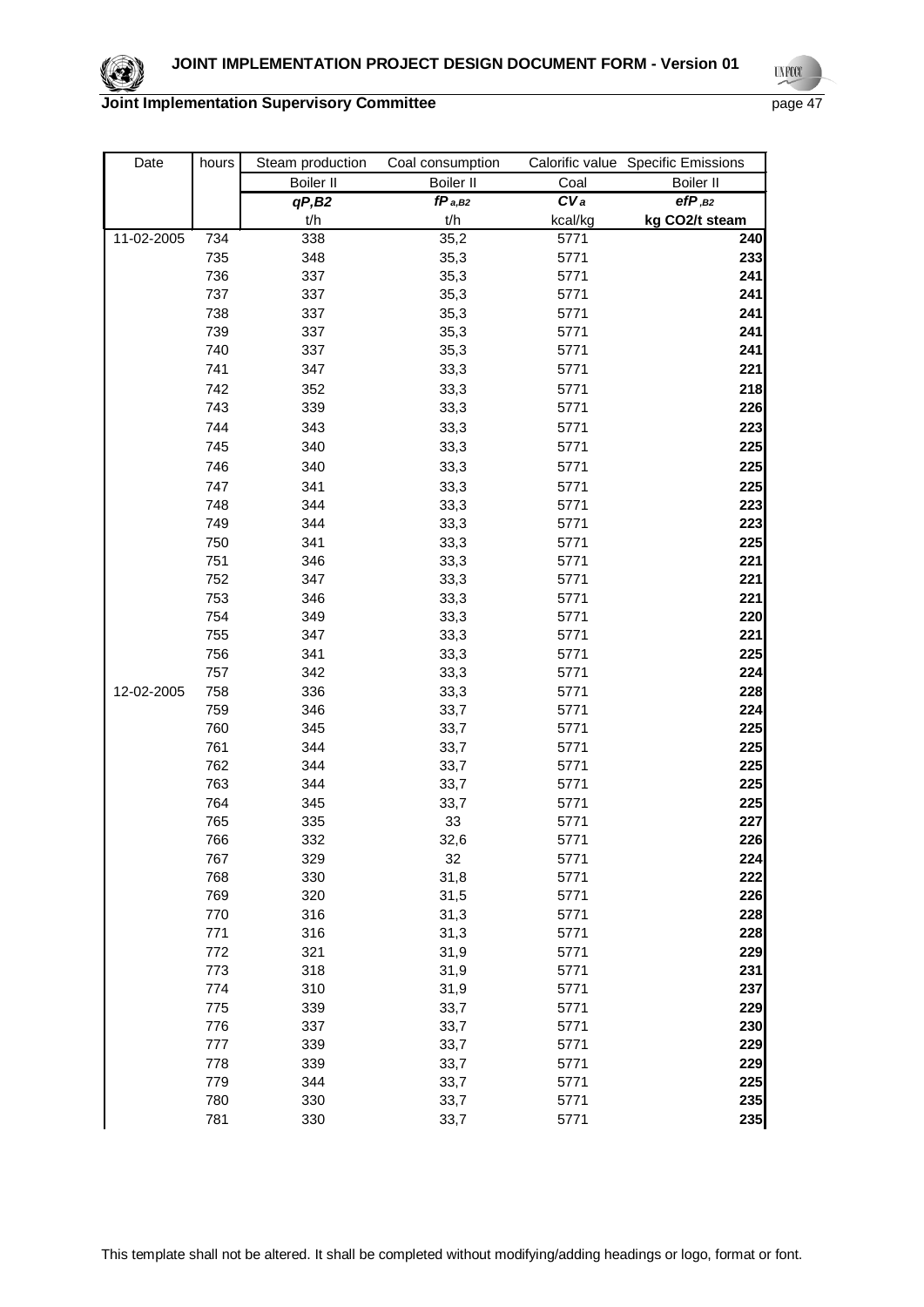| Date       | hours | Steam production | Coal consumption | Calorific value | <b>Specific Emissions</b> |
|------------|-------|------------------|------------------|-----------------|---------------------------|
|            |       | <b>Boiler II</b> | <b>Boiler II</b> | Coal            | <b>Boiler II</b>          |
|            |       | qP,B2            | $fP_{a,B2}$      | CVa             | $efP$ , $B2$              |
|            |       | t/h              | t/h              | kcal/kg         | kg CO2/t steam            |
| 13-02-2005 | 782   | 321              | 33,8             | 5771            | 242                       |
|            | 783   | 321              | 33,8             | 5771            | 242                       |
|            | 784   | 311              | 32,4             | 5771            | 240                       |
|            | 785   | 310              | 32               | 5771            | 237                       |
|            | 786   | 313              | 31,8             | 5771            | 234                       |
|            | 787   | 315              | 31,8             | 5771            | 232                       |
|            | 788   | 321              | 31,8             | 5771            | 228                       |
|            | 789   | 322              | 31,8             | 5771            | 227                       |
|            | 790   | 312              | $30\,$           | 5771            | 221                       |
|            | 791   | 296              | $30\,$           | 5771            | 233                       |
|            | 792   | 294              | $30\,$           | 5771            | 235                       |
|            | 793   | 293              | $30\,$           | 5771            | 236                       |
|            | 794   | 298              | 30               | 5771            | 232                       |
|            | 795   | 299              | 29,4             | 5771            | 226                       |
|            | 796   | 304              | 29,4             | 5771            | 222                       |
|            | 797   | 314              | 30,7             | 5771            | 225                       |
|            | 798   | 316              | 30,5             | 5771            | 222                       |
|            | 799   | 311              | 30,5             | 5771            | 226                       |
|            | 800   | 316              | 30,9             | 5771            | 225                       |
|            | 801   | 308              | 30,9             | 5771            | 231                       |
|            | 802   | 309              | 30,5             | 5771            | 227                       |
|            | 803   | 307              | 30,5             | 5771            | 229                       |
|            | 804   | 310              | 30,5             | 5771            | 226                       |
|            | 805   | 307              | 30,5             | 5771            | 229                       |
| 14-02-2005 | 806   | 305              | 31               | 5771            | 234                       |
|            | 807   | 310              | 31,2             | 5771            | 232                       |
|            | 808   | 312              | 31,2             | 5771            | 230                       |
|            | 809   | 309              | 31,2             | 5771            | 232                       |
|            | 810   | 307              | 31,2             | 5771            | 234                       |
|            | 811   | 310              | 31,2             | 5771            | 232                       |
|            | 812   | 306              | 31,2             | 5771            | 235                       |
|            | 813   | 302              | 31,2             | 5771            | 238                       |
|            | 814   | 310              | 31               | 5771            | 230                       |
|            | 815   | 311              | 31,1             | 5771            | 230                       |
|            | 816   | 297              | 30,1             | 5771            | 233                       |
|            | 817   | 305              | 30,1             | 5771            | 227                       |
|            | 818   | 305              | 30,1             | 5771            | 227                       |
|            | 819   | 309              | 30,1             | 5771            | 224                       |
|            | 820   | 303              | 30,1             | 5771            | 229                       |
|            | 821   | 310              | 30,1             | 5771            | 223                       |
|            | 822   | 313              | 30,1             | 5771            | 221                       |
|            | 823   | 309              | 30,1             | 5771            | 224                       |
|            | 824   | 309              | 30,1             | 5771            | 224                       |
|            | 825   | 304              | 30,1             | 5771            | 228                       |
|            | 826   | 303              | 30,1             | 5771            | 229                       |
|            | 827   | 303              | 30,1             | 5771            | 229                       |
|            | 828   | 300              | 29,4             | 5771            | 225                       |
|            | 829   | 293              | 29,4             | 5771            | 231                       |

**UNFCCC**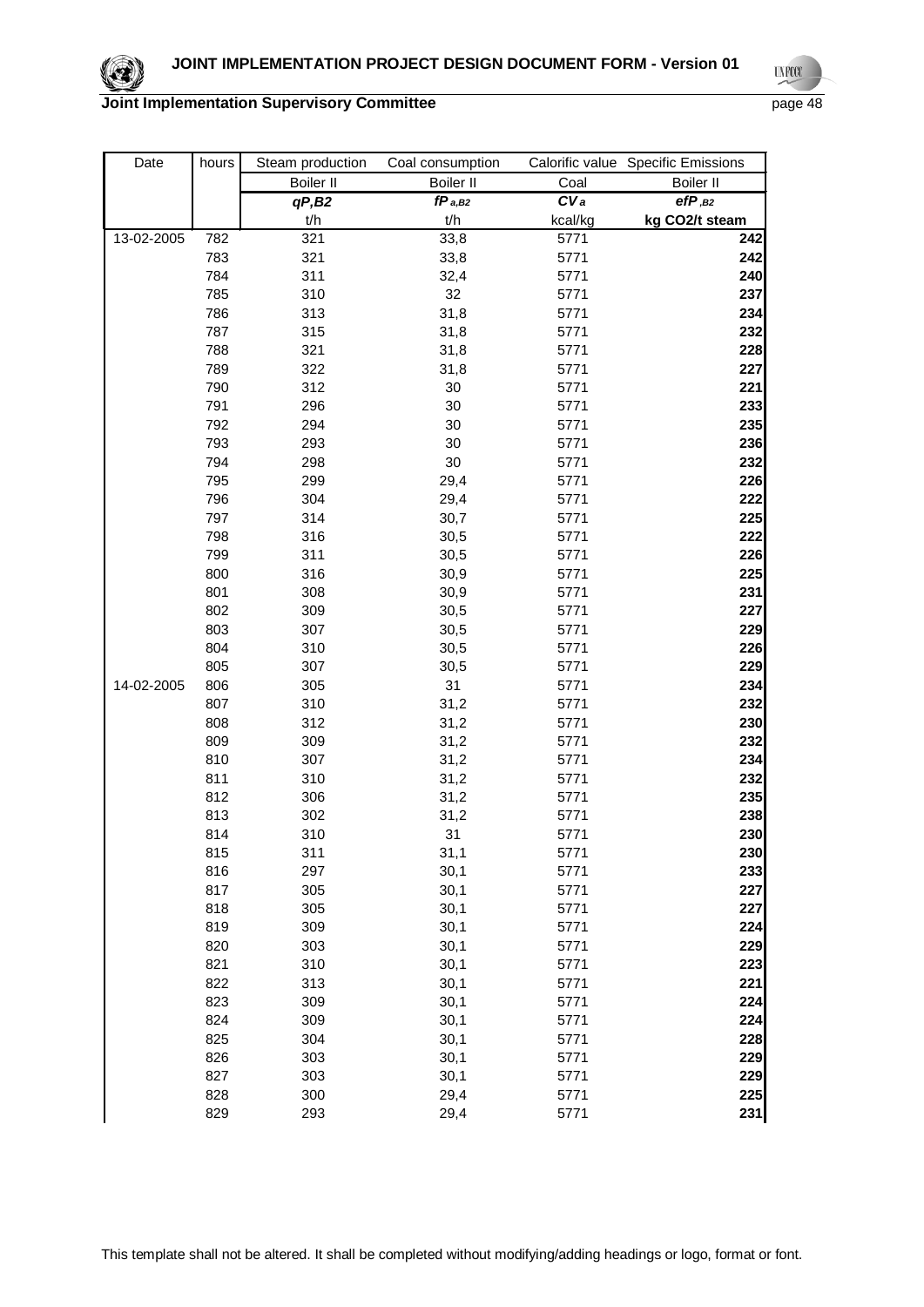| Date       | hours | Steam production | Coal consumption       | Calorific value | <b>Specific Emissions</b> |
|------------|-------|------------------|------------------------|-----------------|---------------------------|
|            |       | <b>Boiler II</b> | <b>Boiler II</b>       | Coal            | <b>Boiler II</b>          |
|            |       | qP,B2            | $\overline{f}P_{a,B2}$ | CVa             | $efP$ , $B2$              |
|            |       | t/h              | t/h                    | kcal/kg         | kg CO2/t steam            |
| 15-02-2005 | 830   | 288              | 29                     | 5771            | 232                       |
|            | 831   | 287              | 29                     | 5771            | 232                       |
|            | 832   | 288              | 29,4                   | 5771            | 235                       |
|            | 833   | 293              | 29,6                   | 5771            | 232                       |
|            | 834   | 292              | 29,6                   | 5771            | 233                       |
|            | 835   | 293              | 29,4                   | 5771            | 231                       |
|            | 836   | 278              | 28,3                   | 5771            | 234                       |
|            | 837   | 285              | 28,2                   | 5771            | 228                       |
|            | 838   | 287              | 28,2                   | 5771            | 226                       |
|            | 839   | 278              | 27,8                   | 5771            | 230                       |
|            | 840   | 282              | 27,8                   | 5771            | 227                       |
|            | 841   | 276              | 27,8                   | 5771            | 232                       |
|            | 842   | 276              | 28,2                   | 5771            | 235                       |
|            | 843   | 288              | 28,6                   | 5771            | 228                       |
|            | 844   | 281              | 28,6                   | 5771            | 234                       |
|            | 845   | 283              | 28,8                   | 5771            | 234                       |
|            | 846   | 284              | 29                     | 5771            | 235                       |
|            | 847   | 286              | 29                     | 5771            | 233                       |
|            | 848   | 285              | 29                     | 5771            | 234                       |
|            | 849   | 283              | 29                     | 5771            | 236                       |
|            | 850   | 284              | 29,3                   | 5771            | 237                       |
|            | 851   | 283              | 29,3                   | 5771            | 238                       |
|            | 852   | 289              | 29,3                   | 5771            | 233                       |
|            | 853   | 289              | 29,3                   | 5771            | 233                       |
| 16-02-2005 | 854   | 305              | 29,5                   | 5771            | 223                       |
|            | 855   | 295              | 29,2                   | 5771            | 228                       |
|            | 856   | 290              | 29,2                   | 5771            | 232                       |
|            | 857   | 291              | 29,2                   | 5771            | 231                       |
|            | 858   | 294              | 29,2                   | 5771            | 228                       |
|            | 859   | 292              | 29,2                   | 5771            | 230                       |
|            | 860   | 294              | 29,2                   | 5771            | 228                       |
|            | 861   | 267              | 27,3                   | 5771            | 235                       |
|            | 862   | 278              | 27,3                   | 5771            | 226                       |
|            | 863   | 270              | 27,3                   | 5771            | 233                       |
|            | 864   | 261              | 27,3                   | 5771            | 241                       |
|            | 865   | 264              | 27,3                   | 5771            | 238                       |
|            | 866   | 260              | 27,1                   | 5771            | 240                       |
|            | 867   | 270              | 27,1                   | 5771            | 231                       |
|            | 868   | 276              | 27,1                   | 5771            | 226                       |
|            | 869   | 272              | 27,1                   | 5771            | 229                       |
|            | 870   | 274              | 27,1                   | 5771            | 228                       |
|            | 871   | 278              | 27,1                   | 5771            | 224                       |
|            | 872   | 271              | 27,1                   | 5771            | 230                       |
|            | 873   | 274              | 27,1                   | 5771            | 228                       |
|            | 874   | 277              | 27,1                   | 5771            | 225                       |
|            | 875   | 276              | $27\,$                 | 5771            | 225                       |
|            | 876   | 276              | 26,8                   | 5771            | 223                       |
|            | 877   | 278              | 26,8                   | 5771            | 222                       |
|            |       |                  |                        |                 |                           |

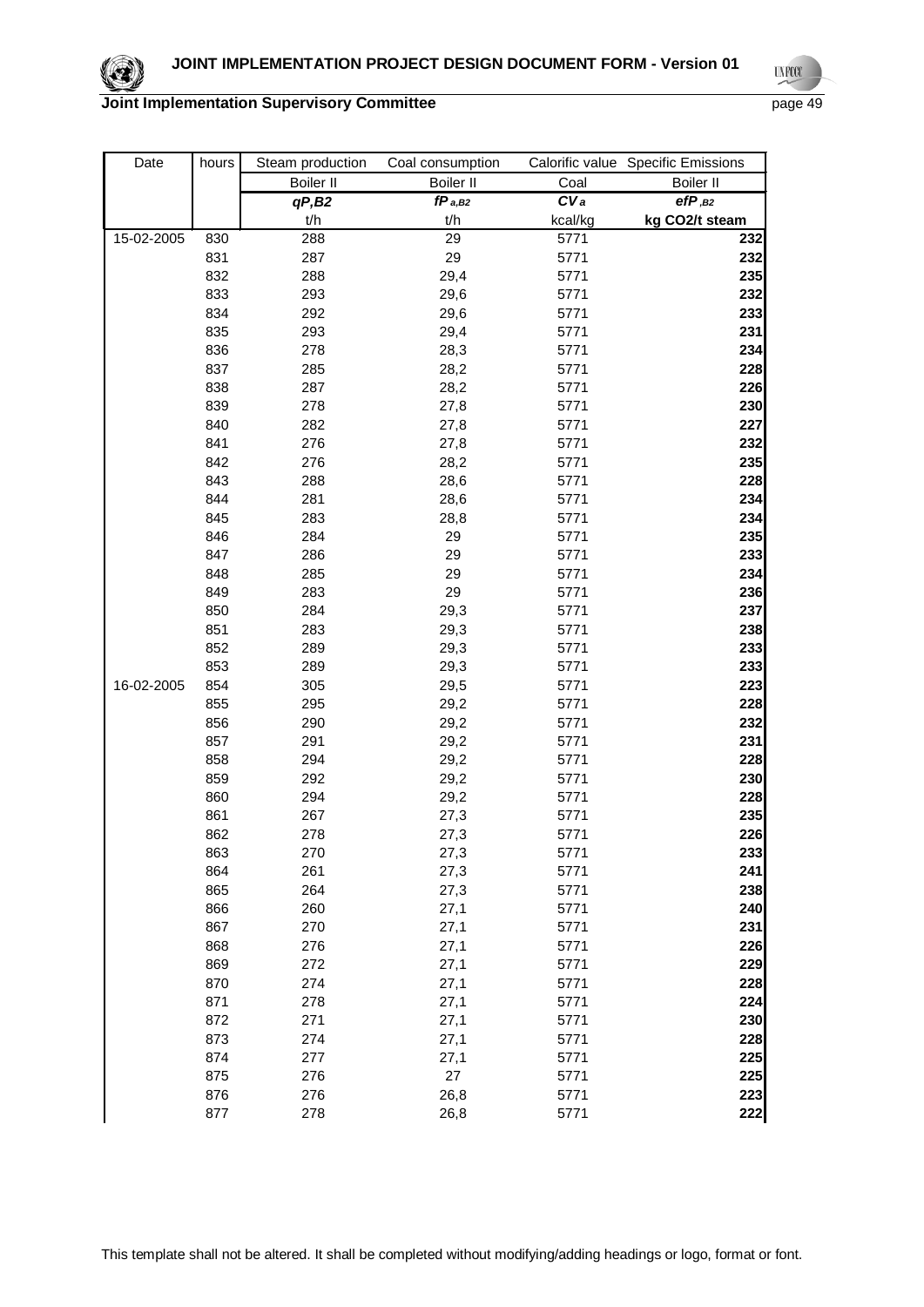| Date       | hours | Steam production | Coal consumption       | Calorific value | <b>Specific Emissions</b> |
|------------|-------|------------------|------------------------|-----------------|---------------------------|
|            |       | <b>Boiler II</b> | <b>Boiler II</b>       | Coal            | <b>Boiler II</b>          |
|            |       | qP,B2            | $\overline{f}P_{a,B2}$ | CVa             | $efP$ , $B2$              |
|            |       | t/h              | t/h                    | kcal/kg         | kg CO2/t steam            |
| 17-02-2005 | 878   | 276              | 26,8                   | 5771            | 223                       |
|            | 879   | 278              | 26,8                   | 5771            | 222                       |
|            | 880   | 270              | 26,8                   | 5771            | 228                       |
|            | 881   | 270              | 26,8                   | 5771            | 228                       |
|            | 882   | 270              | 26,8                   | 5771            | 228                       |
|            | 883   | 284              | 26,4                   | 5771            | 214                       |
|            | 884   | 275              | 26,4                   | 5771            | 221                       |
|            | 885   | 270              | 26,2                   | 5771            | 223                       |
|            | 886   | 255              | 25,1                   | 5771            | 226                       |
|            | 887   | 249              | 24,9                   | 5771            | 230                       |
|            | 888   | 245              | 24,9                   | 5771            | 234                       |
|            | 889   | 247              | 24,9                   | 5771            | 232                       |
|            | 890   | 239              | 24,9                   | 5771            | 240                       |
|            | 891   | 241              | 24,9                   | 5771            | 238                       |
|            | 892   | 241              | 24,9                   | 5771            | 238                       |
|            | 893   | 242              | 24,9                   | 5771            | 237                       |
|            | 894   | 254              | 24,9                   | 5771            | 226                       |
|            | 895   | 246              | 24,9                   | 5771            | 233                       |
|            | 896   | 245              | 24,9                   | 5771            | 234                       |
|            | 897   | 245              | 24,9                   | 5771            | 234                       |
|            | 898   | 243              | 24,9                   | 5771            | 236                       |
|            | 899   | 241              | 24,9                   | 5771            | 238                       |
|            | 900   | 245              | 24,9                   | 5771            | 234                       |
|            | 901   | 247              | 24,9                   | 5771            | 232                       |
| 18-02-2005 | 902   | 264              | 26,4                   | 5771            | 230                       |
|            | 903   | 277              | 26,6                   | 5771            | 221                       |
|            | 904   | 274              | 26,6                   | 5771            | 223                       |
|            | 905   | 270              | 26,6                   | 5771            | 227                       |
|            | 906   | 277              | 26,6                   | 5771            | 221                       |
|            | 907   | 273              | 26,6                   | 5771            | 224                       |
|            | 908   | 267              | 26,7                   | 5771            | 230                       |
|            | 909   | 275              | 27                     | 5771            | 226                       |
|            | 910   | 292              | 28,8                   | 5771            | 227                       |
|            | 911   | 289              | 28,5                   |                 | 227                       |
|            |       |                  |                        | 5771            |                           |
|            | 912   | 294              | 28,5                   | 5771            | 223<br>224                |
|            | 913   | 293              | 28,5                   | 5771            |                           |
|            | 914   | 290              | 28,5                   | 5771            | 226                       |
|            | 915   | 290              | 28,3                   | 5771            | 224                       |
|            | 916   | 296              | 28,3                   | 5771            | 220                       |
|            | 917   | 291              | 28,3                   | 5771            | 224                       |
|            | 918   | 290              | 28,3                   | 5771            | 224                       |
|            | 919   | 283              | 28,3                   | 5771            | 230                       |
|            | 920   | 294              | 28,3                   | 5771            | 221                       |
|            | 921   | 292              | 28,3                   | 5771            | 223                       |
|            | 922   | 295              | 28,6                   | 5771            | 223                       |
|            | 923   | 296              | 28,2                   | 5771            | 219                       |
|            | 924   | 295              | 28                     | 5771            | 218                       |
|            | 925   | 295              | 28                     | 5771            | 218                       |

**UNFCCC**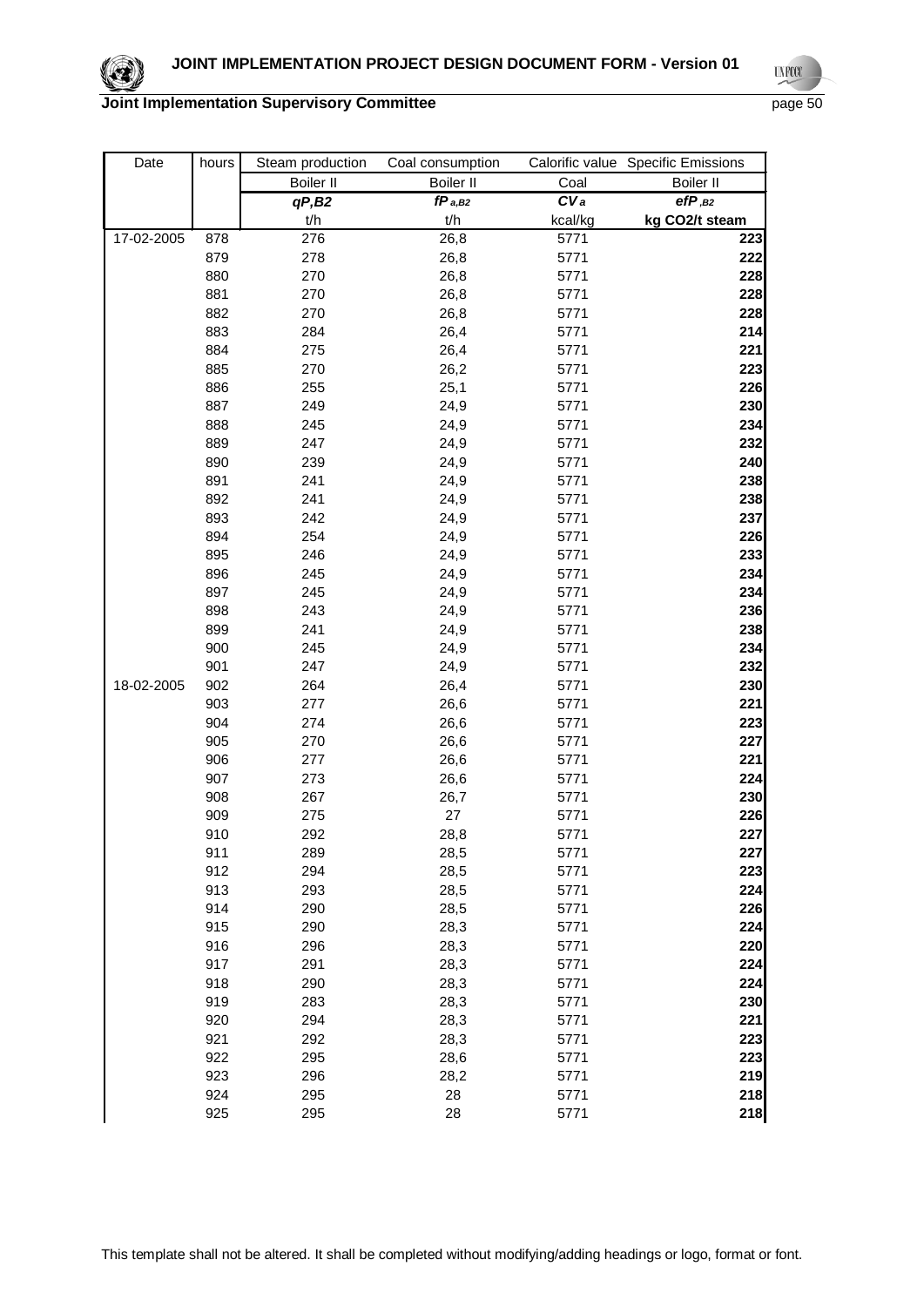| Date       | hours      | Steam production | Coal consumption |              | Calorific value Specific Emissions |
|------------|------------|------------------|------------------|--------------|------------------------------------|
|            |            | <b>Boiler II</b> | <b>Boiler II</b> | Coal         | <b>Boiler II</b>                   |
|            |            | qP,B2            | $fP_{a,B2}$      | CVa          | $efP$ , $B2$                       |
|            |            | t/h              | t/h              | kcal/kg      | kg CO2/t steam                     |
| 19-02-2005 | 926        | 296              | 28               | 5771         | 218                                |
|            | 927        | 294              | 28               | 5771         | 219                                |
|            | 928        | 294              | 28               | 5771         | 219                                |
|            | 929        | 296              | 28               | 5771         | 218                                |
|            | 930        | 295              | 28               | 5771         | 218                                |
|            | 931        | 294              | 28               | 5771         | 219                                |
|            | 932        | 293              | 27,8             | 5771         | 218                                |
|            | 933        | 290              | 27,8             | 5771         | 221                                |
|            | 934        | 289              | 27,5             | 5771         | 219                                |
|            | 935        | 289              | 27,5             | 5771         | 219                                |
|            | 936        | 289              | 27,5             | 5771         | 219                                |
|            | 937        | 291              | 27,5             | 5771         | 217                                |
|            | 938        | 291              | 27,5             | 5771         | 217                                |
|            | 939        | 289              | 27,5             | 5771         | 219                                |
|            | 940        | 289              | 27,9             | 5771         | 222                                |
|            | 941        | 281              | 27,9             | 5771         | 228                                |
|            | 942        | 299              | 29,1             | 5771         | 224                                |
|            | 943        | 291              | 29,1             | 5771         | 230                                |
|            | 944        | 301              | 29,1             | 5771         | 222                                |
|            | 945        | 302              | 29,1             | 5771         | 222                                |
|            | 946        | 290              | 29,1             | 5771         | 231                                |
|            | 947        | 288              | 29,1             | 5771         | 232                                |
|            | 948        | 300              | 29,1             | 5771         | 223                                |
|            | 949        | 300              | 29,1             | 5771         | 223                                |
| 20-02-2005 | 950        | 292              | 28,7             | 5771         | 226                                |
|            | 951        | 288              | 28,7             | 5771         | 229                                |
|            | 952        | 282              | 28,7             | 5771         | 234                                |
|            | 953        | 284              | 28,7             | 5771         | 232                                |
|            | 954        | 292              | 28,7             | 5771         | 226                                |
|            | 955        | 292              | 28,7             | 5771         | 226                                |
|            | 956        | 291              | 28,7             | 5771         | 227                                |
|            | 957        | 291              | 28,7             | 5771         | 227                                |
|            | 958        | 299              | 28,7             | 5771         | 221<br>228                         |
|            | 959        | 289              | 28,7             | 5771         |                                    |
|            | 960        | 296              | 28,7             | 5771         | 223                                |
|            | 961        | 296              | 28,7             | 5771         | 223                                |
|            | 962        | 294<br>295       | 28,7             | 5771         | 225                                |
|            | 963<br>964 | 295              | 28,7             | 5771         | 224<br>221                         |
|            | 965        | 290              | 28,4<br>28,4     | 5771<br>5771 | 225                                |
|            |            |                  |                  |              | 225                                |
|            | 966<br>967 | 291<br>289       | 28,4<br>28,4     | 5771<br>5771 | 226                                |
|            | 968        | 288              | 28,4             | 5771         | 227                                |
|            | 969        | 290              | 28,4             | 5771         | 225                                |
|            | 970        | 291              | 28,4             | 5771         | 225                                |
|            | 971        | 289              | 28,4             | 5771         | 226                                |
|            | 972        | 291              | 28,4             | 5771         | 225                                |
|            | 973        | 294              | 28,4             | 5771         | 222                                |
|            |            |                  |                  |              |                                    |



ĭ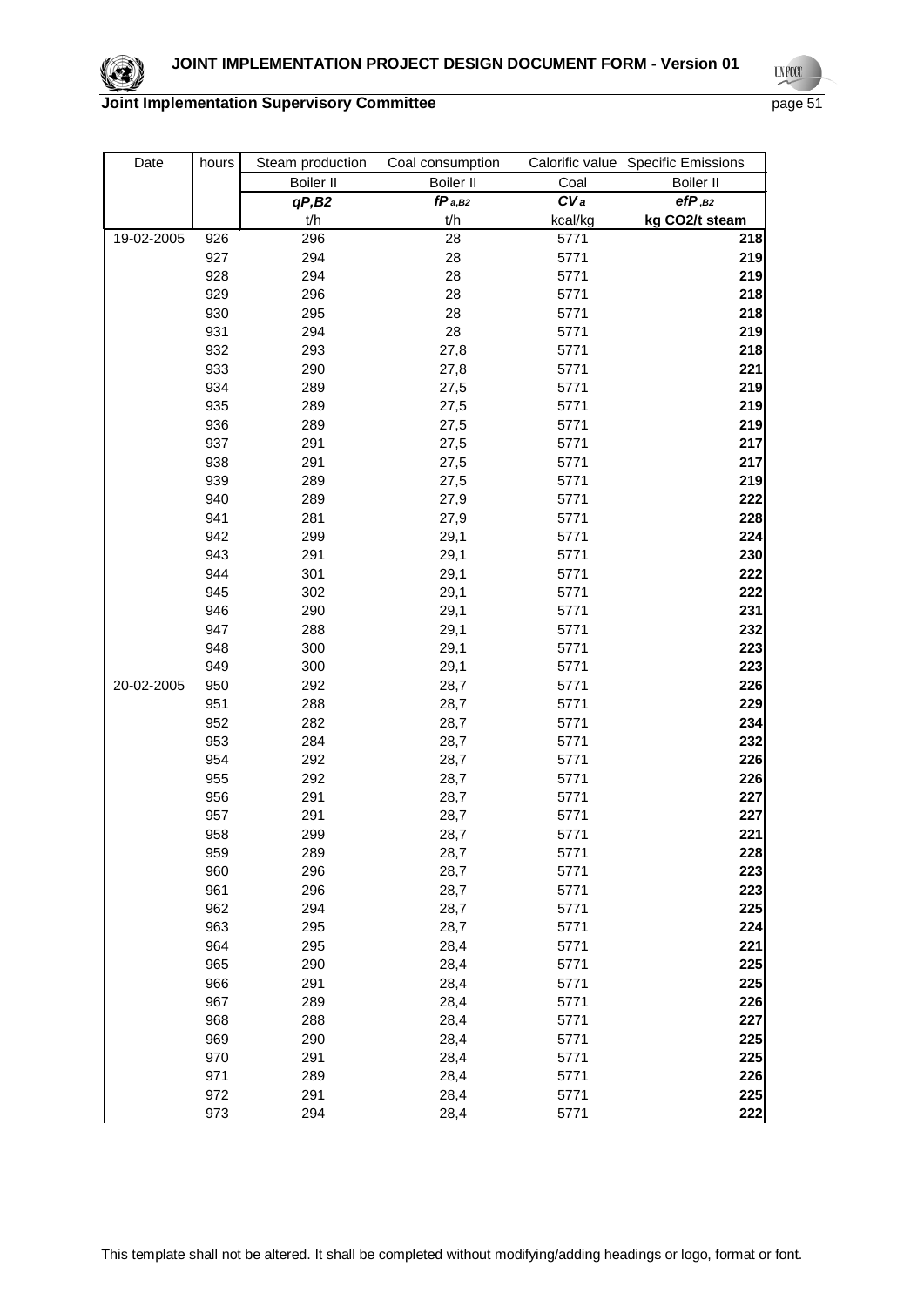| Date       | hours | Steam production | Coal consumption | Calorific value | <b>Specific Emissions</b> |
|------------|-------|------------------|------------------|-----------------|---------------------------|
|            |       | <b>Boiler II</b> | <b>Boiler II</b> | Coal            | <b>Boiler II</b>          |
|            |       | qP,B2            | $fP_{a,B2}$      | CVa             | $efP$ , $B2$              |
|            |       | t/h              | t/h              | kcal/kg         | kg CO2/t steam            |
| 21-02-2005 | 974   | 287              | 28,4             | 5771            | 228                       |
|            | 975   | 299              | 28,4             | 5771            | 219                       |
|            | 976   | 297              | 28,4             | 5771            | 220                       |
|            | 977   | 281              | 27,5             | 5771            | 225                       |
|            | 978   | 281              | 27,5             | 5771            | 225                       |
|            | 979   | 285              | 27,5             | 5771            | 222                       |
|            | 980   | 289              | 27,9             | 5771            | 222                       |
|            | 981   | 288              | 27,9             | 5771            | 223                       |
|            | 982   | 266              | 26,1             | 5771            | 226                       |
|            | 983   | 270              | 26,1             | 5771            | 222                       |
|            | 984   | 264              | 26,1             | 5771            | 227                       |
|            | 985   | 260              | 25,6             | 5771            | 227                       |
|            | 986   | 259              | 25,6             | 5771            | 227                       |
|            | 987   | 256              | 25,2             | 5771            | 226                       |
|            | 988   | 264              | 26,5             | 5771            | 231                       |
|            | 989   | 268              | 27,1             | 5771            | 233                       |
|            | 990   | 276              | 28,1             | 5771            | 234                       |
|            | 991   | 277              | 28,2             | 5771            | 234                       |
|            | 992   | 276              | 28,2             | 5771            | 235                       |
|            | 993   | 278              | 28,2             | 5771            | 233                       |
|            | 994   | 277              | 28,2             | 5771            | 234                       |
|            | 995   | 283              | 28,2             | 5771            | 229                       |
|            | 996   | 277              | 28,2             | 5771            | 234                       |
|            | 997   | 276              | 27,6             | 5771            | 230                       |
| 22-02-2005 | 998   | 282              | 27,8             | 5771            | 227                       |
|            | 999   | 278              | 27,8             | 5771            | 230                       |
|            | 1000  | 277              | 27,8             | 5771            | 231                       |
|            | 1001  | 279              | 27,8             | 5771            | 229                       |
|            | 1002  | 285              | 28,4             | 5771            | 229                       |
|            | 1003  | 286              | 28,6             | 5771            | 230                       |
|            | 1004  | 286              | 28,6             | 5771            | 230                       |
|            | 1005  | 274              | 27,7             | 5771            | 233                       |
|            | 1006  | 266              | 26               | 5771            | 225                       |
|            | 1007  | 268              | 26,2             | 5771            | 225                       |
|            | 1008  | 269              | 26,4             | 5771            | 226                       |
|            | 1009  | 270              | 26,4             | 5771            | 225                       |
|            | 1010  | 271              | 26,4             | 5771            | 224                       |
|            | 1011  | 268              | 26,4             | 5771            | 227                       |
|            | 1012  | 269              | 26,4             | 5771            | 226                       |
|            | 1013  | 269              | 26,4             | 5771            | 226                       |
|            | 1014  | 273              | 26,4             | 5771            | 222                       |
|            | 1015  | 273              | 26,4             | 5771            | 222                       |
|            | 1016  | 273              | 26,4             | 5771            | 222                       |
|            | 1017  | 267              | 26,4             | 5771            | 227                       |
|            | 1018  | 271              | 26,4             | 5771            | 224                       |
|            | 1019  | 271              | 26,4             | 5771            | 224                       |
|            | 1020  | 271              | 26,4             | 5771            | 224                       |
|            | 1021  | 271              | 26,4             | 5771            | 224                       |
|            |       |                  |                  |                 |                           |

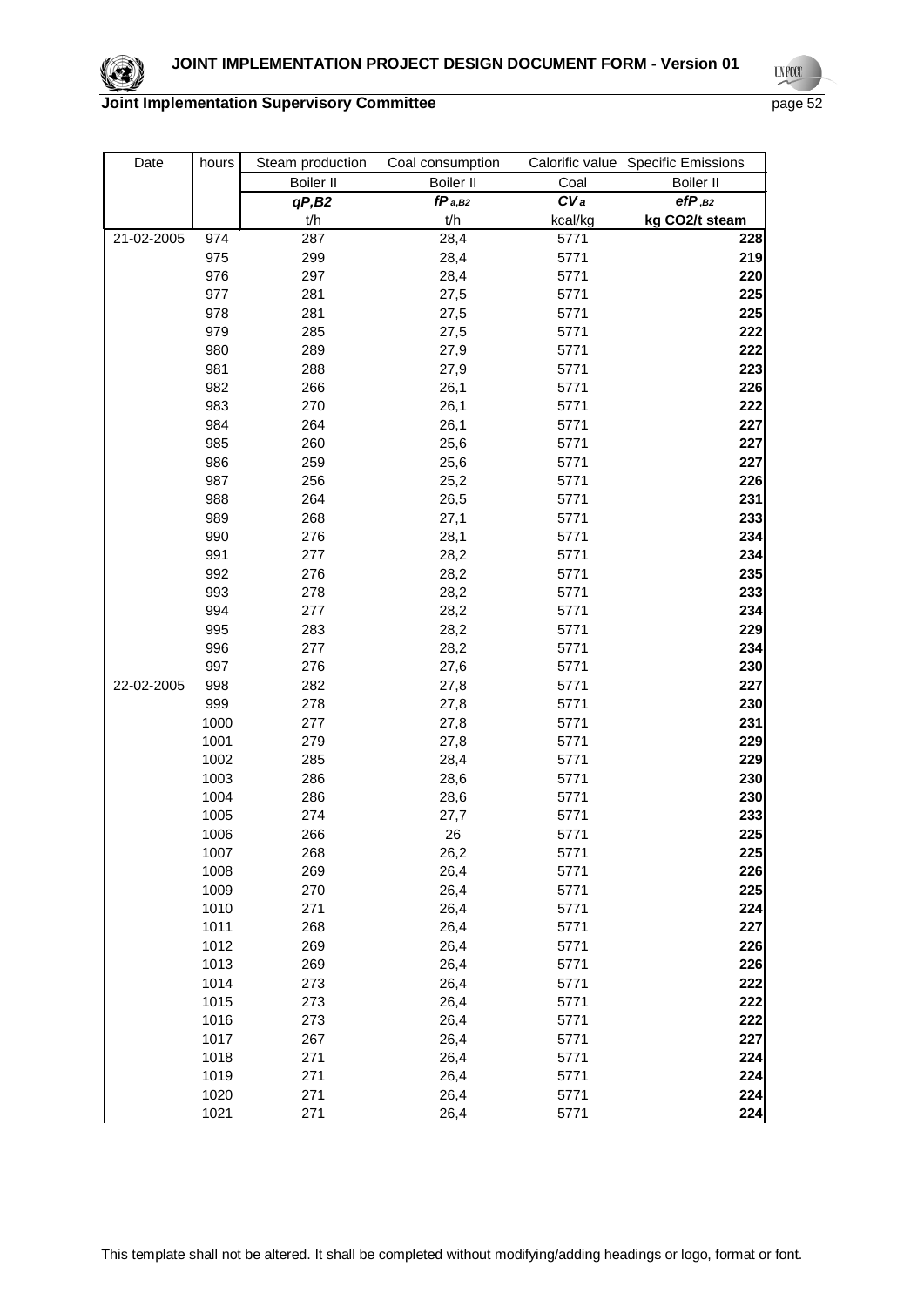| Date       | hours | Steam production | Coal consumption | Calorific value | <b>Specific Emissions</b> |
|------------|-------|------------------|------------------|-----------------|---------------------------|
|            |       | <b>Boiler II</b> | <b>Boiler II</b> | Coal            | <b>Boiler II</b>          |
|            |       | qP,B2            | $fP_{a,B2}$      | CVa             | $efP$ , $B2$              |
|            |       | t/h              | t/h              | kcal/kg         | kg CO2/t steam            |
| 23-02-2005 | 1022  | 265              | 26,8             | 5771            | 233                       |
|            | 1023  | 263              | 26,8             | 5771            | 234                       |
|            | 1024  | 261              | 26,8             | 5771            | 236                       |
|            | 1025  | 261              | 26,8             | 5771            | 236                       |
|            | 1026  | 265              | 26,8             | 5771            | 233                       |
|            | 1027  | 270              | 26,8             | 5771            | 228                       |
|            | 1028  | 268              | 26,8             | 5771            | 230                       |
|            | 1029  | 270              | 27               | 5771            | 230                       |
|            | 1030  | 270              | 27               | 5771            | 230                       |
|            | 1031  | 272              | 27               | 5771            | 228                       |
|            | 1032  | 274              | 27               | 5771            | 227                       |
|            | 1033  | 268              | 27               | 5771            | 232                       |
|            | 1034  | 269              | 27               | 5771            | 231                       |
|            | 1035  | 271              | 27               | 5771            | 229                       |
|            | 1036  | 277              | 27               | 5771            | 224                       |
|            | 1037  | 272              | 27               | 5771            | 228                       |
|            | 1038  | 271              | 27               | 5771            | 229                       |
|            | 1039  | 272              | 27               | 5771            | 228                       |
|            | 1040  | 271              | 27               | 5771            | 229                       |
|            | 1041  | 271              | 27               | 5771            | 229                       |
|            | 1042  | 276              | 27,4             | 5771            | 228                       |
|            | 1043  | 280              | 27,6             | 5771            | 227                       |
|            | 1044  | 281              | 27,6             | 5771            | 226                       |
|            | 1045  | 275              | 27,6             | 5771            | 231                       |
| 24-02-2005 | 1046  | 272              | 27,1             | 5771            | 229                       |
|            | 1047  | 270              | 26,8             | 5771            | 228                       |
|            | 1048  | 269              | 26,8             | 5771            | 229                       |
|            | 1049  | 267              | 26,6             | 5771            | 229                       |
|            | 1050  | 269              | 26,5             | 5771            | 227                       |
|            | 1051  | 270              | 26,5             | 5771            | 226                       |
|            | 1052  | 274              | 26,5             | 5771            | 222                       |
|            | 1053  | 267              | 26,5             | 5771            | 228                       |
|            | 1054  | 268              | 26,5             | 5771            | 227                       |
|            | 1055  | 269              | 26,7             | 5771            | 228                       |
|            | 1056  | 271              | 26,7             | 5771            | 227                       |
|            | 1057  | 266              | 26,7             | 5771            | 231                       |
|            | 1058  | 267              | 26,7             | 5771            | 230                       |
|            | 1059  | 275              | 26,7             | 5771            | 223                       |
|            | 1060  | 269              | 26               | 5771            | 222                       |
|            | 1061  | 269              | 26               | 5771            | 222                       |
|            | 1062  | 274              | 26,5             | 5771            | 222                       |
|            | 1063  | 276              | 26,5             | 5771            | 221                       |
|            | 1064  | 277              | 26,9             | 5771            | 223                       |
|            | 1065  | 288              | 27,6             | 5771            | 220                       |
|            | 1066  | 284              | 27,6             | 5771            | 224                       |
|            | 1067  | 284              | 27,6             | 5771            | 224                       |
|            | 1068  | 287              | 27,6             | 5771            | 221                       |
|            | 1069  | 287              | 27,6             | 5771            | 221                       |

**UNFCCC**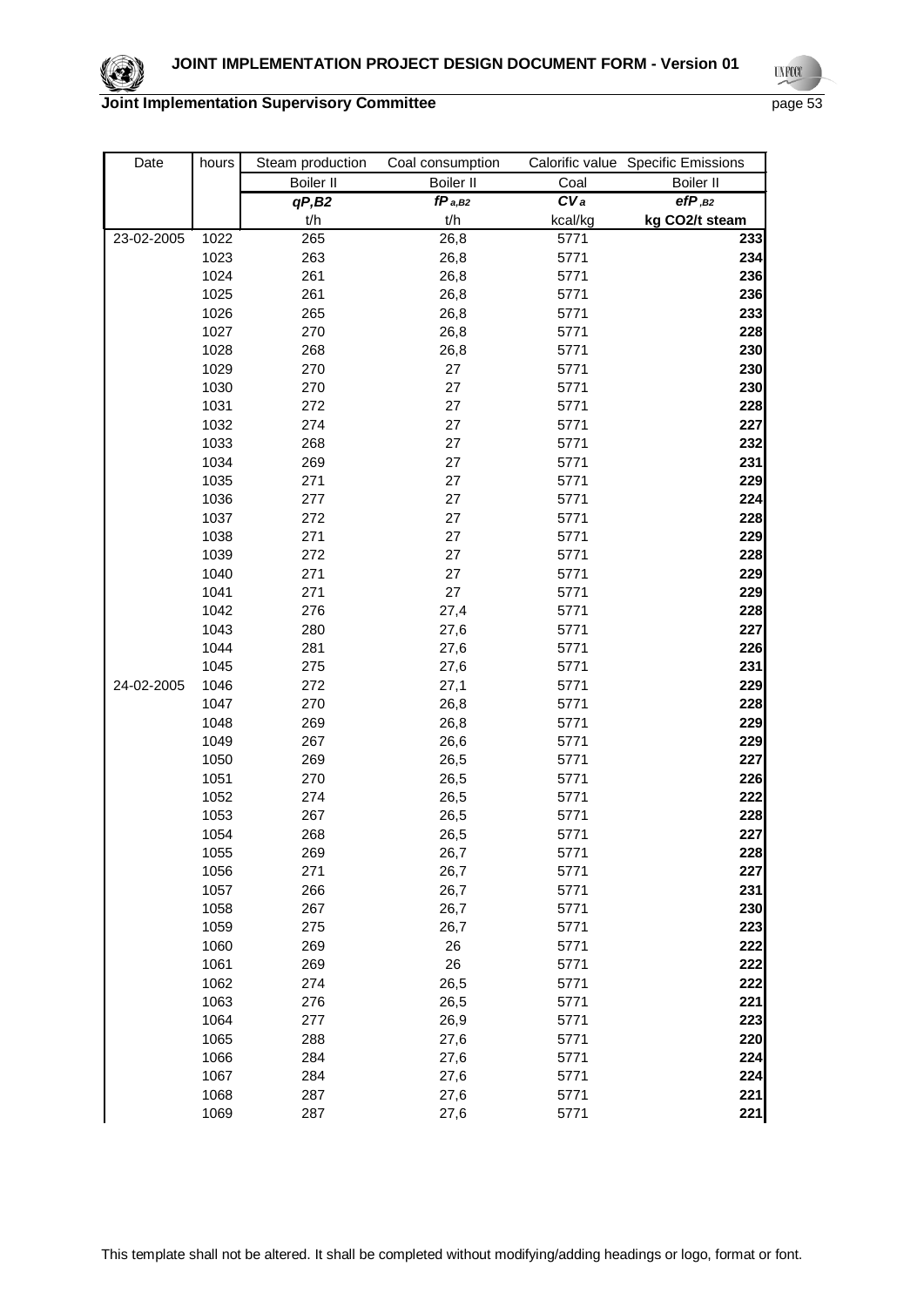| Date       | hours | Steam production | Coal consumption |         | Calorific value Specific Emissions |
|------------|-------|------------------|------------------|---------|------------------------------------|
|            |       | <b>Boiler II</b> | <b>Boiler II</b> | Coal    | Boiler II                          |
|            |       | qP,B2            | $fP_{a,B2}$      | CVa     | $efP$ , $B2$                       |
|            |       | t/h              | t/h              | kcal/kg | kg CO2/t steam                     |
| 25-02-2005 | 1070  | 277              | 27,6             | 5771    | 229                                |
|            | 1071  | 289              | 28,3             | 5771    | 225                                |
|            | 1072  | 287              | 28,3             | 5771    | 227                                |
|            | 1073  | 283              | 28,3             | 5771    | 230                                |
|            | 1074  | 288              | 28,3             | 5771    | 226                                |
|            | 1075  | 289              | 28,3             | 5771    | 225                                |
|            | 1076  | 288              | 28,1             | 5771    | 224                                |
|            | 1077  | 284              | 27,8             | 5771    | 225                                |
|            | 1078  | 285              | 27,8             | 5771    | 224                                |
|            | 1079  | 279              | 27,8             | 5771    | 229                                |
|            | 1080  | 287              | 27,8             | 5771    | 223                                |
|            | 1081  | 281              | 27,8             | 5771    | 228                                |
|            | 1082  | 287              | 27,8             | 5771    | 223                                |
|            | 1083  | 278              | 27,8             | 5771    | 230                                |
|            | 1084  | 281              | 27,9             | 5771    | 228                                |
|            | 1085  | 283              | 28               | 5771    | 228                                |
|            | 1086  | 285              | 28               | 5771    | 226                                |
|            | 1087  | 284              | 28               | 5771    | 227                                |
|            | 1088  | 285              | 28               | 5771    | 226                                |
|            | 1089  | 283              | 28               | 5771    | 228                                |
|            | 1090  | 284              | 28               | 5771    | 227                                |
|            | 1091  | 287              | 27,9             | 5771    | 224                                |
|            | 1092  | 287              | 27,9             | 5771    | 224                                |

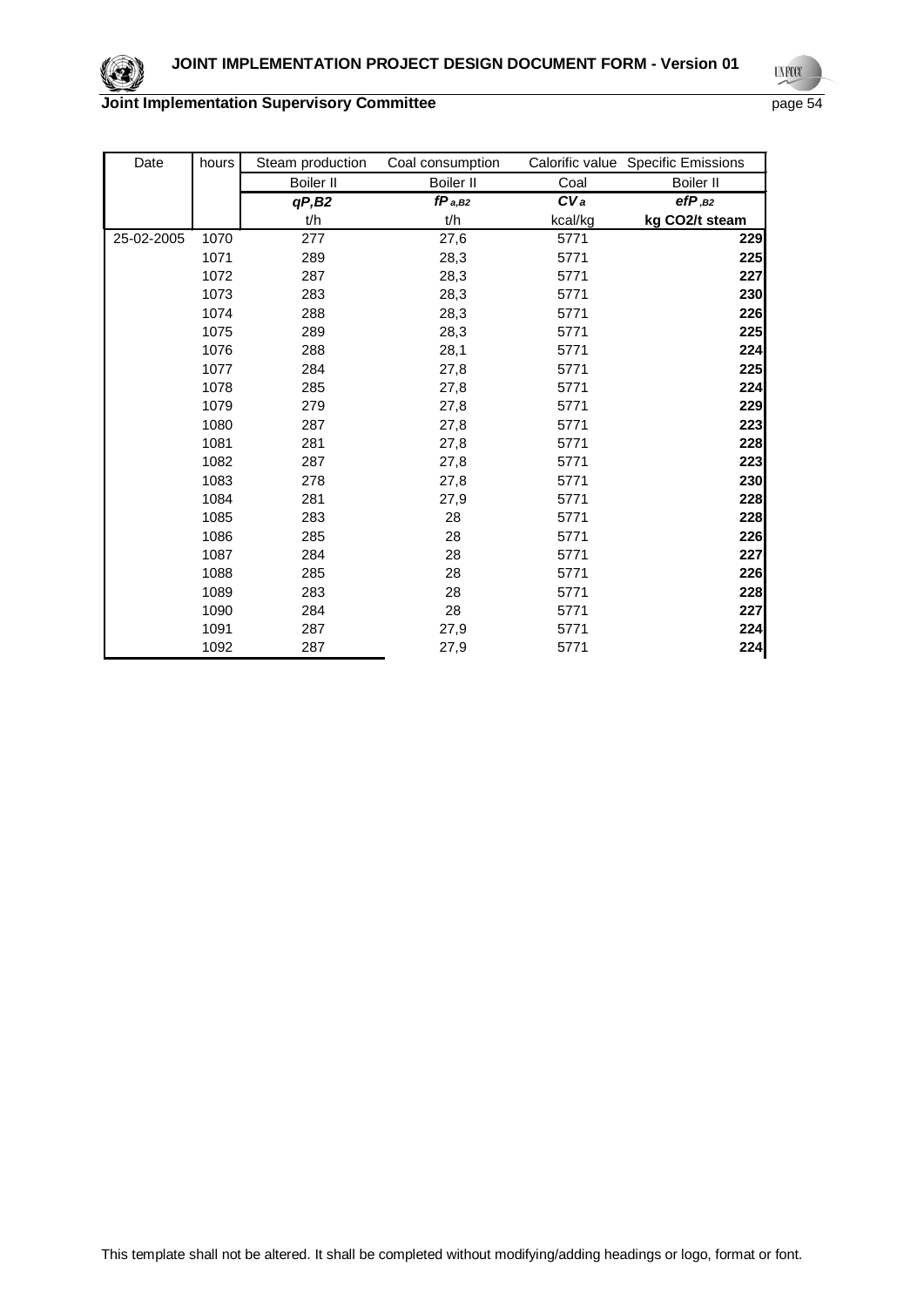

#### Annex 3 MONITORING PLAN

Guidelines and Procedures are Located in a separate document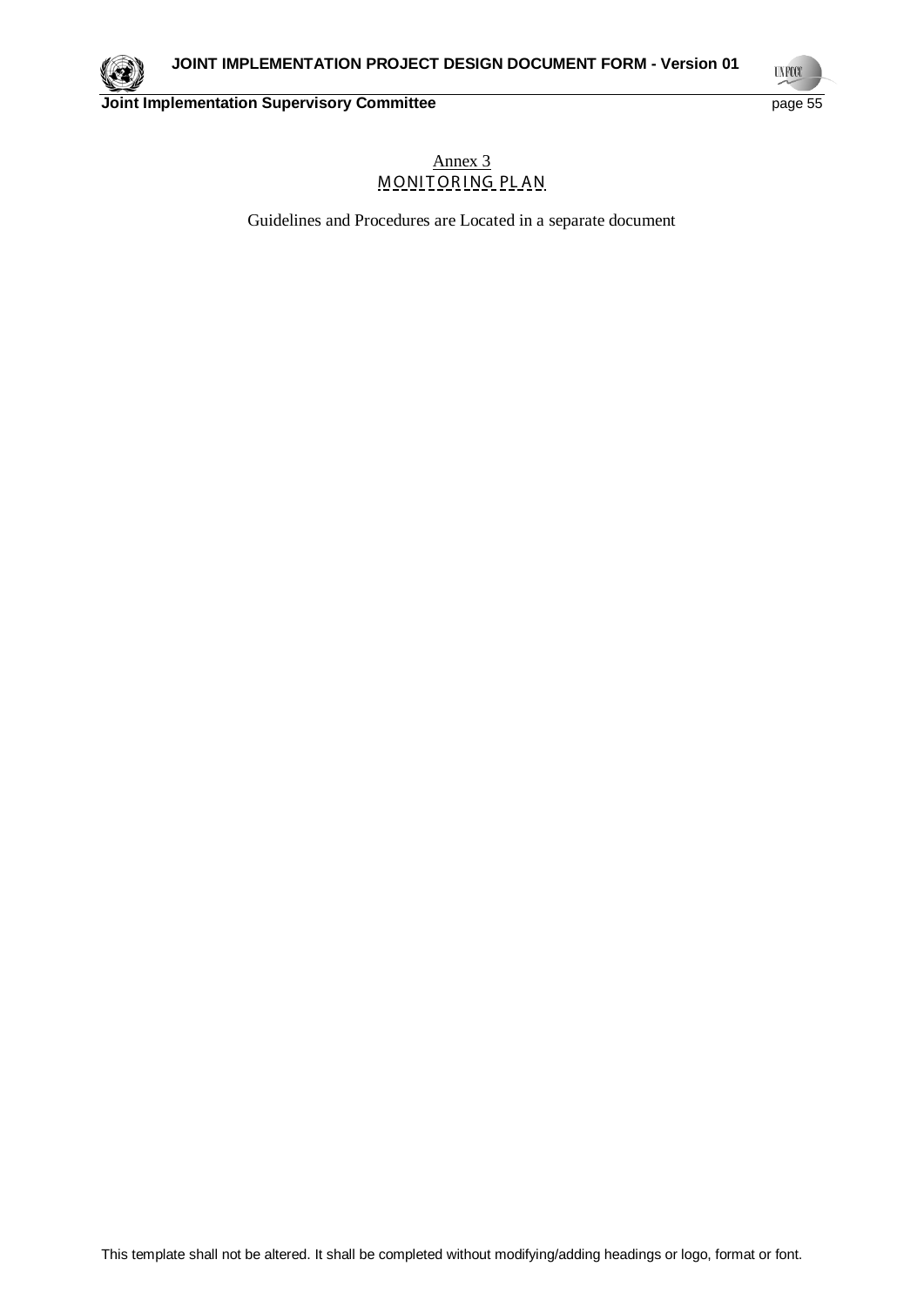Annex 4 Appendixes

#### **Leakage estimation:**

Transport:

Transport emissions calculated in accordance with "UK National Atmospheric Emission Inventory – Methodology 2.9 – Diesel Trucks (HGV):

#### Therma Chem FS 12 transport:

| <b>Carbon Emissions:</b> | $875 \text{ kg C}$ / t diesel                        |
|--------------------------|------------------------------------------------------|
| Fuel consumption:        | 181 g diesel / $km$                                  |
| Distance:                | 2500 km (Scotland – Iasi); round trip 5000 km / year |
| Annual load:             | 40 t of Therma Chem FS 12 / year                     |
| Truck loads:             | $4 / \text{year}$                                    |

Annual transport emissions: 11.36 t CO<sub>2</sub>/ year

Coal transport:

| Carbon Emissions: | $875 \text{ kg C}$ / t diesel |
|-------------------|-------------------------------|
| Fuel consumption: | 181 g diesel / $km$           |
| Distance:         | 300 km round trip / year      |
| Annual load:      | 10,000 t / year               |
| Truck loads:      | 500 / year                    |
|                   |                               |

Annual transport emissions: 85.2 t CO<sub>2</sub>/ year

Emissions associated with the operation of the new ash handling system:

| Electric capacity:   | 82 kW                           |
|----------------------|---------------------------------|
| Operation duration:  | 3600 h / year                   |
| Emission factor el.: | $0.513$ t CO <sub>2</sub> / MWh |

Annual emissions: **151 t** CO<sub>2</sub>/ year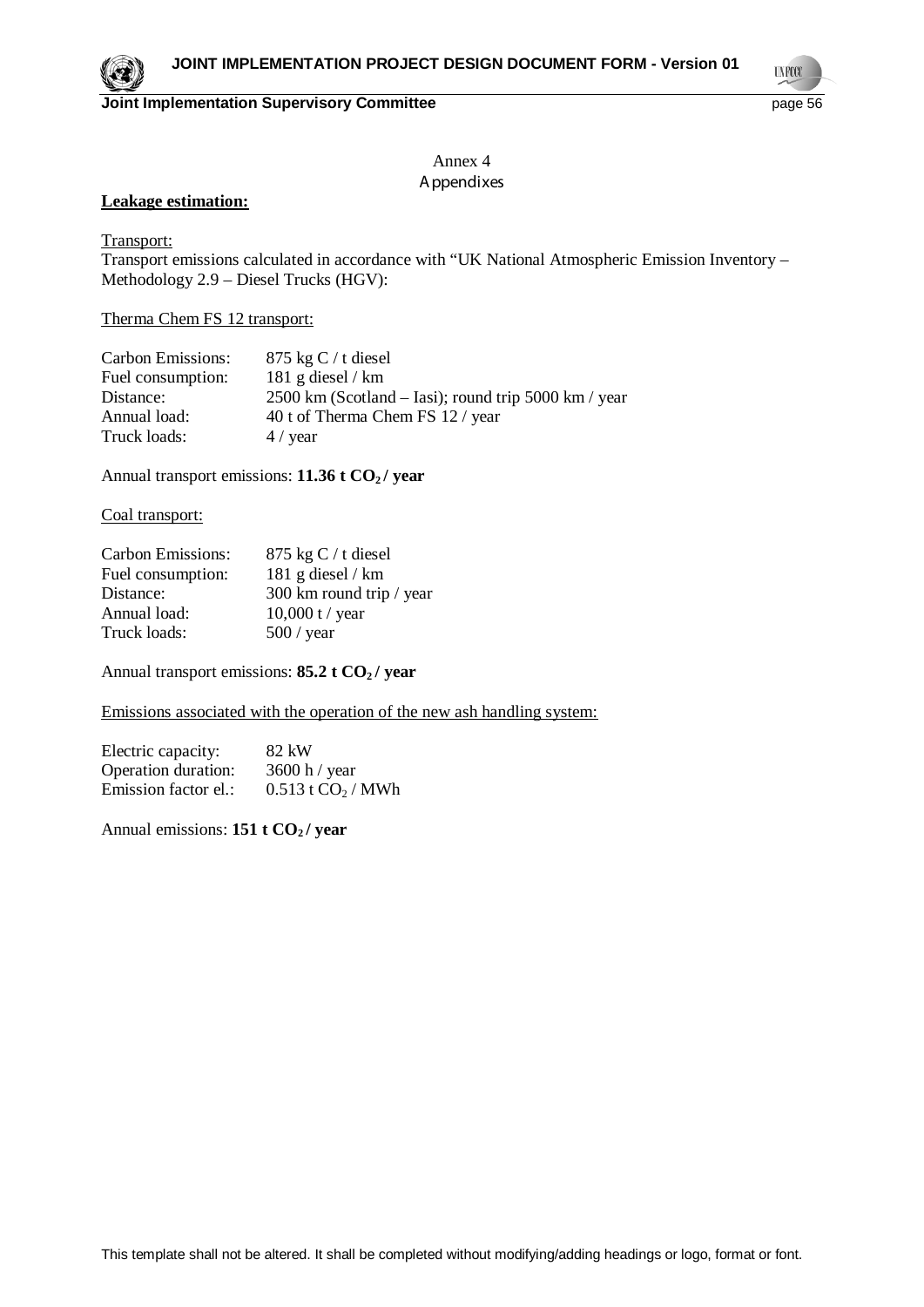**UNFCCO** 

#### **Investment Comparison Analysis**

#### **Alternatives**

Alternative 0: Joint Implementation project activity

Alternative 1: Business as usual

Alternative 2: The project activity without JI participation and carbon credit trading

#### **Financial analysis assumptions**

This investment analysis takes into account the following assumptions based on the different alternatives:

- Total investment of the project activity is expected to be  $\epsilon$ 1,790,000
- An up-front capital investment by S.C. CET Iasi S.A. of  $\epsilon$ 179,000
- An expected 10-year Romanian commercial loan taken out by S.C. CET Iasi S.A. for  $\text{\textsterling}1,611,000$  at 10.5% interest. The interest is based on the Romanian National Bank reference rate of 8.5% (Jun 2006) plus 2%.
- An annual cost of Thermo-Chem treatment technology:  $\epsilon$ 291,600
- An annual operation and maintenance cost of  $\epsilon$  2,000. Note that electricity is produced on site and is not included in the O&M cost of the ash handling system, and the net O&M cost of the ash handling system is expected to be approximately the same as the old system which is being replaced
- Average annual cost of Joint Implementation (e.g. verification)  $\epsilon$ 15,000
- An annual savings of less coal consumed (8,925 tons/yr x 66.20  $\text{\textcircled{}}t$  ton =  $\text{\textcircled{}}$ 590,830). The price of 66.20  $\oplus$  ton is an expected average forward price for the 2006-2012 period. This is based on billing records at Holboca Iaşi CET II and market fluctuations, 55 – 69 USD/ton (20%) in 2005/2006.
- An annual CO2 savings of 20,184 tons/yr at a price of  $5.00 \text{ } \text{\textsterling}$  ton CO2e
- A Net Present Value (NPV) discount rate of 10%, which is a reflective value based on the current Romanian economy. It is slightly over the rate of inflation 8 – 9 % (2005), and one and a half points over the National Bank of Romania's reference rate of 8.5% (June 2006), and in line with Romanian commercial bank rates (9.5-10.5%).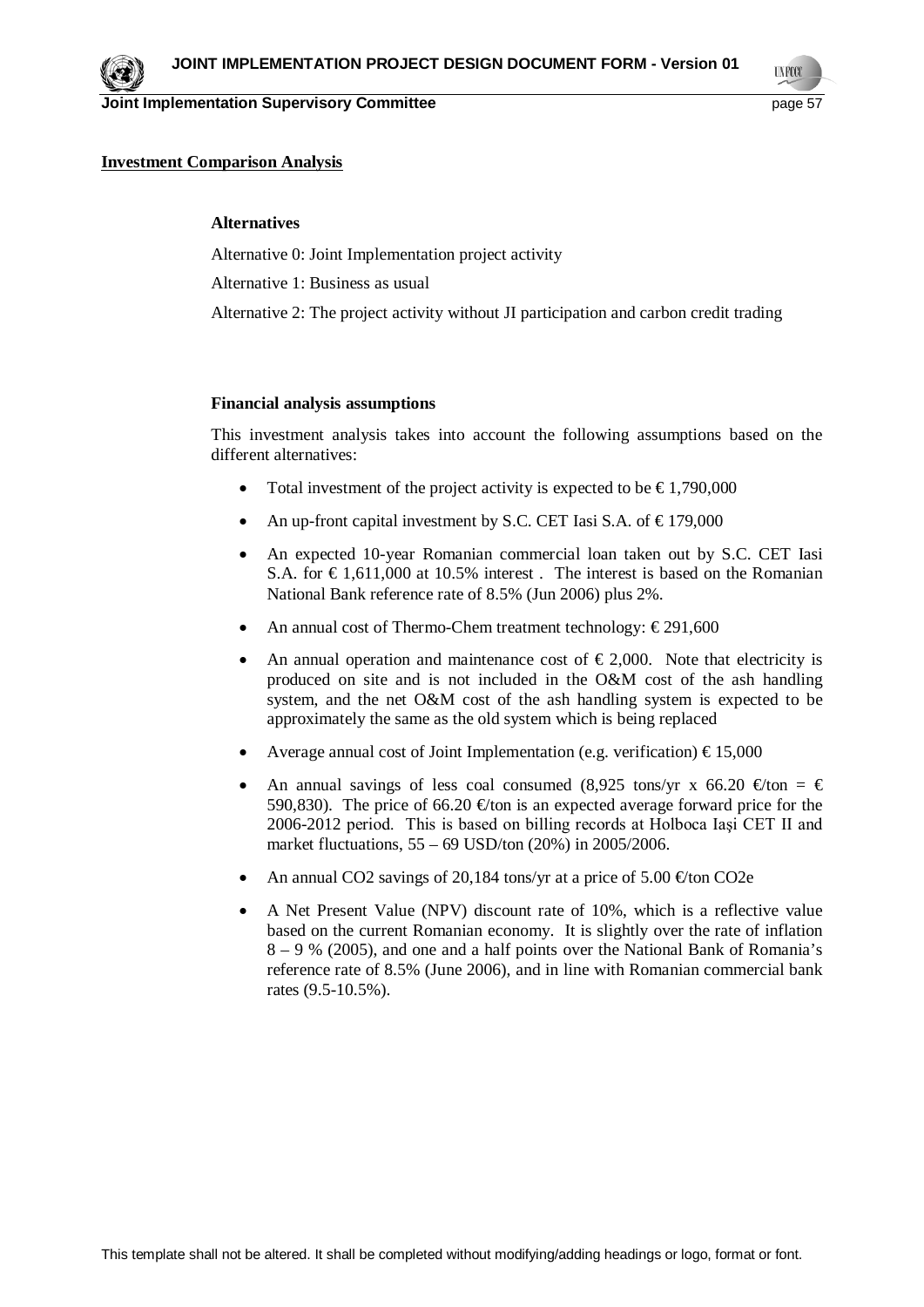

**UNFCCC** 

| <b>Underlying Assumptions</b>                                                                                                      |                               |                                    |                        |                    |                    |                    |                    |                    |                    |                    |                                         |                    |
|------------------------------------------------------------------------------------------------------------------------------------|-------------------------------|------------------------------------|------------------------|--------------------|--------------------|--------------------|--------------------|--------------------|--------------------|--------------------|-----------------------------------------|--------------------|
| Annual operation and maintenance costs (project)                                                                                   |                               | 2,000 EURO                         |                        |                    |                    |                    |                    |                    |                    |                    |                                         |                    |
| Avg. Annual Joint Implementation Costs<br>Selling price for hard coal                                                              |                               | 15,000 EURO<br>66.2 EURO/ton       |                        |                    |                    |                    |                    |                    |                    |                    |                                         |                    |
| Annual cost of Therm-Chem FS12 (291,600 EURO)                                                                                      |                               |                                    |                        |                    |                    |                    |                    |                    |                    |                    |                                         |                    |
| Price of ER<br>Discount rate                                                                                                       |                               | 5.00 EUR/tonne of CO2 equ<br>10.0% |                        |                    |                    |                    |                    |                    |                    |                    |                                         |                    |
| <b>Bank Interest Rate</b>                                                                                                          |                               | 10.5%                              |                        |                    |                    |                    |                    |                    |                    |                    |                                         |                    |
| Emission Reductions (CO2e)                                                                                                         | 131,198                       |                                    | 2006<br>10,092         | 2007<br>20,184     | 2008<br>20,184     | 2009<br>20,184     | 2010<br>20,184     | 2011<br>20,184     | 2012<br>20,184     | 2013               | 2014                                    | 2015               |
| Coal Saved (tons)<br>Therm-Chem FS12 Consumption (liters)                                                                          | 66,937<br>270,000             |                                    | 4,462<br>18,000        | 8,925<br>36,000    | 8,925<br>36,000    | 8,925<br>36,000    | 8,925<br>36,000    | 8,925<br>36,000    | 8,925<br>36,000    | 8,925<br>36,000    | 8,925<br>36,000                         | 8,925<br>36,000    |
|                                                                                                                                    |                               |                                    |                        |                    |                    |                    |                    |                    |                    |                    |                                         |                    |
| <b>Investment Cost</b><br>Own financing                                                                                            | 1,790,000<br>179,000          |                                    |                        |                    |                    |                    |                    |                    |                    |                    |                                         |                    |
| Principle for loan                                                                                                                 | 1,611,000                     |                                    |                        |                    |                    |                    |                    |                    |                    |                    |                                         |                    |
|                                                                                                                                    |                               |                                    |                        |                    |                    |                    |                    |                    |                    |                    |                                         |                    |
|                                                                                                                                    |                               |                                    |                        |                    |                    |                    |                    |                    |                    |                    |                                         |                    |
| <b>Financial Analysis:</b><br>Project Activty With JI Participation                                                                |                               |                                    |                        |                    |                    |                    |                    |                    |                    |                    |                                         |                    |
| <b>Debits</b>                                                                                                                      | <b>TOTALS</b>                 | <b>Up-Front</b>                    | 2006                   | 2007               | 2008               | 2009               | 2010               | 2011               | 2012               | 2013               | 2014                                    | 2015               |
| Loan Payment<br>Treatment and O&M Cost                                                                                             | 2,678,405<br>2,895,200        |                                    | 267,841<br>147,800     | 267,841<br>308,600 | 267,841<br>308,600 | 267,841<br>308,600 | 267,841<br>308,600 | 267,841<br>308,600 | 267,841<br>308,600 | 267,841<br>308,600 | 267,841<br>267,84<br>293,600<br>293,600 |                    |
| Revenue                                                                                                                            | <b>TOTALS</b>                 |                                    |                        |                    |                    |                    |                    |                    |                    |                    |                                         |                    |
| ERs<br>Coal Savings                                                                                                                | 655,989<br>5,612,886          |                                    | 295,415                | 50,461<br>590,830  | 100,921<br>590,830 | 100,921<br>590,830 | 100,921<br>590,830 | 100,921<br>590,830 | 100,921<br>590,830 | 100,921<br>590,830 | 590,830<br>590,830                      |                    |
| <b>Cash Flow</b>                                                                                                                   |                               |                                    |                        |                    |                    |                    |                    |                    |                    |                    |                                         |                    |
|                                                                                                                                    | 516,270<br>185,585            | $-179,000$                         | $-120,225$             | 64,850             | 115,311            | 115,311            | 115,311            | 115,311            | 115,311            | 115,311            | 29,390                                  | 29,390             |
| NPV (10%)<br>IRR                                                                                                                   | 23%                           |                                    |                        |                    |                    |                    |                    |                    |                    |                    |                                         |                    |
| <b>Financial Analysis:</b>                                                                                                         |                               |                                    |                        |                    |                    |                    |                    |                    |                    |                    |                                         |                    |
| <b>Project Activity Without JI Participation</b>                                                                                   |                               |                                    |                        |                    |                    |                    |                    |                    |                    |                    |                                         |                    |
| <b>Debits</b><br>Loan Payment                                                                                                      | <b>TOTALS</b><br>2,678,405    | <b>Up-Front</b>                    | 2006<br>267,841        | 2007<br>267,841    | 2008<br>267,841    | 2009<br>267,841    | 2010<br>267,841    | 2011<br>267,841    | 2012<br>267,841    | 2013<br>267.841    | 2014<br>267.841<br>267,84               | 2015               |
| Treatment and O&M Cost                                                                                                             | 2,790,200                     |                                    | 147,800                | 293,600            | 293,600            | 293,600            | 293,600            | 293,600            | 293,600            | 293,600            | 293,600<br>293,600                      |                    |
| Revenue<br><b>ERs</b>                                                                                                              | <b>TOTALS</b><br>$\mathbf 0$  |                                    | 0                      | 0                  | 0                  | 0                  | 0                  | 0                  | 0                  | 0                  | 0                                       | O                  |
| Coal Savings                                                                                                                       | 5,612,886                     |                                    | 295,415                | 590,830            | 590,830            | 590,830            | 590,830            | 590,830            | 590,830            | 590,830            | 590,830<br>590,830                      |                    |
| <b>Cash Flow</b>                                                                                                                   | $-34,719$                     | $-179,000$                         | $-120,225$             | 29,390             | 29,390             | 29,390             | 29,390             | 29,390             | 29,390             | 29,390             | 29,390                                  | 29,390             |
| NPV (10%)<br><b>IRR</b>                                                                                                            | $-143,838$<br><b>NEGATIVE</b> |                                    |                        |                    |                    |                    |                    |                    |                    |                    |                                         |                    |
|                                                                                                                                    |                               |                                    |                        |                    |                    |                    |                    |                    |                    |                    |                                         |                    |
| <b>Sensativity Analysis:</b>                                                                                                       |                               |                                    |                        |                    |                    |                    |                    |                    |                    |                    |                                         |                    |
| Project Activty With JI Participation (10% Increase in efficency, and 10% increase in coal prices)                                 |                               |                                    |                        |                    |                    |                    |                    |                    |                    |                    |                                         |                    |
| <b>Debits</b>                                                                                                                      | <b>TOTALS</b>                 | <b>Up-Front</b>                    | 2006                   | 2007               | 2008               | 2009               | 2010               | 2011               | 2012               | 2013               | 2014                                    | 2015               |
| Loan Payment<br>Treatment and O&M Cost                                                                                             | 2,678,405<br>2,895,200        |                                    | 267,841<br>147,800     | 267,841<br>308,600 | 267,841<br>308,600 | 267,841<br>308,600 | 267,841<br>308,600 | 267,841<br>308,600 | 267,841<br>308,600 | 267,841<br>308,600 | 267,841<br>293,600                      | 267,841<br>293,600 |
| Revenue                                                                                                                            | <b>TOTALS</b>                 |                                    |                        |                    |                    |                    |                    |                    |                    |                    |                                         |                    |
| <b>ERs</b><br>Coal Savings                                                                                                         | 721,588<br>6,791,593          |                                    | 357,452                | 55,507<br>714,904  | 111,014<br>714,904 | 111,014<br>714,904 | 111,014<br>714,904 | 111,014<br>714,904 | 111,014<br>714,904 | 111,014<br>714,904 | 714,904                                 | 714,904            |
| <b>Cash Flow</b>                                                                                                                   |                               |                                    |                        |                    |                    |                    |                    |                    |                    |                    |                                         |                    |
| <b>NPV (10%)</b>                                                                                                                   | 1,760,575<br>751,250          | $-179,000$                         | $-58,188$              | 193,971            | 249,478            | 249,478            | 249,478            | 249,478            | 249,478            | 249,478            | 153,464                                 | 153,464            |
| <b>IRR</b>                                                                                                                         | 63%                           |                                    |                        |                    |                    |                    |                    |                    |                    |                    |                                         |                    |
| <b>Sensativity Analysis:</b>                                                                                                       |                               |                                    |                        |                    |                    |                    |                    |                    |                    |                    |                                         |                    |
| Project Activity Without JI Participation (10% Increase in efficency, and 10% increase in coal prices)                             |                               |                                    |                        |                    |                    |                    |                    |                    |                    |                    |                                         |                    |
| <b>Debits</b>                                                                                                                      | <b>TOTALS</b>                 | <b>Up-Front</b>                    | 2006                   | 2007               | 2008               | 2009               | 2010               | 2011               | 2012               | 2013               | 2014                                    | 2015               |
| Loan Payment                                                                                                                       | 2.678.405                     |                                    | 267.841                | 267.841            | 267.841            | 267,841            | 267.841            | 267,841            | 267.841            | 267,841            | 267,841                                 | 267,841            |
| Treatment and O&M Cost<br>Revenue                                                                                                  | 2,790,200<br><b>TOTALS</b>    |                                    | 147,800                | 293,600            | 293,600            | 293,600            | 293,600            | 293,600            | 293,600            | 293,600            | 293,600                                 | 293,600            |
| <b>ERs</b>                                                                                                                         | $\Omega$                      |                                    | $\Omega$               | $\Omega$           | $\Omega$           | $\Omega$           | $\Omega$           | $\Omega$           | $\Omega$           | $\Omega$           | 0                                       | $\mathbf 0$        |
| Coal Savings<br><b>Cash Flow</b>                                                                                                   | 6,791,593                     |                                    | 357,452                | 714,904            | 714,904            | 714,904            | 714,904            | 714,904            | 714,904            | 714,904            | 714,904                                 | 714,904            |
| <b>NPV (10%)</b>                                                                                                                   | 1,143,987<br>406,643          | $-179,000$                         | $-58,188$              | 153,464            | 153,464            | 153,464            | 153,464            | 153,464            | 153,464            | 153,464            | 153,464                                 | 153,464            |
| <b>IRR</b>                                                                                                                         | 45%                           |                                    |                        |                    |                    |                    |                    |                    |                    |                    |                                         |                    |
|                                                                                                                                    |                               |                                    |                        |                    |                    |                    |                    |                    |                    |                    |                                         |                    |
|                                                                                                                                    |                               |                                    |                        |                    |                    |                    |                    |                    |                    |                    |                                         |                    |
| <b>Sensativity Analysis:</b><br>Project Activty With JI Participation (10% decrease in efficency, and 10% decrease in coal prices) |                               |                                    |                        |                    |                    |                    |                    |                    |                    |                    |                                         |                    |
|                                                                                                                                    |                               |                                    |                        |                    |                    |                    |                    |                    |                    |                    |                                         |                    |
| <b>Debits</b><br>Loan Payment                                                                                                      | <b>TOTALS</b><br>2,678,405    | <b>Up-Front</b>                    | 2006<br>267,841        | 2007<br>267,841    | 2008<br>267,841    | 2009<br>267,841    | 2010<br>267,841    | 2011<br>267,841    | 2012<br>267,841    | 2013<br>267,841    | 2014<br>267,841                         | 2015<br>267,841    |
| Treatment and O&M Cost                                                                                                             | 2,895,200                     |                                    | 147,800                | 308,600            | 308,600            | 308,600            | 308,600            | 308,600            | 308,600            | 308,600            | 293,600                                 | 293,600            |
| Revenue<br><b>ERs</b>                                                                                                              | <b>TOTALS</b><br>590,390      |                                    |                        | 45,415             | 90,829             | 90,829             | 90,829             | 90,829             | 90,829             | 90,829             |                                         |                    |
| Coal Savings                                                                                                                       | 4,546,438                     |                                    | 239,286                | 478,572            | 478,572            | 478,572            | 478,572            | 478,572            | 478,572            | 478,572            | 478,572                                 | 478,572            |
| <b>Cash Flow</b>                                                                                                                   | $-615,777$                    | $-179,000$                         | $-176,354$             | $-52,453$          | $-7,039$           | $-7,039$           | $-7,039$           | $-7,039$           | $-7,039$           | $-7,039$           | $-82,868$                               | $-82,868$          |
| NPV (10%)<br><b>IRR</b>                                                                                                            | -370,916<br><b>NEGATIVE</b>   |                                    |                        |                    |                    |                    |                    |                    |                    |                    |                                         |                    |
| <b>Sensativity Analysis:</b>                                                                                                       |                               |                                    |                        |                    |                    |                    |                    |                    |                    |                    |                                         |                    |
| Project Activity Without JI Participation (10% decrease in efficency, and 10% decrease in coal prices)                             |                               |                                    |                        |                    |                    |                    |                    |                    |                    |                    |                                         |                    |
| <b>Debits</b>                                                                                                                      | <b>TOTALS</b>                 | <b>Up-Front</b>                    | 2006                   | 2007               | 2008               | 2009               | 2010               | 2011               | 2012               | 2013               | 2014                                    | 2015               |
| Loan Payment<br>Treatment and O&M Cost                                                                                             | 2,678,405<br>2,790,200        |                                    | 267,841<br>147,800     | 267,841<br>293,600 | 267,841<br>293,600 | 267,841<br>293,600 | 267,841<br>293,600 | 267,841<br>293,600 | 267,841<br>293,600 | 267,841<br>293,600 | 267,841<br>293,600                      | 267,841<br>293,600 |
| Revenue                                                                                                                            | <b>TOTALS</b>                 |                                    |                        |                    |                    |                    |                    |                    |                    |                    |                                         |                    |
| <b>ERs</b><br>Coal Savings                                                                                                         | 0<br>4,546,438                |                                    | $\mathbf 0$<br>239,286 | 0<br>478,572       | 0<br>478,572       | 0<br>478,572       | 0<br>478,572       | 0<br>478,572       | 0<br>478,572       | 0<br>478,572       | 0<br>478,572                            | 0<br>478,572       |
| <b>Cash Flow</b>                                                                                                                   |                               |                                    |                        |                    |                    |                    |                    |                    |                    |                    |                                         |                    |
| NPV (10%)                                                                                                                          | $-1, 101, 167$<br>$-641,893$  | $-179,000$                         | $-176,354$             | $-82,868$          | $-82,868$          | $-82,868$          | $-82,868$          | $-82,868$          | $-82,868$          | $-82,868$          | $-82,868$                               | $-82,868$          |
| <b>IRR</b>                                                                                                                         | <b>NEGATIVE</b>               |                                    |                        |                    |                    |                    |                    |                    |                    |                    |                                         |                    |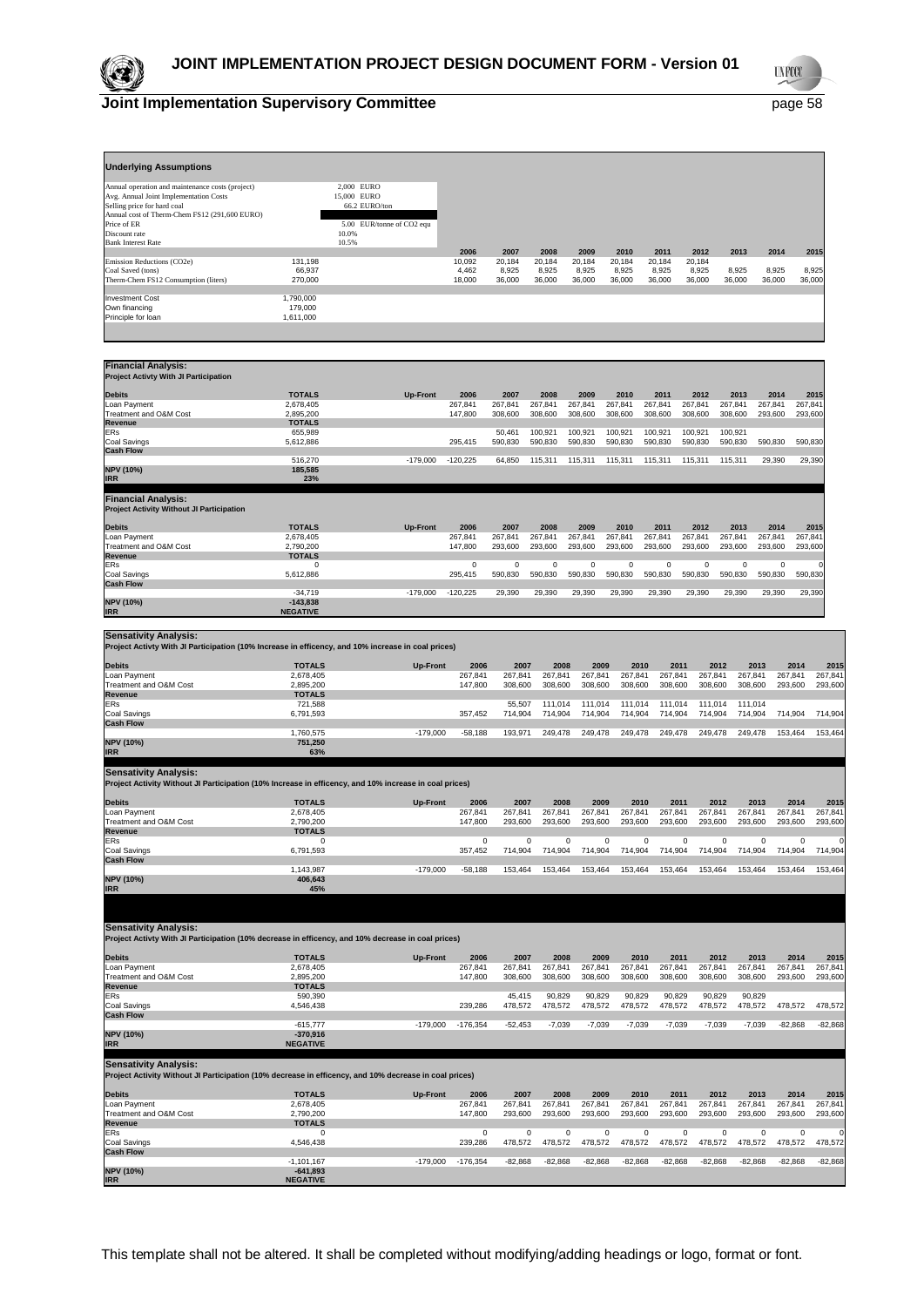

**UNFCCC** 

#### **Letter of Endorsement**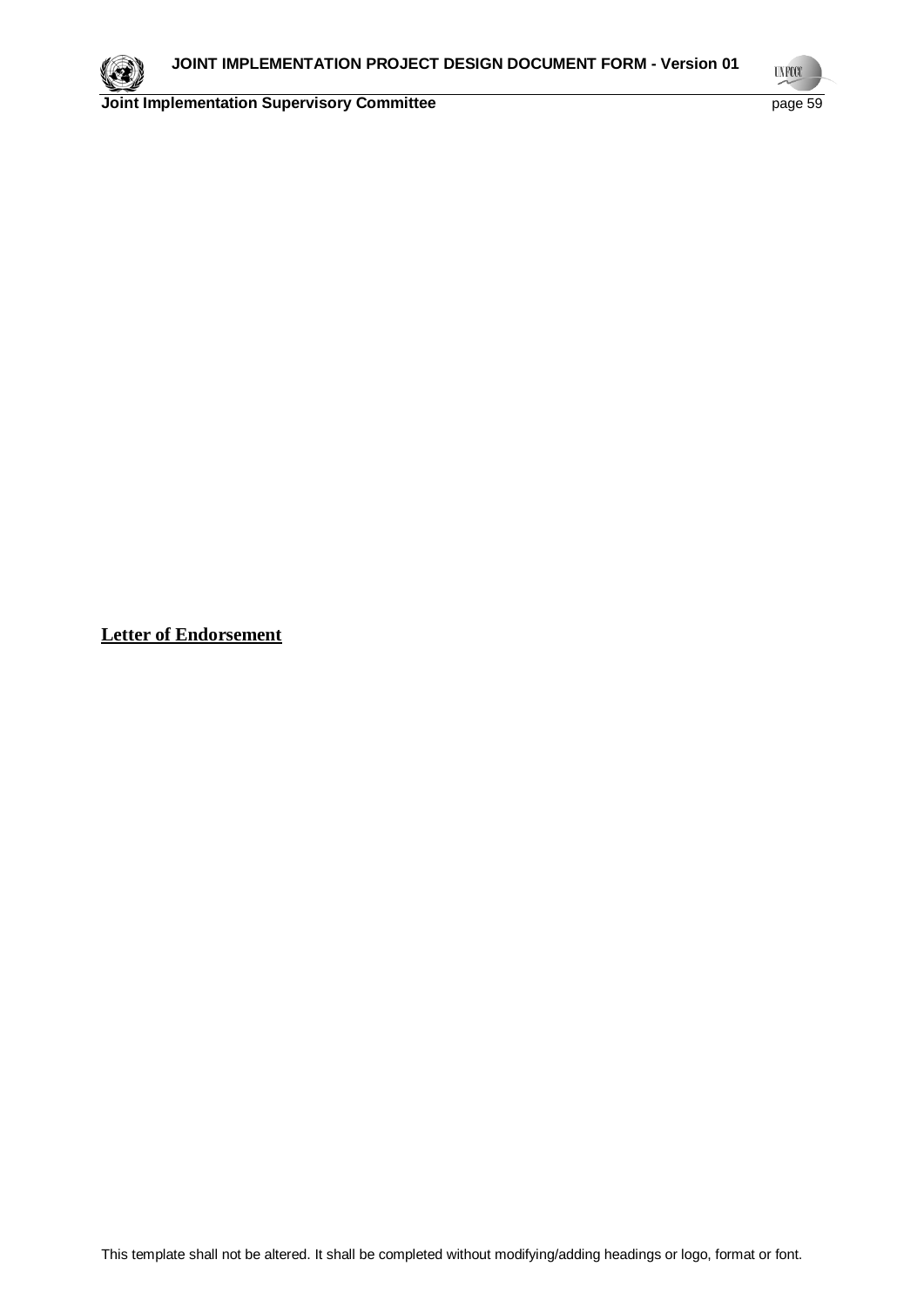

**Joint Implementation Supervisory Committee and Committee and Construction Committee by August 2016** 

**UNFCCO** 

ROMANIA



MINISTERUL MEDIULUI ȘI GOSPODĂRIRII APELOR **CABINET MINISTRU** B-dul Libertății, nr.12, Sector 5, București, Tel: 316.02.46; Fax: 312.42.27  $Nr$ ,  $M32.18.81... (2.03.296)$ 

#### Scrisoare de Sustinere

#### pentru proiectul de tip Implementare în comun

"Creșterea randamentului cazanului la Holboca CET II lași"

Implementând politica globală privind schimbările climatice, România, ca tară inclusă în Anexa I a Conventiei-cadru a Natiunilor Unite asupra Schimbărilor Climatice (UNFCCC), aplică principiile articolului 3.3 al Conventiei, care prevede, între altele, faptul că Parțile la UNFCCC trebuie să ia în considerare că "politicile și măsurile necesare în domeniul schimbărilor climatice trebuie să fie eficiente din punct de vedere al costurilor astfel încât să asigure avantaje globale la cel mai scăzut cost posibil".

Articolul 6 al Protocolului de la Kyoto la UNFCCC, dă posibilitatea oricărei Părti incluse în Anexa I a UNFCCC să transfere către, sau să achizitioneze de la orice altă Parte unităti de reducere a emisiilor (ERUuri) generate de proiecte ce au ca scop reducerea emisillor antropice de la surse, sau intensificarea absorbantilor, de gaze cu efect de seră în scopul îndeplinirii angajamentelor prevăzute de articolul 3 al Protocolului.

Întrucât:

- A. România a încheiat până în prezent 8 Memorandumuri de Întelegere bilaterale în domeniul Schimbărilor Climatice, având ca obiectiv facilitarea implementării prevederilor art. 6 al Protocolului de la Kyoto, stabilind, în același timp, cadrul general pentru dezvoltarea projectelor de tip Implementare în comun;
- B. România a ratificat Protocolul de la Kyoto și se conformează cu cerințele de participare importante pentru dezvoltarea proiectelor de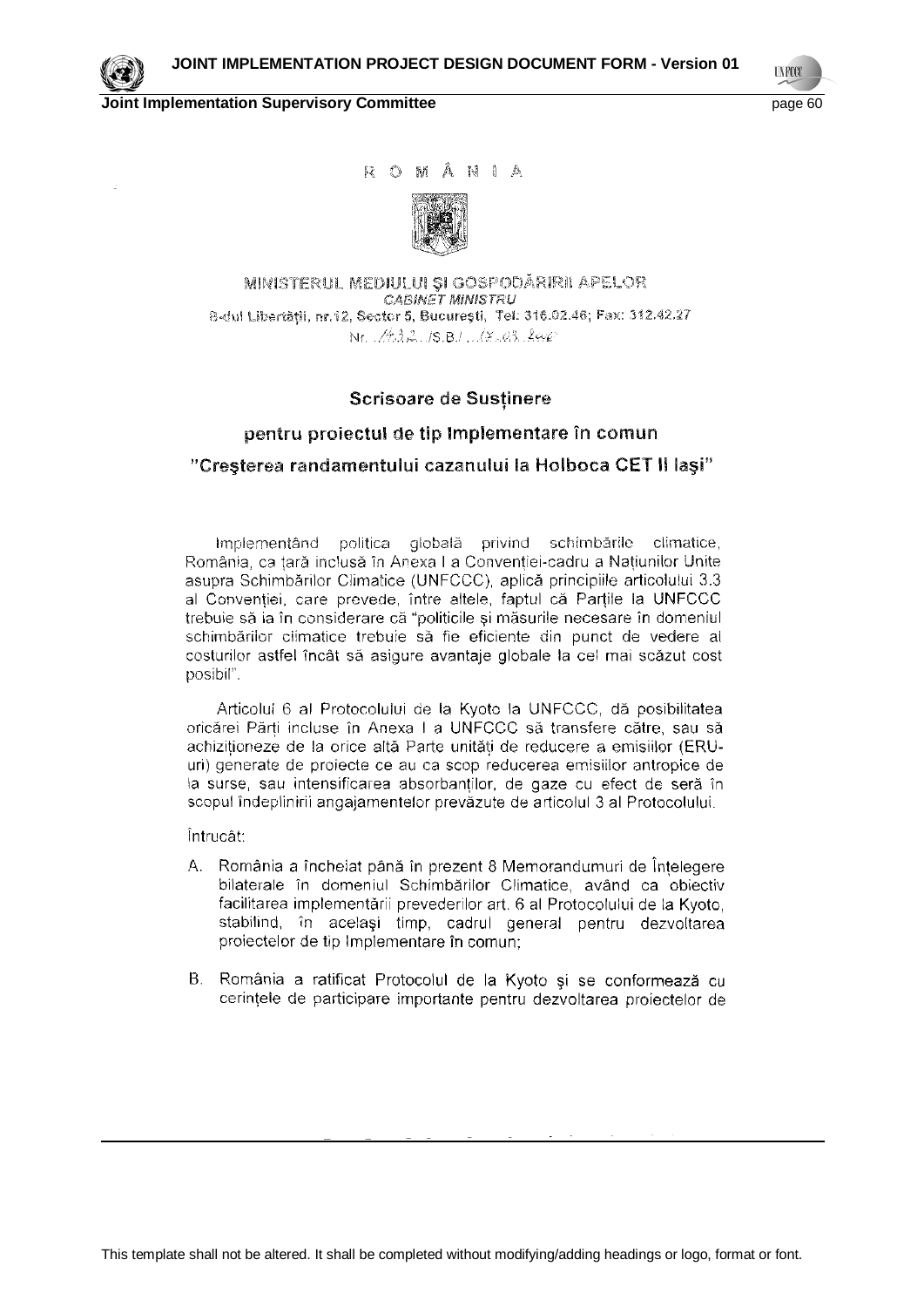

**Int Implementation Supervisory Committee** *page 61* **and page 61 and page 61 and page 61 and page 61 and page 61 and page 61 and page 61 and page 61 and page 61 and page 61 and page 61 and page 61 and page 61 and page 61 an** 

**UNFCC** 

tio Implementare în comun (JI) pe baza Protocolului de la Kyoto, a Acordurilor de la Marrakech și a regulilor, deciziilor, liniilor directoare, modalităților și procedurilor relevante adoptate subsecvent;

C. Compania SC CET lasi S.A. Centrala Electrica de Termoficare Holboca, lasi ("Entitatea de proiect") a prezentat propunerea de project JI "Cresterea randamentului cazanului la Holboca CET II lasi" ("Propunerea de project").

Ministerul Mediului și Gospodăririi Apelor, în calitate de reprezentant legal și autorizat în România, declară prin prezenta Scrisoare de sustinere că:

- România doreste să continue politica de implementare în comun a  $1<sup>1</sup>$ mecanismelor flexibile prevăzute de Protocolul de la Kyoto;
- Propunerea de proiect a fost analizată la întâlnirea din 24 octombrie  $2<sup>1</sup>$ 2005 a Comisiei Nationale pentru Schimbări Climatice și a primit sprijinul acesteia pentru a continua pregătirea documentatiei tehnice si procedurale în vederea prezentării ulterioare la Comisie pentru obtinerea Scrisorii de aprobare:
- 3. În cazul în care rezultatele evaluării ulterioare a documentației tehnice și procedurale sunt pozitive. Ministerul Mediului și Gospodăririi Apelor va lua în considerare, în urma avizului favorabil al Comisiei Nationale pentru Schimbări Climatice, acordarea Scrisorii de aprobare pentru dezvoltarea propunerii de proiect pe baza unui Memorandum de Întelegere, ca proiect JI conform art. 6 al Protocolului de la Kyoto, Acordurilor de la Marrakech și a regulilor, deciziilor, liniilor directoare, modalităților și procedurilor adoptate subsecvent;
- 4. România va îndeplini până la 1 septembrie 2006 toate cerintele de participare, mentionate în Acordurile de la Marrakech, pentru implementarea mecanismelor flexibile prevăzute de Protocolul de la Kvoto.

Semnat în 17.03.2006.... la Bucuresti. România.

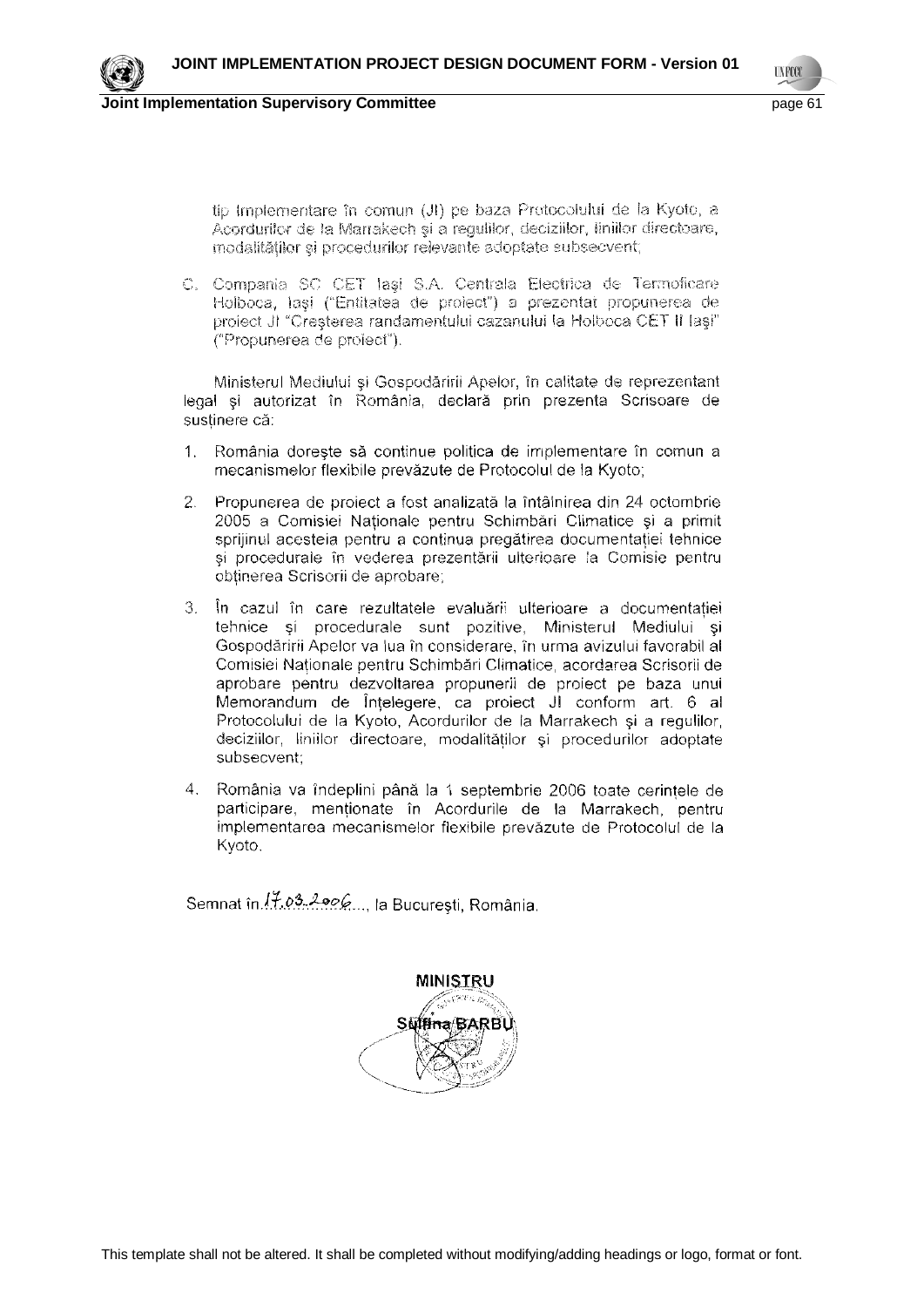

**UNFCCC** 

**Letter from S.C. CET Iasi S.A.**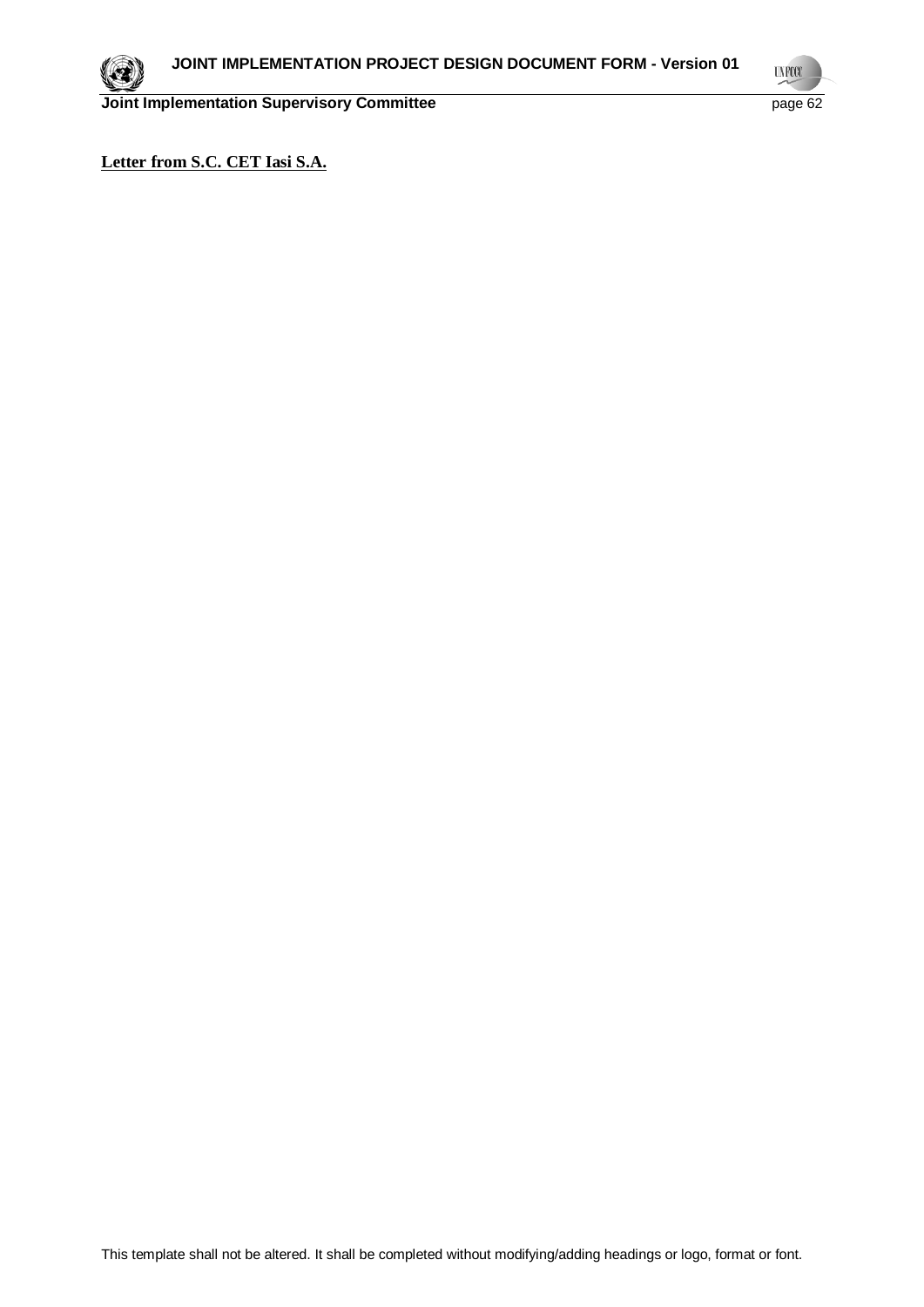

**Joint Implementation Supervisory Committee Committee** *page* **63** 

**UNFCCC** 



Calea Chisinăului nr.25 700265 - Iasi, ROMANIA tel. 0232-237990 fax 0232-237992 WEB; www.cet-iasi.ro Cont bancar BCR laşi IBAN RO49RNCB3200000000090001 Nr.înreg.Reg.Com.:J22/677/26.06.2002 Cod fiscal: R 14718982 Capital social subscris și vărsat 79.049.830 lei

To: DEPA - Denmark G & H - Denmark

#### Subject: JI Project

In relation to the above mentioned project, we confirm hereunder the following:

the rehabilitation of the steam boilers at Holboca Iasi CET II has been completed and no further additional investment are planed which could effect the efficiency of the steam boilers.

Therma-Chem FS12 on-line treatment was installed successfully, under a test bases in 2005 but it was discontinued due to the expected increase of operational costs and the need for a new ash removal system.

S.C. CET Iasi S.A. will not invest in the project without Joint Implementation due to the need of more financial security in the investment; the trading of the potential emission reductions provides this financial security.

S.C. CET Iasi S.A. and the Municipality have established a prioritized investment plan for the cities district heating system and that the next major investment will be for the rehabilitation of the distribution system and heating substations (total value of 31 million Euros) to be financed by EBRD. We hope the above will clarify our position.

Looking forward to this project implementation,

**Sincerely yours,** Dorin Ivana - General Manager **SC " CET IASI SA"** 

**Letter from Energy Serv**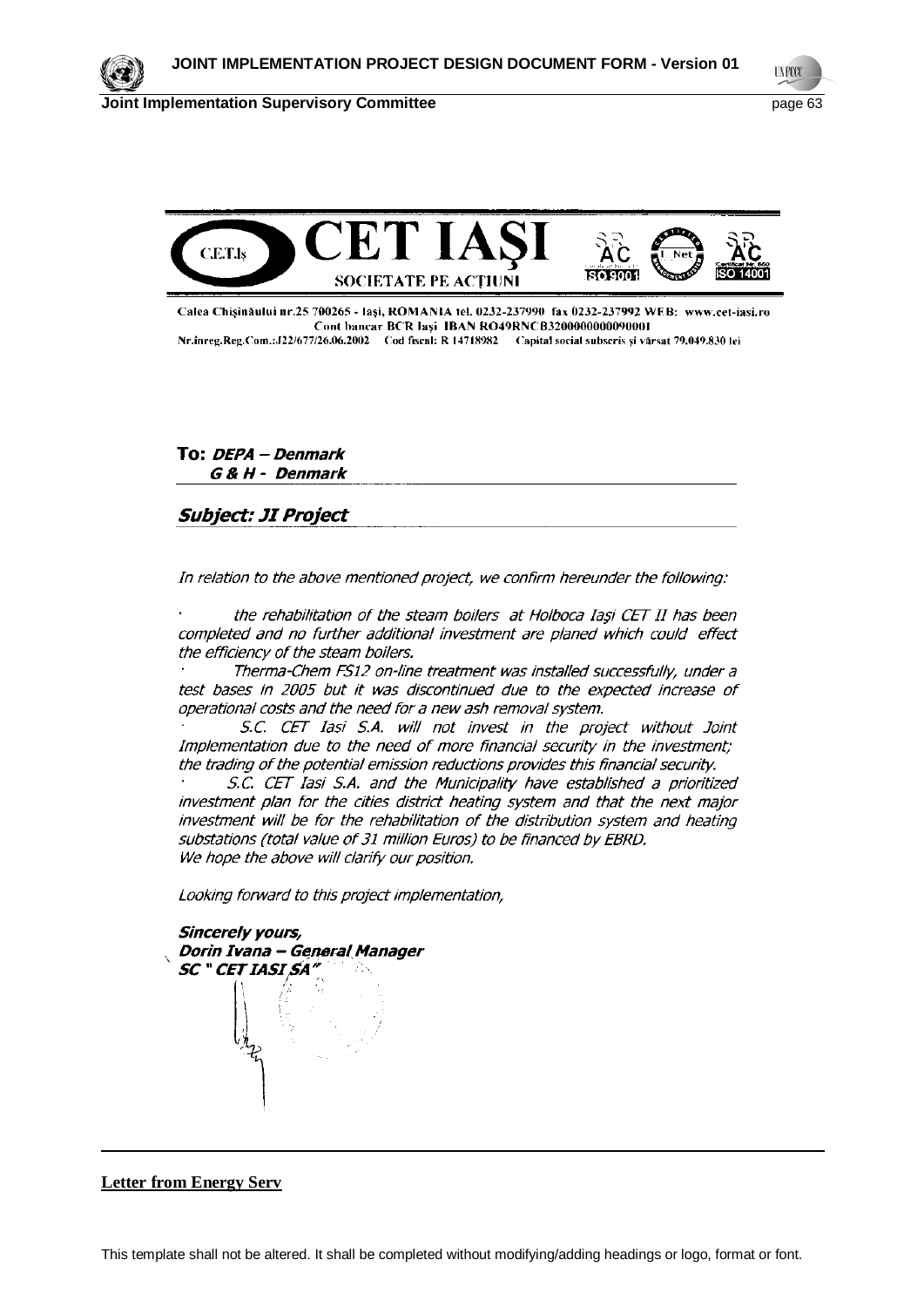

**UNFCCC**